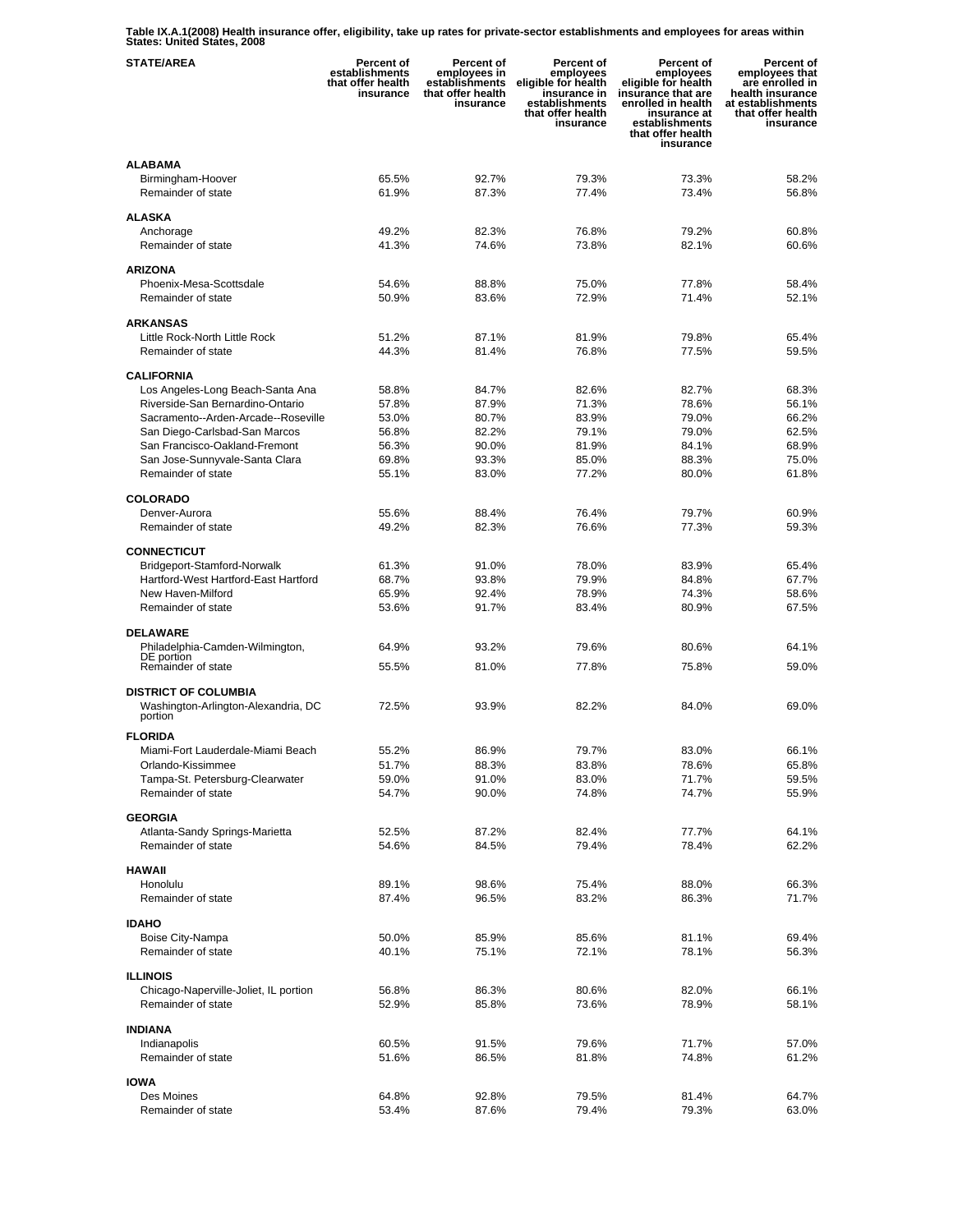**Table IX.A.1(2008) Health insurance offer, eligibility, take up rates for private-sector establishments and employees for areas within States: United States, 2008 (cont.)** 

| <b>STATE/AREA</b>                                      | <b>Percent of</b><br>establishments<br>that offer health<br>insurance | <b>Percent of</b><br>employees in<br>establishments<br>that offer health<br>insurance | Percent of<br>employees<br>eligible for health<br>insurance in<br>establishments<br>that offer health<br>insurance | <b>Percent of</b><br>employees<br>eligible for health<br>insurance that are<br>enrolled in health<br>insurance at<br>establishments<br>that offer health<br>insurance | Percent of<br>employees that<br>are enrolled in<br>health insurance<br>at establishments<br>that offer health<br>insurance |
|--------------------------------------------------------|-----------------------------------------------------------------------|---------------------------------------------------------------------------------------|--------------------------------------------------------------------------------------------------------------------|-----------------------------------------------------------------------------------------------------------------------------------------------------------------------|----------------------------------------------------------------------------------------------------------------------------|
| <b>KANSAS</b>                                          |                                                                       |                                                                                       |                                                                                                                    |                                                                                                                                                                       |                                                                                                                            |
| Kansas City, KS portion                                | 62.9%                                                                 | 92.2%                                                                                 | 75.0%                                                                                                              | 78.2%                                                                                                                                                                 | 58.7%                                                                                                                      |
| Wichita                                                | 57.4%                                                                 | 85.2%                                                                                 | 81.5%                                                                                                              | 80.4%                                                                                                                                                                 | 65.5%                                                                                                                      |
| Remainder of state                                     | 51.1%                                                                 | 78.8%                                                                                 | 77.2%                                                                                                              | 77.2%                                                                                                                                                                 | 59.5%                                                                                                                      |
| <b>KENTUCKY</b>                                        |                                                                       |                                                                                       |                                                                                                                    |                                                                                                                                                                       |                                                                                                                            |
| Louisville, KY portion                                 | 58.8%                                                                 | 89.4%                                                                                 | 78.9%                                                                                                              | 79.6%                                                                                                                                                                 | 62.8%                                                                                                                      |
| Remainder of state                                     | 55.7%                                                                 | 88.0%                                                                                 | 81.0%                                                                                                              | 78.1%                                                                                                                                                                 | 63.2%                                                                                                                      |
|                                                        |                                                                       |                                                                                       |                                                                                                                    |                                                                                                                                                                       |                                                                                                                            |
| LOUISIANA<br>New Orleans-Metairie-Kenner               | 56.9%                                                                 | 86.4%                                                                                 | 78.8%                                                                                                              | 79.8%                                                                                                                                                                 | 62.9%                                                                                                                      |
| Remainder of state                                     | 51.1%                                                                 | 85.6%                                                                                 | 74.1%                                                                                                              | 80.6%                                                                                                                                                                 | 59.7%                                                                                                                      |
|                                                        |                                                                       |                                                                                       |                                                                                                                    |                                                                                                                                                                       |                                                                                                                            |
| <b>MAINE</b>                                           |                                                                       |                                                                                       |                                                                                                                    |                                                                                                                                                                       |                                                                                                                            |
| Portland-South Portland-Biddeford                      | 57.7%                                                                 | 86.6%                                                                                 | 77.4%                                                                                                              | 79.7%                                                                                                                                                                 | 61.7%                                                                                                                      |
| Remainder of state                                     | 56.7%                                                                 | 87.7%                                                                                 | 82.2%                                                                                                              | 70.9%                                                                                                                                                                 | 58.2%                                                                                                                      |
| <b>MARYLAND</b>                                        |                                                                       |                                                                                       |                                                                                                                    |                                                                                                                                                                       |                                                                                                                            |
| Baltimore-Towson                                       | 61.9%                                                                 | 90.3%                                                                                 | 79.9%                                                                                                              | 77.8%                                                                                                                                                                 | 62.1%                                                                                                                      |
| Washington-Arlington-Alexandria,<br>MD portion         | 56.1%                                                                 | 84.0%                                                                                 | 81.2%                                                                                                              | 72.7%                                                                                                                                                                 | 59.1%                                                                                                                      |
| Remainder of state                                     | 53.0%                                                                 | 84.7%                                                                                 | 74.6%                                                                                                              | 75.4%                                                                                                                                                                 | 56.2%                                                                                                                      |
|                                                        |                                                                       |                                                                                       |                                                                                                                    |                                                                                                                                                                       |                                                                                                                            |
| <b>MASSACHUSETTS</b><br>Boston-Cambridge-Quincy, MA    |                                                                       | 95.2%                                                                                 | 77.0%                                                                                                              | 78.6%                                                                                                                                                                 | 60.6%                                                                                                                      |
| portion                                                | 68.6%                                                                 |                                                                                       |                                                                                                                    |                                                                                                                                                                       |                                                                                                                            |
| Remainder of state                                     | 68.9%                                                                 | 92.8%                                                                                 | 67.8%                                                                                                              | 73.9%                                                                                                                                                                 | 50.1%                                                                                                                      |
| <b>MICHIGAN</b>                                        |                                                                       |                                                                                       |                                                                                                                    |                                                                                                                                                                       |                                                                                                                            |
| Detroit-Warren-Livonia                                 | 58.8%                                                                 | 89.8%                                                                                 | 77.3%                                                                                                              | 77.7%                                                                                                                                                                 | 60.0%                                                                                                                      |
| Remainder of state                                     | 55.6%                                                                 | 82.7%                                                                                 | 75.8%                                                                                                              | 81.8%                                                                                                                                                                 | 62.0%                                                                                                                      |
|                                                        |                                                                       |                                                                                       |                                                                                                                    |                                                                                                                                                                       |                                                                                                                            |
| <b>MINNESOTA</b><br>Minneapolis-St. Paul-Bloomington,  | 57.6%                                                                 | 90.0%                                                                                 | 78.1%                                                                                                              | 77.1%                                                                                                                                                                 | 60.2%                                                                                                                      |
| MN portion                                             |                                                                       |                                                                                       |                                                                                                                    |                                                                                                                                                                       |                                                                                                                            |
| Remainder of state                                     | 48.1%                                                                 | 80.9%                                                                                 | 77.1%                                                                                                              | 82.0%                                                                                                                                                                 | 63.2%                                                                                                                      |
| <b>MISSISSIPPI</b>                                     |                                                                       |                                                                                       |                                                                                                                    |                                                                                                                                                                       |                                                                                                                            |
| Jackson                                                | 52.8%                                                                 | 88.1%                                                                                 | 76.6%                                                                                                              | 83.4%                                                                                                                                                                 | 63.9%                                                                                                                      |
| Remainder of state                                     | 46.6%                                                                 | 82.6%                                                                                 | 81.4%                                                                                                              | 77.6%                                                                                                                                                                 | 63.2%                                                                                                                      |
| <b>MISSOURI</b>                                        |                                                                       |                                                                                       |                                                                                                                    |                                                                                                                                                                       |                                                                                                                            |
| Kansas City, MO portion                                | 59.1%                                                                 | 88.8%                                                                                 | 72.6%                                                                                                              | 79.9%                                                                                                                                                                 | 58.1%                                                                                                                      |
| St. Louis, MO portion                                  | 63.7%                                                                 | 92.8%                                                                                 | 81.6%                                                                                                              | 79.1%                                                                                                                                                                 | 64.6%                                                                                                                      |
| Remainder of state                                     | 51.2%                                                                 | 85.3%                                                                                 | 75.0%                                                                                                              | 79.1%                                                                                                                                                                 | 59.4%                                                                                                                      |
| <b>MONTANA</b>                                         |                                                                       |                                                                                       |                                                                                                                    |                                                                                                                                                                       |                                                                                                                            |
| <b>Billings</b>                                        | 58.7%                                                                 | 83.6%                                                                                 | 76.3%                                                                                                              | 70.9%                                                                                                                                                                 | 54.1%                                                                                                                      |
| Remainder of state                                     | 37.2%                                                                 | 68.8%                                                                                 | 75.4%                                                                                                              | 80.4%                                                                                                                                                                 | 60.7%                                                                                                                      |
|                                                        |                                                                       |                                                                                       |                                                                                                                    |                                                                                                                                                                       |                                                                                                                            |
| <b>NEBRASKA</b>                                        | 52.6%                                                                 | 92.4%                                                                                 | 81.8%                                                                                                              | 78.1%                                                                                                                                                                 | 63.9%                                                                                                                      |
| Omaha-Council Bluffs, NE portion<br>Remainder of state | 40.8%                                                                 | 80.2%                                                                                 | 80.2%                                                                                                              | 75.2%                                                                                                                                                                 | 60.3%                                                                                                                      |
|                                                        |                                                                       |                                                                                       |                                                                                                                    |                                                                                                                                                                       |                                                                                                                            |
| <b>NEVADA</b>                                          |                                                                       |                                                                                       |                                                                                                                    |                                                                                                                                                                       |                                                                                                                            |
| Las Vegas-Paradise                                     | 65.9%                                                                 | 91.1%                                                                                 | 79.9%                                                                                                              | 73.3%                                                                                                                                                                 | 58.5%                                                                                                                      |
| Remainder of state                                     | 57.5%                                                                 | 85.7%                                                                                 | 80.5%                                                                                                              | 69.0%                                                                                                                                                                 | 55.6%                                                                                                                      |
| <b>NEW HAMPSHIRE</b>                                   |                                                                       |                                                                                       |                                                                                                                    |                                                                                                                                                                       |                                                                                                                            |
| Boston-Cambridge-Quincy, NH                            | 65.1%                                                                 | 92.0%                                                                                 | 69.4%                                                                                                              | 72.2%                                                                                                                                                                 | 50.1%                                                                                                                      |
| portion<br>Manchester-Nashua                           | 68.4%                                                                 | 92.0%                                                                                 | 84.6%                                                                                                              | 70.3%                                                                                                                                                                 | 59.5%                                                                                                                      |
| Remainder of state                                     | 61.7%                                                                 | 87.7%                                                                                 | 72.9%                                                                                                              | 72.7%                                                                                                                                                                 | 53.0%                                                                                                                      |
| <b>NEW JERSEY</b>                                      |                                                                       |                                                                                       |                                                                                                                    |                                                                                                                                                                       |                                                                                                                            |
| New York-Northern New Jersey-Long                      | 67.1%                                                                 | 92.0%                                                                                 | 76.4%                                                                                                              | 76.9%                                                                                                                                                                 | 58.8%                                                                                                                      |
| Island, NJ portion                                     |                                                                       |                                                                                       |                                                                                                                    |                                                                                                                                                                       |                                                                                                                            |
| Remainder of state                                     | 68.7%                                                                 | 94.3%                                                                                 | 77.1%                                                                                                              | 69.3%                                                                                                                                                                 | 53.4%                                                                                                                      |
| <b>NEW MEXICO</b>                                      |                                                                       |                                                                                       |                                                                                                                    |                                                                                                                                                                       |                                                                                                                            |
| Albuquerque                                            | 56.8%                                                                 | 88.7%                                                                                 | 70.5%                                                                                                              | 77.2%                                                                                                                                                                 | 54.4%                                                                                                                      |
| Remainder of state                                     | 47.3%                                                                 | 83.6%                                                                                 | 75.1%                                                                                                              | 67.0%                                                                                                                                                                 | 50.3%                                                                                                                      |
| <b>NEW YORK</b>                                        |                                                                       |                                                                                       |                                                                                                                    |                                                                                                                                                                       |                                                                                                                            |
| New York-Northern New Jersey-Long                      | 55.7%                                                                 | 89.5%                                                                                 | 80.6%                                                                                                              | 80.6%                                                                                                                                                                 | 65.0%                                                                                                                      |
| Island, NY portion<br>Remainder of state               | 63.7%                                                                 | 92.0%                                                                                 | 75.1%                                                                                                              | 73.3%                                                                                                                                                                 | 55.1%                                                                                                                      |
|                                                        |                                                                       |                                                                                       |                                                                                                                    |                                                                                                                                                                       |                                                                                                                            |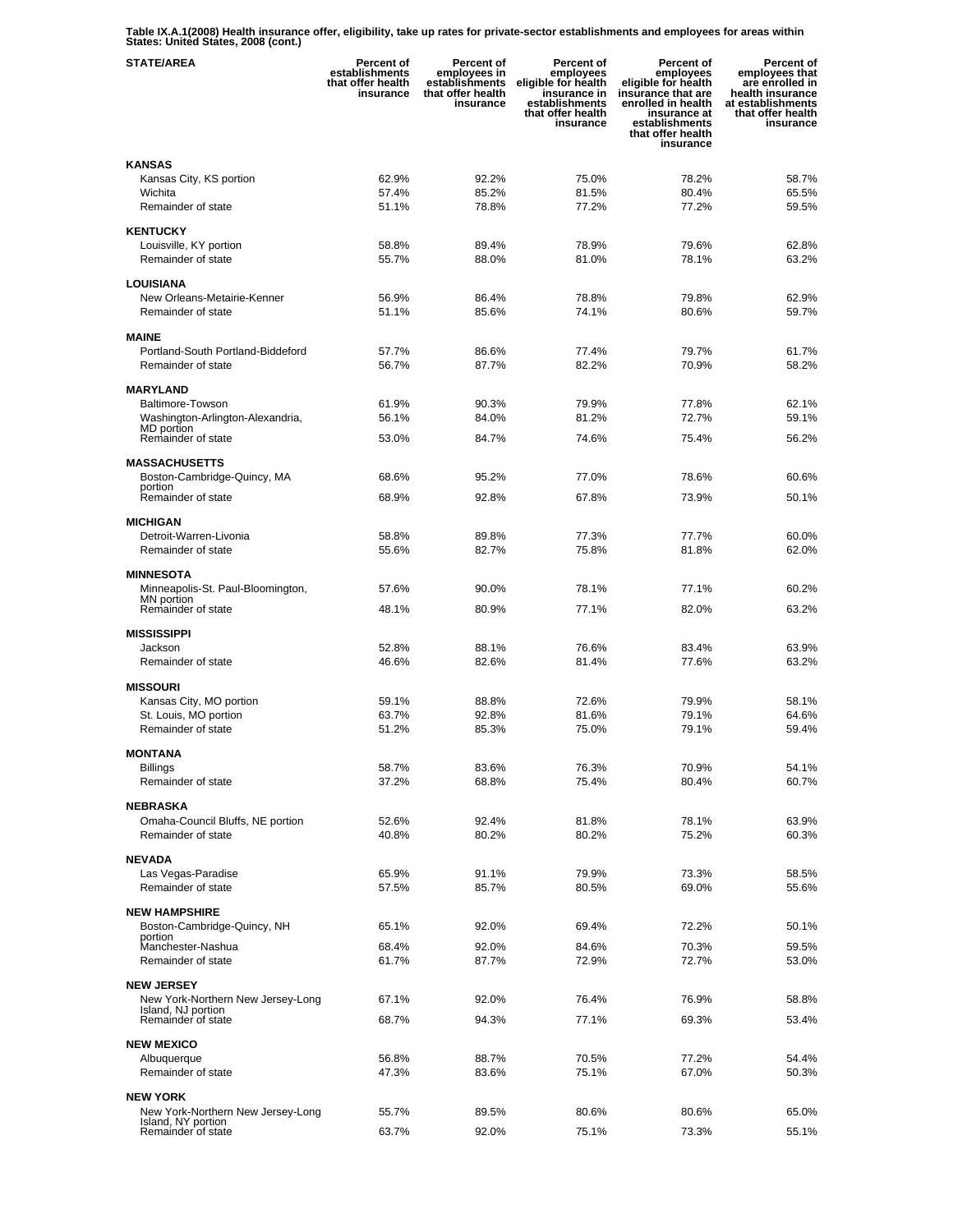**Table IX.A.1(2008) Health insurance offer, eligibility, take up rates for private-sector establishments and employees for areas within States: United States, 2008 (cont.)** 

| <b>STATE/AREA</b>                                 | Percent of<br>establishments<br>that offer health<br>insurance | Percent of<br>employees in<br>establishments<br>that offer health<br>insurance | Percent of<br>employees<br>eligible for health<br>insurance in<br>establishments<br>that offer health<br>insurance | <b>Percent of</b><br>employees<br>eligible for health<br>insurance that are<br>enrolled in health<br>insurance at<br>establishments<br>that offer health<br>insurance | Percent of<br>employees that<br>are enrolled in<br>health insurance<br>at establishments<br>that offer health<br>insurance |
|---------------------------------------------------|----------------------------------------------------------------|--------------------------------------------------------------------------------|--------------------------------------------------------------------------------------------------------------------|-----------------------------------------------------------------------------------------------------------------------------------------------------------------------|----------------------------------------------------------------------------------------------------------------------------|
| <b>NORTH CAROLINA</b>                             |                                                                |                                                                                |                                                                                                                    |                                                                                                                                                                       |                                                                                                                            |
| Charlotte-Gastonia-Concord, NC<br>portion         | 65.9%                                                          | 92.7%                                                                          | 81.3%                                                                                                              | 79.2%                                                                                                                                                                 | 64.4%                                                                                                                      |
| Remainder of state                                | 52.3%                                                          | 86.4%                                                                          | 78.8%                                                                                                              | 73.5%                                                                                                                                                                 | 57.9%                                                                                                                      |
| <b>NORTH DAKOTA</b>                               |                                                                |                                                                                |                                                                                                                    |                                                                                                                                                                       |                                                                                                                            |
| Fargo, ND portion<br>Remainder of state           | 60.2%<br>49.9%                                                 | 90.4%<br>85.2%                                                                 | 72.2%<br>77.3%                                                                                                     | 80.5%<br>78.3%                                                                                                                                                        | 58.1%<br>60.6%                                                                                                             |
|                                                   |                                                                |                                                                                |                                                                                                                    |                                                                                                                                                                       |                                                                                                                            |
| OHIO<br>Cincinnati-Middletown, OH portion         | 64.3%                                                          | 90.5%                                                                          | 81.5%                                                                                                              | 75.8%                                                                                                                                                                 | 61.8%                                                                                                                      |
| Cleveland-Elyria-Mentor                           | 65.1%                                                          | 92.2%                                                                          | 78.9%                                                                                                              | 76.8%                                                                                                                                                                 | 60.6%                                                                                                                      |
| Columbus                                          | 59.6%                                                          | 92.5%                                                                          | 81.0%                                                                                                              | 79.2%                                                                                                                                                                 | 64.1%                                                                                                                      |
| Remainder of state                                | 60.3%                                                          | 89.5%                                                                          | 76.8%                                                                                                              | 77.5%                                                                                                                                                                 | 59.5%                                                                                                                      |
| <b>OKLAHOMA</b>                                   |                                                                |                                                                                |                                                                                                                    |                                                                                                                                                                       |                                                                                                                            |
| Oklahoma City<br>Tulsa                            | 54.0%<br>52.6%                                                 | 83.1%<br>85.0%                                                                 | 64.2%<br>81.9%                                                                                                     | 76.7%<br>78.8%                                                                                                                                                        | 49.2%<br>64.5%                                                                                                             |
| Remainder of state                                | 47.4%                                                          | 81.3%                                                                          | 73.3%                                                                                                              | 77.1%                                                                                                                                                                 | 56.5%                                                                                                                      |
| <b>OREGON</b>                                     |                                                                |                                                                                |                                                                                                                    |                                                                                                                                                                       |                                                                                                                            |
| Portland-Vancouver-Beaverton, OR                  | 61.3%                                                          | 90.8%                                                                          | 84.7%                                                                                                              | 84.7%                                                                                                                                                                 | 71.8%                                                                                                                      |
| portion<br>Remainder of state                     | 43.4%                                                          | 77.1%                                                                          | 76.7%                                                                                                              | 87.4%                                                                                                                                                                 | 67.0%                                                                                                                      |
| <b>PENNSYLVANIA</b>                               |                                                                |                                                                                |                                                                                                                    |                                                                                                                                                                       |                                                                                                                            |
| Philadelphia-Camden-Wilmington,                   | 64.3%                                                          | 94.0%                                                                          | 77.3%                                                                                                              | 81.8%                                                                                                                                                                 | 63.3%                                                                                                                      |
| PA portion<br>Pittsburgh                          | 63.3%                                                          | 89.5%                                                                          | 75.9%                                                                                                              | 81.8%                                                                                                                                                                 | 62.1%                                                                                                                      |
| Remainder of state                                | 58.5%                                                          | 87.7%                                                                          | 76.0%                                                                                                              | 82.3%                                                                                                                                                                 | 62.6%                                                                                                                      |
| <b>RHODE ISLAND</b>                               |                                                                |                                                                                |                                                                                                                    |                                                                                                                                                                       |                                                                                                                            |
| Providence-New Bedford-Fall River,<br>RI portion  | 63.0%                                                          | 91.2%                                                                          | 74.5%                                                                                                              | 77.6%                                                                                                                                                                 | 57.8%                                                                                                                      |
| <b>SOUTH CAROLINA</b>                             |                                                                |                                                                                |                                                                                                                    |                                                                                                                                                                       |                                                                                                                            |
| Columbia                                          | 64.5%                                                          | 92.1%                                                                          | 76.6%                                                                                                              | 77.2%                                                                                                                                                                 | 59.2%                                                                                                                      |
| Remainder of state                                | 53.4%                                                          | 86.7%                                                                          | 78.3%                                                                                                              | 75.6%                                                                                                                                                                 | 59.1%                                                                                                                      |
| <b>SOUTH DAKOTA</b>                               |                                                                |                                                                                |                                                                                                                    |                                                                                                                                                                       |                                                                                                                            |
| <b>Sioux Falls</b><br>Remainder of state          | 57.3%<br>44.0%                                                 | 86.8%<br>77.4%                                                                 | 76.1%<br>71.6%                                                                                                     | 74.2%<br>78.9%                                                                                                                                                        | 56.5%<br>56.5%                                                                                                             |
|                                                   |                                                                |                                                                                |                                                                                                                    |                                                                                                                                                                       |                                                                                                                            |
| <b>TENNESSEE</b><br>Memphis, TN portion           | 66.1%                                                          | 88.6%                                                                          | 75.6%                                                                                                              | 75.4%                                                                                                                                                                 | 57.0%                                                                                                                      |
| Nashville-Davidson--Murfreesboro                  | 55.8%                                                          | 87.6%                                                                          | 72.3%                                                                                                              | 73.7%                                                                                                                                                                 | 53.3%                                                                                                                      |
| Remainder of state                                | 54.3%                                                          | 87.9%                                                                          | 74.0%                                                                                                              | 81.9%                                                                                                                                                                 | 60.6%                                                                                                                      |
| <b>TEXAS</b>                                      |                                                                |                                                                                |                                                                                                                    |                                                                                                                                                                       |                                                                                                                            |
| Dallas-Fort Worth-Arlington                       | 48.0%                                                          | 88.2%                                                                          | 72.9%                                                                                                              | 82.4%                                                                                                                                                                 | 60.1%                                                                                                                      |
| Houston-Sugar Land-Baytown                        | 47.9%                                                          | 88.1%                                                                          | 82.1%                                                                                                              | 84.9%                                                                                                                                                                 | 69.6%                                                                                                                      |
| San Antonio<br>Remainder of state                 | 49.4%<br>49.6%                                                 | 84.9%<br>80.2%                                                                 | 72.3%<br>78.1%                                                                                                     | 69.1%<br>73.2%                                                                                                                                                        | 50.0%<br>57.2%                                                                                                             |
|                                                   |                                                                |                                                                                |                                                                                                                    |                                                                                                                                                                       |                                                                                                                            |
| <b>UTAH</b><br>Ogden-Clearfield                   | 45.1%                                                          | 72.6%                                                                          | 78.7%                                                                                                              | 69.2%                                                                                                                                                                 | 54.5%                                                                                                                      |
| Provo-Orem                                        | 47.8%                                                          | 82.2%                                                                          | 69.5%                                                                                                              | 77.8%                                                                                                                                                                 | 54.1%                                                                                                                      |
| Salt Lake City                                    | 57.1%                                                          | 89.4%                                                                          | 77.3%                                                                                                              | 77.9%                                                                                                                                                                 | 60.2%                                                                                                                      |
| Remainder of state                                | 44.8%                                                          | 83.4%                                                                          | 67.3%                                                                                                              | 80.8%                                                                                                                                                                 | 54.4%                                                                                                                      |
| <b>VERMONT</b>                                    |                                                                |                                                                                |                                                                                                                    |                                                                                                                                                                       |                                                                                                                            |
| Burlington-South Burlington<br>Remainder of state | 63.2%<br>53.3%                                                 | 91.7%<br>82.6%                                                                 | 85.9%<br>73.5%                                                                                                     | 81.6%<br>75.5%                                                                                                                                                        | 70.2%<br>55.5%                                                                                                             |
|                                                   |                                                                |                                                                                |                                                                                                                    |                                                                                                                                                                       |                                                                                                                            |
| VIRGINIA<br>Virginia Beach-Norfolk-Newport        | 55.9%                                                          | 91.7%                                                                          | 80.1%                                                                                                              | 74.8%                                                                                                                                                                 | 59.9%                                                                                                                      |
| News, VA portion                                  |                                                                |                                                                                |                                                                                                                    |                                                                                                                                                                       |                                                                                                                            |
| Washington-Arlington-Alexandria, VA<br>portion    | 62.5%                                                          | 91.3%                                                                          | 82.4%                                                                                                              | 83.0%                                                                                                                                                                 | 68.4%                                                                                                                      |
| Remainder of state                                | 57.8%                                                          | 90.6%                                                                          | 74.0%                                                                                                              | 75.4%                                                                                                                                                                 | 55.8%                                                                                                                      |
| <b>WASHINGTON</b><br>Seattle-Tacoma-Bellevue      | 60.7%                                                          | 89.4%                                                                          | 79.1%                                                                                                              | 87.1%                                                                                                                                                                 | 68.9%                                                                                                                      |
| Remainder of state                                | 56.5%                                                          | 82.7%                                                                          | 78.1%                                                                                                              | 82.3%                                                                                                                                                                 | 64.2%                                                                                                                      |
| <b>WEST VIRGINIA</b>                              |                                                                |                                                                                |                                                                                                                    |                                                                                                                                                                       |                                                                                                                            |
| Charleston                                        | 58.5%                                                          | 85.0%                                                                          | 81.1%                                                                                                              | 74.1%                                                                                                                                                                 | 60.1%                                                                                                                      |
| Remainder of state                                | 52.6%                                                          | 85.2%                                                                          | 76.4%                                                                                                              | 75.3%                                                                                                                                                                 | 57.5%                                                                                                                      |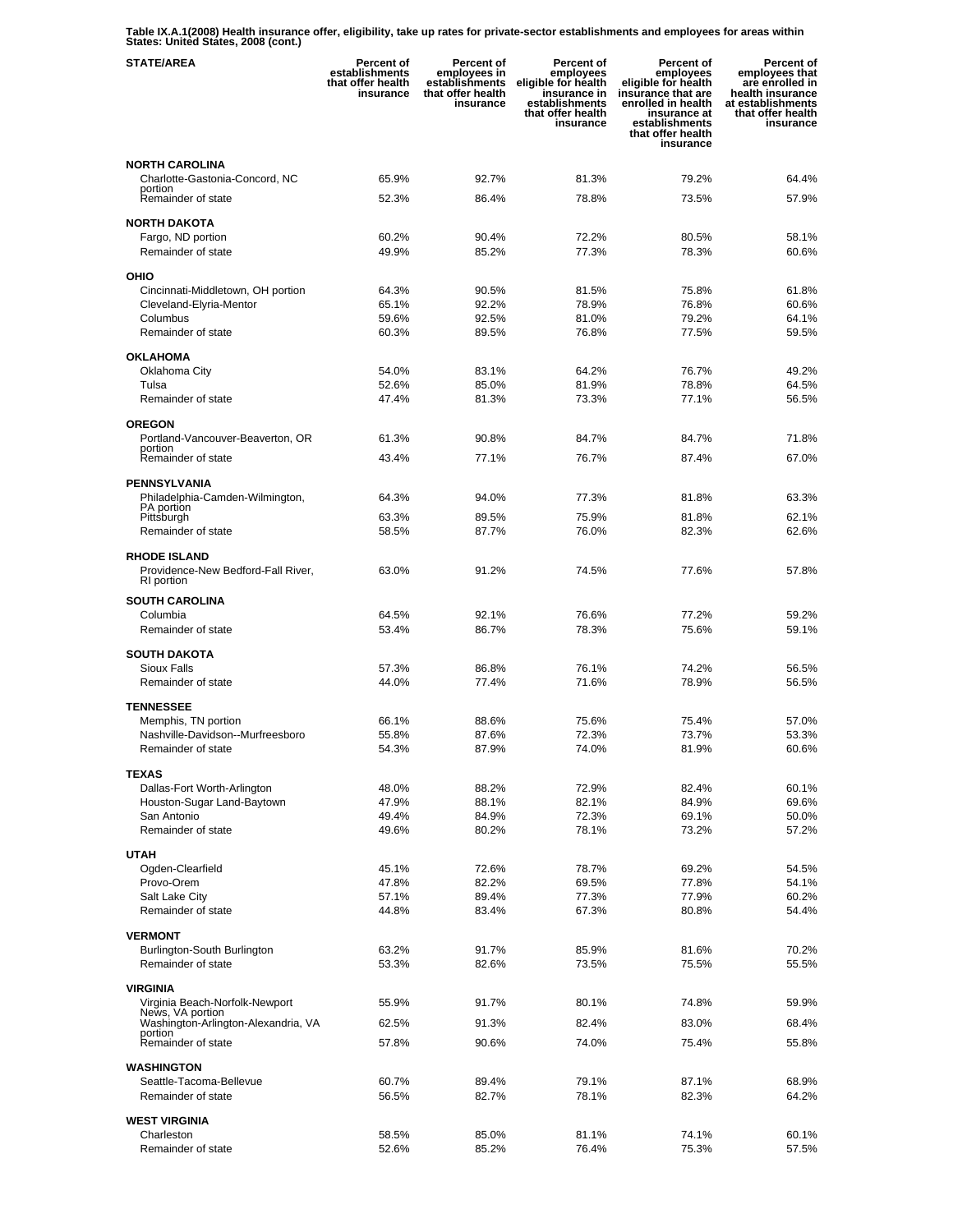**Table IX.A.1(2008) Health insurance offer, eligibility, take up rates for private-sector establishments and employees for areas within States: United States, 2008 (cont.)** 

| <b>STATE/AREA</b>             | Percent of<br>establishments<br>that offer health<br>insurance | Percent of<br>employees in<br>establishments<br>that offer health<br>insurance | Percent of<br>employees<br>eligible for health<br>insurance in<br>establishments<br>that offer health<br>insurance | <b>Percent of</b><br>employees<br>eligible for health<br>insurance that are<br>enrolled in health<br>insurance at<br>establishments<br>that offer health<br>insurance | Percent of<br>employees that<br>are enrolled in<br>health insurance<br>at establishments<br>that offer health<br>insurance |
|-------------------------------|----------------------------------------------------------------|--------------------------------------------------------------------------------|--------------------------------------------------------------------------------------------------------------------|-----------------------------------------------------------------------------------------------------------------------------------------------------------------------|----------------------------------------------------------------------------------------------------------------------------|
| <b>WISCONSIN</b>              |                                                                |                                                                                |                                                                                                                    |                                                                                                                                                                       |                                                                                                                            |
| Milwaukee-Waukesha-West Allis | 58.2%                                                          | 86.0%                                                                          | 78.8%                                                                                                              | 76.4%                                                                                                                                                                 | 60.2%                                                                                                                      |
| Remainder of state            | 50.0%                                                          | 87.4%                                                                          | 76.7%                                                                                                              | 75.7%                                                                                                                                                                 | 58.0%                                                                                                                      |
| <b>WYOMING</b>                |                                                                |                                                                                |                                                                                                                    |                                                                                                                                                                       |                                                                                                                            |
| Cheyenne                      | 57.4%                                                          | 83.1%                                                                          | 71.1%                                                                                                              | 79.9%                                                                                                                                                                 | 56.8%                                                                                                                      |
| Remainder of state            | 44.1%                                                          | 76.3%                                                                          | 78.9%                                                                                                              | 82.4%                                                                                                                                                                 | 65.0%                                                                                                                      |

Source: Agency for Healthcare Research and Quality, Center for Financing, Access and Cost Trends. 2008 Medical Expenditure Panel Survey-Insurance Component.

Note: Definition of each area can be found in the Technical Notes and Survey Documentation.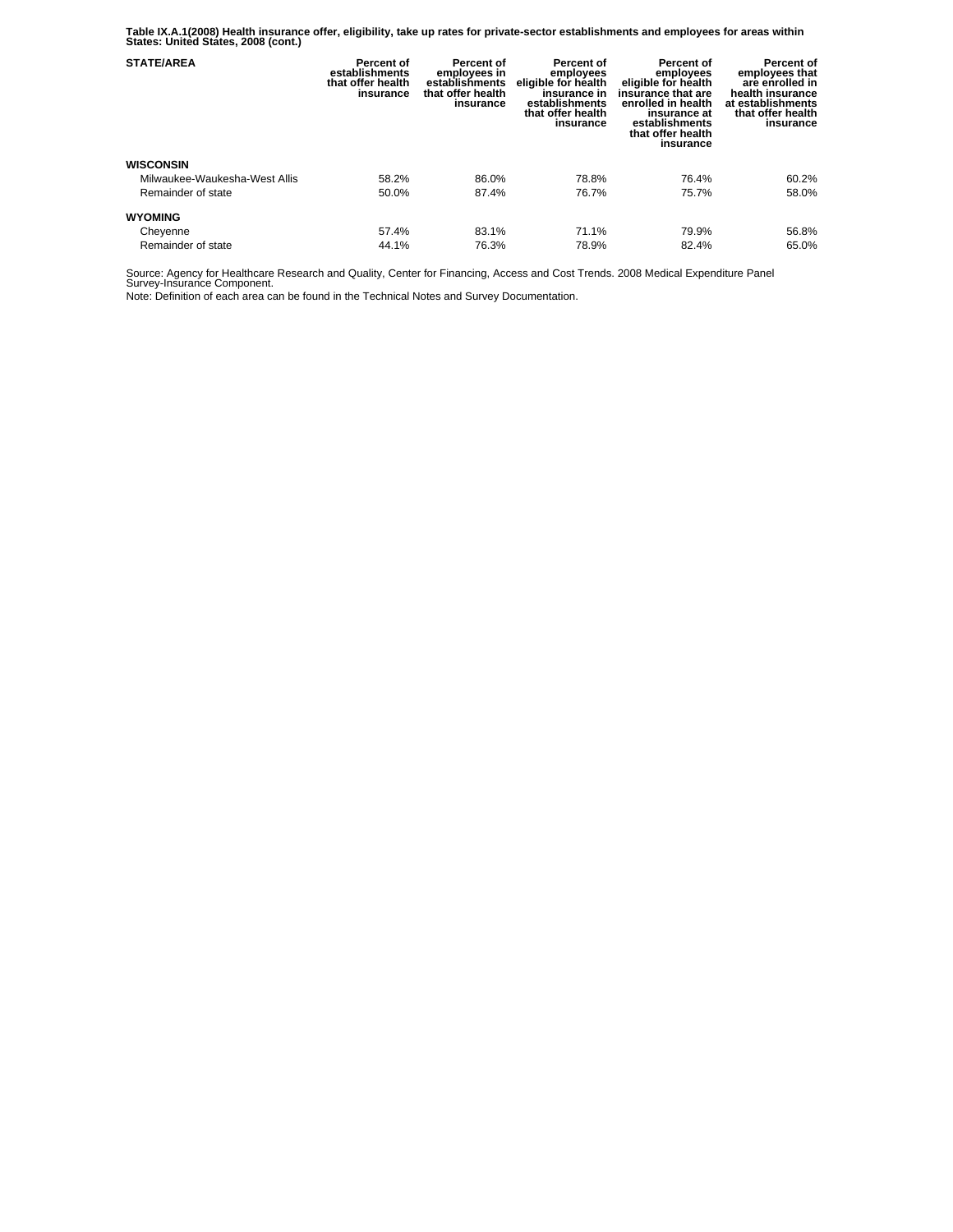**Table IX.A.1(2008) Standard errors for health insurance offer, eligibility, take up rates for private-sector establishments and employees for areas within States: United States, 2008** 

| <b>STATE/AREA</b>                                               | Percent of<br>establishments<br>that offer health<br>insurance | <b>Percent of</b><br>employees in<br>establishments<br>that offer health<br>insurance | Percent of<br>employees<br>eligible for health<br>insurance in<br>establishments<br>that offer health<br>insurance | Percent of<br>employees<br>eligible for health<br>insurance that are<br>enrolled in health<br>insurance at<br>establishments<br>that offer health<br>insurance | Percent of<br>employees that<br>are enrolled in<br>health insurance<br>at establishments<br>that offer health<br>insurance |
|-----------------------------------------------------------------|----------------------------------------------------------------|---------------------------------------------------------------------------------------|--------------------------------------------------------------------------------------------------------------------|----------------------------------------------------------------------------------------------------------------------------------------------------------------|----------------------------------------------------------------------------------------------------------------------------|
| <b>ALABAMA</b>                                                  |                                                                |                                                                                       |                                                                                                                    |                                                                                                                                                                |                                                                                                                            |
| Birmingham-Hoover<br>Remainder of state                         | 4.55%<br>2.08%                                                 | 2.19%<br>1.53%                                                                        | 3.85%<br>2.41%                                                                                                     | 2.49%<br>1.25%                                                                                                                                                 | 3.88%<br>2.26%                                                                                                             |
| <b>ALASKA</b>                                                   |                                                                |                                                                                       |                                                                                                                    |                                                                                                                                                                |                                                                                                                            |
| Anchorage                                                       | 3.16%                                                          | 2.17%                                                                                 | 3.70%                                                                                                              | 2.67%                                                                                                                                                          | 3.48%                                                                                                                      |
| Remainder of state                                              | 3.52%                                                          | 4.35%                                                                                 | 4.48%                                                                                                              | 2.48%                                                                                                                                                          | 3.00%                                                                                                                      |
| <b>ARIZONA</b>                                                  |                                                                |                                                                                       |                                                                                                                    |                                                                                                                                                                |                                                                                                                            |
| Phoenix-Mesa-Scottsdale                                         | 2.62%                                                          | 1.96%                                                                                 | 3.53%                                                                                                              | 2.80%                                                                                                                                                          | 3.63%                                                                                                                      |
| Remainder of state                                              | 5.57%                                                          | 4.49%                                                                                 | 2.92%                                                                                                              | 3.09%                                                                                                                                                          | 2.93%                                                                                                                      |
| <b>ARKANSAS</b>                                                 |                                                                |                                                                                       |                                                                                                                    |                                                                                                                                                                |                                                                                                                            |
| Little Rock-North Little Rock                                   | 4.94%                                                          | 3.26%                                                                                 | 3.59%                                                                                                              | 2.64%                                                                                                                                                          | 4.15%                                                                                                                      |
| Remainder of state                                              | 2.93%                                                          | 1.96%                                                                                 | 3.50%                                                                                                              | 1.89%                                                                                                                                                          | 2.93%                                                                                                                      |
| <b>CALIFORNIA</b>                                               |                                                                |                                                                                       |                                                                                                                    |                                                                                                                                                                |                                                                                                                            |
| Los Angeles-Long Beach-Santa Ana                                | 2.65%                                                          | 2.08%                                                                                 | 2.62%                                                                                                              | 1.60%                                                                                                                                                          | 2.60%                                                                                                                      |
| Riverside-San Bernardino-Ontario                                | 4.01%                                                          | 4.81%                                                                                 | 3.10%                                                                                                              | 1.38%                                                                                                                                                          | 1.88%                                                                                                                      |
| Sacramento--Arden-Arcade--Roseville                             | 6.86%                                                          | 8.24%                                                                                 | 5.60%                                                                                                              | 4.27%                                                                                                                                                          | 5.98%                                                                                                                      |
| San Diego-Carlsbad-San Marcos                                   | 4.54%<br>2.20%                                                 | 3.27%<br>1.51%                                                                        | 3.60%<br>2.79%                                                                                                     | 2.51%<br>2.08%                                                                                                                                                 | 3.92%<br>3.47%                                                                                                             |
| San Francisco-Oakland-Fremont<br>San Jose-Sunnyvale-Santa Clara | 6.17%                                                          | 2.51%                                                                                 | 4.56%                                                                                                              | 2.31%                                                                                                                                                          | 4.57%                                                                                                                      |
| Remainder of state                                              | 2.37%                                                          | 3.52%                                                                                 | 3.15%                                                                                                              | 1.40%                                                                                                                                                          | 3.47%                                                                                                                      |
| <b>COLORADO</b>                                                 |                                                                |                                                                                       |                                                                                                                    |                                                                                                                                                                |                                                                                                                            |
| Denver-Aurora                                                   | 3.36%                                                          | 2.15%                                                                                 | 1.99%                                                                                                              | 2.24%                                                                                                                                                          | 2.82%                                                                                                                      |
| Remainder of state                                              | 2.89%                                                          | 2.15%                                                                                 | 2.57%                                                                                                              | 3.31%                                                                                                                                                          | 3.47%                                                                                                                      |
| <b>CONNECTICUT</b>                                              |                                                                |                                                                                       |                                                                                                                    |                                                                                                                                                                |                                                                                                                            |
| Bridgeport-Stamford-Norwalk                                     | 4.50%                                                          | 1.72%                                                                                 | 4.11%                                                                                                              | 3.19%                                                                                                                                                          | 4.00%                                                                                                                      |
| Hartford-West Hartford-East Hartford                            | 3.75%                                                          | 1.32%                                                                                 | 3.74%                                                                                                              | 1.59%                                                                                                                                                          | 3.83%                                                                                                                      |
| New Haven-Milford                                               | 5.94%                                                          | 2.70%                                                                                 | 2.58%                                                                                                              | 1.60%                                                                                                                                                          | 2.21%                                                                                                                      |
| Remainder of state                                              | 7.57%                                                          | 6.37%                                                                                 | 6.66%                                                                                                              | 4.25%                                                                                                                                                          | 6.59%                                                                                                                      |
| DELAWARE                                                        |                                                                |                                                                                       |                                                                                                                    |                                                                                                                                                                |                                                                                                                            |
| Philadelphia-Camden-Wilmington,<br>DE portion                   | 3.44%                                                          | 2.05%                                                                                 | 2.89%                                                                                                              | 2.24%                                                                                                                                                          | 2.87%                                                                                                                      |
| Remainder of state                                              | 4.51%                                                          | 5.15%                                                                                 | 4.37%                                                                                                              | 3.32%                                                                                                                                                          | 3.74%                                                                                                                      |
| <b>DISTRICT OF COLUMBIA</b>                                     |                                                                |                                                                                       |                                                                                                                    |                                                                                                                                                                |                                                                                                                            |
| Washington-Arlington-Alexandria, DC<br>portion                  | 1.87%                                                          | 1.26%                                                                                 | 2.14%                                                                                                              | 1.69%                                                                                                                                                          | 2.13%                                                                                                                      |
| <b>FLORIDA</b>                                                  |                                                                |                                                                                       |                                                                                                                    |                                                                                                                                                                |                                                                                                                            |
| Miami-Fort Lauderdale-Miami Beach                               | 3.09%                                                          | 2.07%                                                                                 | 4.10%                                                                                                              | 1.51%                                                                                                                                                          | 3.94%                                                                                                                      |
| Orlando-Kissimmee                                               | 6.31%                                                          | 5.04%                                                                                 | 5.47%                                                                                                              | 2.57%                                                                                                                                                          | 4.72%                                                                                                                      |
| Tampa-St. Petersburg-Clearwater                                 | 6.79%                                                          | 7.76%                                                                                 | 2.87%                                                                                                              | 4.30%                                                                                                                                                          | 3.21%                                                                                                                      |
| Remainder of state                                              | 2.58%                                                          | 1.64%                                                                                 | 3.09%                                                                                                              | 2.99%                                                                                                                                                          | 4.03%                                                                                                                      |
| <b>GEORGIA</b>                                                  |                                                                |                                                                                       |                                                                                                                    |                                                                                                                                                                |                                                                                                                            |
| Atlanta-Sandy Springs-Marietta                                  | 2.86%                                                          | 2.34%                                                                                 | 2.12%                                                                                                              | 1.54%                                                                                                                                                          | 2.11%                                                                                                                      |
| Remainder of state                                              | 3.55%                                                          | 3.44%                                                                                 | 3.42%                                                                                                              | 3.51%                                                                                                                                                          | 4.96%                                                                                                                      |
| <b>HAWAII</b>                                                   |                                                                |                                                                                       |                                                                                                                    |                                                                                                                                                                |                                                                                                                            |
| Honolulu                                                        | 1.88%                                                          | 0.41%                                                                                 | 3.33%                                                                                                              | 1.26%                                                                                                                                                          | 2.97%                                                                                                                      |
| Remainder of state                                              | 4.02%                                                          | 3.09%                                                                                 | 2.20%                                                                                                              | 1.57%                                                                                                                                                          | 2.36%                                                                                                                      |
| <b>IDAHO</b>                                                    |                                                                |                                                                                       |                                                                                                                    |                                                                                                                                                                |                                                                                                                            |
| Boise City-Nampa                                                | 4.57%                                                          | 4.69%                                                                                 | 2.50%                                                                                                              | 4.62%                                                                                                                                                          | 4.15%                                                                                                                      |
| Remainder of state                                              | 3.72%                                                          | 4.81%                                                                                 | 3.90%                                                                                                              | 2.54%                                                                                                                                                          | 3.79%                                                                                                                      |
| <b>ILLINOIS</b>                                                 |                                                                |                                                                                       |                                                                                                                    |                                                                                                                                                                |                                                                                                                            |
| Chicago-Naperville-Joliet, IL portion                           | 2.29%                                                          | 2.59%                                                                                 | 1.57%                                                                                                              | 1.47%                                                                                                                                                          | 1.26%                                                                                                                      |
| Remainder of state                                              | 1.79%                                                          | 1.28%                                                                                 | 2.67%                                                                                                              | 1.97%                                                                                                                                                          | 2.52%                                                                                                                      |
| <b>INDIANA</b>                                                  |                                                                |                                                                                       |                                                                                                                    |                                                                                                                                                                |                                                                                                                            |
| Indianapolis                                                    | 3.87%                                                          | 2.93%                                                                                 | 3.90%                                                                                                              | 2.91%                                                                                                                                                          | 4.14%                                                                                                                      |
| Remainder of state                                              | 2.75%                                                          | 1.43%                                                                                 | 2.34%                                                                                                              | 1.86%                                                                                                                                                          | 1.91%                                                                                                                      |
| <b>IOWA</b>                                                     |                                                                |                                                                                       |                                                                                                                    |                                                                                                                                                                |                                                                                                                            |
| Des Moines                                                      | 3.41%                                                          | 1.41%                                                                                 | 3.94%                                                                                                              | 3.03%                                                                                                                                                          | 4.13%                                                                                                                      |
| Remainder of state                                              | 2.20%                                                          | 1.28%                                                                                 | 1.63%                                                                                                              | 1.09%                                                                                                                                                          | 1.94%                                                                                                                      |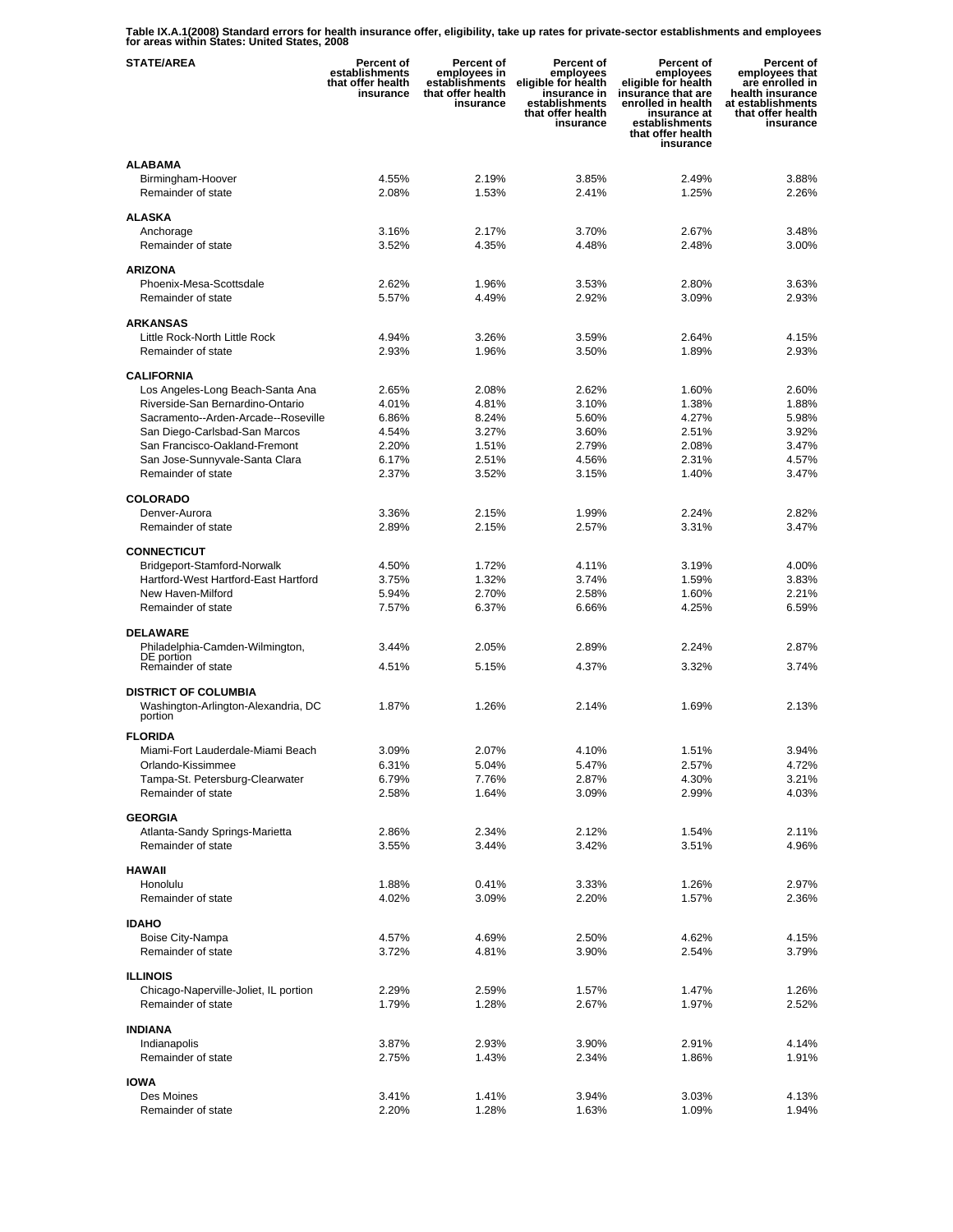**Table IX.A.1(2008) Standard errors for health insurance offer, eligibility, take up rates for private-sector establishments and employees for areas within States: United States, 2008 (cont.)** 

| <b>STATE/AREA</b>                                       | Percent of<br>establishments<br>that offer health<br>insurance | Percent of<br>employees in<br>establishments<br>that offer health<br>insurance | Percent of<br>employees<br>eligible for health<br>insurance in<br>establishments<br>that offer health<br>insurance | <b>Percent of</b><br>employees<br>eligible for health<br>insurance that are<br>enrolled in health<br>insurance at<br>establishments<br>that offer health<br>insurance | Percent of<br>employees that<br>are enrolled in<br>health insurance<br>at establishments<br>that offer health<br>insurance |
|---------------------------------------------------------|----------------------------------------------------------------|--------------------------------------------------------------------------------|--------------------------------------------------------------------------------------------------------------------|-----------------------------------------------------------------------------------------------------------------------------------------------------------------------|----------------------------------------------------------------------------------------------------------------------------|
| <b>KANSAS</b>                                           |                                                                |                                                                                |                                                                                                                    |                                                                                                                                                                       |                                                                                                                            |
| Kansas City, KS portion                                 | 4.10%                                                          | 1.46%                                                                          | 4.86%                                                                                                              | 2.59%                                                                                                                                                                 | 4.95%                                                                                                                      |
| Wichita                                                 | 4.75%                                                          | 4.29%                                                                          | 3.46%                                                                                                              | 2.90%                                                                                                                                                                 | 4.19%                                                                                                                      |
| Remainder of state                                      | 2.71%                                                          | 1.69%                                                                          | 3.29%                                                                                                              | 2.28%                                                                                                                                                                 | 2.74%                                                                                                                      |
| <b>KENTUCKY</b>                                         |                                                                |                                                                                |                                                                                                                    |                                                                                                                                                                       |                                                                                                                            |
| Louisville, KY portion                                  | 3.94%                                                          | 2.11%                                                                          | 3.96%                                                                                                              | 1.95%                                                                                                                                                                 | 3.74%                                                                                                                      |
| Remainder of state                                      | 1.89%                                                          | 1.03%                                                                          | 2.36%                                                                                                              | 1.21%                                                                                                                                                                 | 1.90%                                                                                                                      |
| LOUISIANA                                               |                                                                |                                                                                |                                                                                                                    |                                                                                                                                                                       |                                                                                                                            |
| New Orleans-Metairie-Kenner                             | 2.95%                                                          | 3.45%                                                                          | 4.68%                                                                                                              | 3.40%                                                                                                                                                                 | 4.60%                                                                                                                      |
| Remainder of state                                      | 3.31%                                                          | 1.68%                                                                          | 2.11%                                                                                                              | 1.19%                                                                                                                                                                 | 1.76%                                                                                                                      |
| <b>MAINE</b>                                            |                                                                |                                                                                |                                                                                                                    |                                                                                                                                                                       |                                                                                                                            |
| Portland-South Portland-Biddeford                       | 2.81%                                                          | 2.16%                                                                          | 2.66%                                                                                                              | 2.79%                                                                                                                                                                 | 2.36%                                                                                                                      |
| Remainder of state                                      | 2.49%                                                          | 1.83%                                                                          | 2.32%                                                                                                              | 2.36%                                                                                                                                                                 | 2.45%                                                                                                                      |
| <b>MARYLAND</b>                                         |                                                                |                                                                                |                                                                                                                    |                                                                                                                                                                       |                                                                                                                            |
| Baltimore-Towson                                        | 3.68%                                                          | 3.18%                                                                          | 2.00%                                                                                                              | 1.82%                                                                                                                                                                 | 2.31%                                                                                                                      |
| Washington-Arlington-Alexandria,<br>MD portion          | 4.25%                                                          | 2.96%                                                                          | 3.62%                                                                                                              | 3.26%                                                                                                                                                                 | 3.59%                                                                                                                      |
| Remainder of state                                      | 6.50%                                                          | 6.33%                                                                          | 4.28%                                                                                                              | 5.44%                                                                                                                                                                 | 6.09%                                                                                                                      |
| <b>MASSACHUSETTS</b>                                    |                                                                |                                                                                |                                                                                                                    |                                                                                                                                                                       |                                                                                                                            |
| Boston-Cambridge-Quincy, MA                             | 2.66%                                                          | $0.60\%$                                                                       | 1.32%                                                                                                              | 2.09%                                                                                                                                                                 | 1.94%                                                                                                                      |
| portion<br>Remainder of state                           | 4.79%                                                          | 1.43%                                                                          | 3.17%                                                                                                              | 1.91%                                                                                                                                                                 | 2.66%                                                                                                                      |
|                                                         |                                                                |                                                                                |                                                                                                                    |                                                                                                                                                                       |                                                                                                                            |
| <b>MICHIGAN</b><br>Detroit-Warren-Livonia               | 4.72%                                                          | 1.57%                                                                          | 2.82%                                                                                                              | 2.16%                                                                                                                                                                 | 2.70%                                                                                                                      |
| Remainder of state                                      | 2.20%                                                          | 2.66%                                                                          | 2.82%                                                                                                              | 1.42%                                                                                                                                                                 | 2.72%                                                                                                                      |
|                                                         |                                                                |                                                                                |                                                                                                                    |                                                                                                                                                                       |                                                                                                                            |
| <b>MINNESOTA</b>                                        | 3.75%                                                          | 2.34%                                                                          | 2.50%                                                                                                              | 2.29%                                                                                                                                                                 | 2.62%                                                                                                                      |
| Minneapolis-St. Paul-Bloomington,<br>MN portion         |                                                                |                                                                                |                                                                                                                    |                                                                                                                                                                       |                                                                                                                            |
| Remainder of state                                      | 3.10%                                                          | 1.63%                                                                          | 4.22%                                                                                                              | 2.48%                                                                                                                                                                 | 4.16%                                                                                                                      |
| <b>MISSISSIPPI</b>                                      |                                                                |                                                                                |                                                                                                                    |                                                                                                                                                                       |                                                                                                                            |
| Jackson                                                 | 5.24%                                                          | 3.52%                                                                          | 4.40%                                                                                                              | 3.22%                                                                                                                                                                 | 3.46%                                                                                                                      |
| Remainder of state                                      | 1.98%                                                          | 2.41%                                                                          | 3.20%                                                                                                              | 2.45%                                                                                                                                                                 | 3.74%                                                                                                                      |
| <b>MISSOURI</b>                                         |                                                                |                                                                                |                                                                                                                    |                                                                                                                                                                       |                                                                                                                            |
| Kansas City, MO portion                                 | 5.19%                                                          | 2.89%                                                                          | 6.16%                                                                                                              | 4.23%                                                                                                                                                                 | 5.11%                                                                                                                      |
| St. Louis, MO portion<br>Remainder of state             | 3.82%<br>3.35%                                                 | 1.43%<br>2.19%                                                                 | 1.84%<br>3.47%                                                                                                     | 1.53%<br>3.10%                                                                                                                                                        | 1.90%<br>4.42%                                                                                                             |
|                                                         |                                                                |                                                                                |                                                                                                                    |                                                                                                                                                                       |                                                                                                                            |
| <b>MONTANA</b>                                          |                                                                |                                                                                |                                                                                                                    |                                                                                                                                                                       |                                                                                                                            |
| <b>Billings</b><br>Remainder of state                   | 6.99%<br>2.98%                                                 | 4.51%<br>2.66%                                                                 | 4.61%<br>2.42%                                                                                                     | 5.39%<br>2.56%                                                                                                                                                        | 5.59%<br>3.04%                                                                                                             |
|                                                         |                                                                |                                                                                |                                                                                                                    |                                                                                                                                                                       |                                                                                                                            |
| <b>NEBRASKA</b>                                         |                                                                |                                                                                |                                                                                                                    |                                                                                                                                                                       |                                                                                                                            |
| Omaha-Council Bluffs, NE portion<br>Remainder of state  | 3.92%<br>2.93%                                                 | 1.59%<br>3.30%                                                                 | 2.51%<br>1.96%                                                                                                     | 2.71%<br>1.32%                                                                                                                                                        | 2.88%<br>1.85%                                                                                                             |
|                                                         |                                                                |                                                                                |                                                                                                                    |                                                                                                                                                                       |                                                                                                                            |
| <b>NEVADA</b>                                           |                                                                |                                                                                |                                                                                                                    |                                                                                                                                                                       |                                                                                                                            |
| Las Vegas-Paradise<br>Remainder of state                | 2.36%<br>2.58%                                                 | 2.81%<br>4.56%                                                                 | 2.41%<br>5.25%                                                                                                     | 2.63%<br>4.85%                                                                                                                                                        | 2.78%<br>4.33%                                                                                                             |
|                                                         |                                                                |                                                                                |                                                                                                                    |                                                                                                                                                                       |                                                                                                                            |
| <b>NEW HAMPSHIRE</b>                                    |                                                                |                                                                                |                                                                                                                    |                                                                                                                                                                       |                                                                                                                            |
| Boston-Cambridge-Quincy, NH<br>portion                  | 2.97%                                                          | 2.05%                                                                          | 4.12%                                                                                                              | 3.75%                                                                                                                                                                 | 4.93%                                                                                                                      |
| Manchester-Nashua                                       | 4.41%                                                          | 2.69%                                                                          | 3.13%                                                                                                              | 2.68%                                                                                                                                                                 | 2.40%                                                                                                                      |
| Remainder of state                                      | 3.47%                                                          | 2.49%                                                                          | 2.34%                                                                                                              | 1.52%                                                                                                                                                                 | 2.19%                                                                                                                      |
| <b>NEW JERSEY</b>                                       |                                                                |                                                                                |                                                                                                                    |                                                                                                                                                                       |                                                                                                                            |
| New York-Northern New Jersey-Long<br>Island, NJ portion | 1.86%                                                          | 1.38%                                                                          | 3.29%                                                                                                              | 1.87%                                                                                                                                                                 | 2.22%                                                                                                                      |
| Remainder of state                                      | 4.24%                                                          | 1.33%                                                                          | 5.66%                                                                                                              | 4.04%                                                                                                                                                                 | 4.77%                                                                                                                      |
| <b>NEW MEXICO</b>                                       |                                                                |                                                                                |                                                                                                                    |                                                                                                                                                                       |                                                                                                                            |
| Albuquerque                                             | 4.39%                                                          | 2.44%                                                                          | 4.77%                                                                                                              | 1.93%                                                                                                                                                                 | 4.40%                                                                                                                      |
| Remainder of state                                      | 2.26%                                                          | 2.75%                                                                          | 2.33%                                                                                                              | 3.35%                                                                                                                                                                 | 2.69%                                                                                                                      |
| <b>NEW YORK</b>                                         |                                                                |                                                                                |                                                                                                                    |                                                                                                                                                                       |                                                                                                                            |
| New York-Northern New Jersey-Long                       | 1.84%                                                          | 1.00%                                                                          | 1.58%                                                                                                              | 1.55%                                                                                                                                                                 | 1.55%                                                                                                                      |
| Island, NY portion<br>Remainder of state                | 2.05%                                                          | 0.64%                                                                          | 2.88%                                                                                                              | 1.07%                                                                                                                                                                 | 2.33%                                                                                                                      |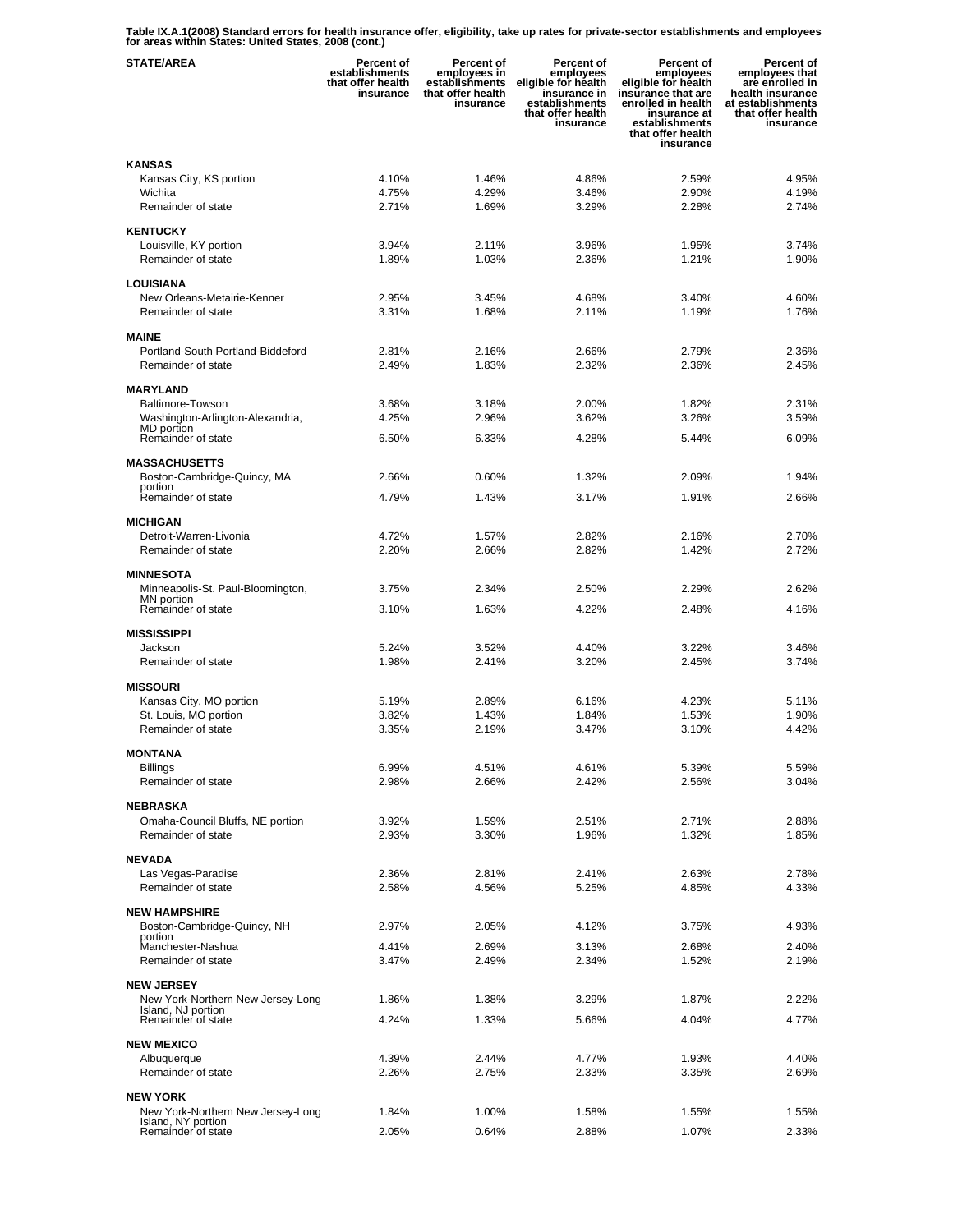**Table IX.A.1(2008) Standard errors for health insurance offer, eligibility, take up rates for private-sector establishments and employees for areas within States: United States, 2008 (cont.)** 

| <b>STATE/AREA</b>                                       | <b>Percent of</b><br>establishments<br>that offer health<br>insurance | Percent of<br>employees in<br>establishments<br>that offer health<br>insurance | Percent of<br>employees<br>eligible for health<br>insurance in<br>establishments<br>that offer health<br>insurance | <b>Percent of</b><br>employees<br>eligible for health<br>insurance that are<br>enrolled in health<br>insurance at<br>establishments<br>that offer health<br>insurance | Percent of<br>employees that<br>are enrolled in<br>health insurance<br>at establishments<br>that offer health<br>insurance |
|---------------------------------------------------------|-----------------------------------------------------------------------|--------------------------------------------------------------------------------|--------------------------------------------------------------------------------------------------------------------|-----------------------------------------------------------------------------------------------------------------------------------------------------------------------|----------------------------------------------------------------------------------------------------------------------------|
| <b>NORTH CAROLINA</b>                                   |                                                                       |                                                                                |                                                                                                                    |                                                                                                                                                                       |                                                                                                                            |
| Charlotte-Gastonia-Concord, NC<br>portion               | 5.43%                                                                 | 5.14%                                                                          | 5.51%                                                                                                              | 2.86%                                                                                                                                                                 | 4.73%                                                                                                                      |
| Remainder of state                                      | 3.17%                                                                 | 1.59%                                                                          | 1.81%                                                                                                              | 1.81%                                                                                                                                                                 | 2.20%                                                                                                                      |
| <b>NORTH DAKOTA</b>                                     |                                                                       |                                                                                |                                                                                                                    |                                                                                                                                                                       |                                                                                                                            |
| Fargo, ND portion                                       | 5.40%                                                                 | 1.70%                                                                          | 3.81%                                                                                                              | 2.34%                                                                                                                                                                 | 4.70%                                                                                                                      |
| Remainder of state                                      | 1.96%                                                                 | 1.30%                                                                          | 2.32%                                                                                                              | 1.63%                                                                                                                                                                 | 2.53%                                                                                                                      |
| OHIO                                                    |                                                                       |                                                                                |                                                                                                                    |                                                                                                                                                                       |                                                                                                                            |
| Cincinnati-Middletown, OH portion                       | 7.59%                                                                 | 1.84%                                                                          | 4.35%                                                                                                              | 2.59%                                                                                                                                                                 | 3.30%                                                                                                                      |
| Cleveland-Elyria-Mentor<br>Columbus                     | 4.45%<br>5.63%                                                        | 1.59%<br>1.16%                                                                 | 2.45%<br>3.36%                                                                                                     | 2.51%<br>3.78%                                                                                                                                                        | 2.90%<br>4.65%                                                                                                             |
| Remainder of state                                      | 3.14%                                                                 | 0.99%                                                                          | 2.43%                                                                                                              | 1.79%                                                                                                                                                                 | 1.82%                                                                                                                      |
| <b>OKLAHOMA</b>                                         |                                                                       |                                                                                |                                                                                                                    |                                                                                                                                                                       |                                                                                                                            |
| Oklahoma City                                           | 4.31%                                                                 | 2.38%                                                                          | 2.58%                                                                                                              | 2.64%                                                                                                                                                                 | 2.71%                                                                                                                      |
| Tulsa                                                   | 3.59%                                                                 | 3.54%                                                                          | 3.51%                                                                                                              | 2.58%                                                                                                                                                                 | 3.83%                                                                                                                      |
| Remainder of state                                      | 3.52%                                                                 | 2.94%                                                                          | 2.90%                                                                                                              | 4.22%                                                                                                                                                                 | 4.13%                                                                                                                      |
| <b>OREGON</b>                                           |                                                                       |                                                                                |                                                                                                                    |                                                                                                                                                                       |                                                                                                                            |
| Portland-Vancouver-Beaverton, OR<br>portion             | 2.15%                                                                 | 1.30%                                                                          | 1.17%                                                                                                              | 2.14%                                                                                                                                                                 | 2.49%                                                                                                                      |
| Remainder of state                                      | 1.90%                                                                 | 2.29%                                                                          | 2.33%                                                                                                              | 0.88%                                                                                                                                                                 | 2.50%                                                                                                                      |
| <b>PENNSYLVANIA</b>                                     |                                                                       |                                                                                |                                                                                                                    |                                                                                                                                                                       |                                                                                                                            |
| Philadelphia-Camden-Wilmington,<br>PA portion           | 3.32%                                                                 | 1.12%                                                                          | 3.29%                                                                                                              | 1.99%                                                                                                                                                                 | 3.80%                                                                                                                      |
| Pittsburgh                                              | 3.66%                                                                 | 1.52%                                                                          | 4.76%                                                                                                              | 2.03%                                                                                                                                                                 | 4.50%                                                                                                                      |
| Remainder of state                                      | 3.20%                                                                 | 1.79%                                                                          | 2.18%                                                                                                              | 2.40%                                                                                                                                                                 | 2.05%                                                                                                                      |
| <b>RHODE ISLAND</b>                                     |                                                                       |                                                                                |                                                                                                                    |                                                                                                                                                                       |                                                                                                                            |
| Providence-New Bedford-Fall River,<br>RI portion        | 1.35%                                                                 | 0.96%                                                                          | 1.09%                                                                                                              | 1.31%                                                                                                                                                                 | 1.05%                                                                                                                      |
| <b>SOUTH CAROLINA</b>                                   |                                                                       |                                                                                |                                                                                                                    |                                                                                                                                                                       |                                                                                                                            |
| Columbia                                                | 5.80%                                                                 | 1.71%                                                                          | 3.21%                                                                                                              | 5.03%                                                                                                                                                                 | 4.20%                                                                                                                      |
| Remainder of state                                      | 2.84%                                                                 | 1.54%                                                                          | 1.46%                                                                                                              | 2.05%                                                                                                                                                                 | 2.14%                                                                                                                      |
| <b>SOUTH DAKOTA</b>                                     |                                                                       |                                                                                |                                                                                                                    |                                                                                                                                                                       |                                                                                                                            |
| <b>Sioux Falls</b>                                      | 4.18%                                                                 | 3.50%                                                                          | 3.04%                                                                                                              | 1.97%                                                                                                                                                                 | 1.77%                                                                                                                      |
| Remainder of state                                      | 3.10%                                                                 | 1.90%                                                                          | 3.08%                                                                                                              | 2.68%                                                                                                                                                                 | 3.57%                                                                                                                      |
| <b>TENNESSEE</b>                                        |                                                                       |                                                                                |                                                                                                                    |                                                                                                                                                                       |                                                                                                                            |
| Memphis, TN portion<br>Nashville-Davidson--Murfreesboro | 5.50%<br>4.30%                                                        | 4.64%<br>2.96%                                                                 | 6.46%<br>6.18%                                                                                                     | 6.11%<br>4.20%                                                                                                                                                        | 6.57%<br>5.15%                                                                                                             |
| Remainder of state                                      | 1.64%                                                                 | 1.54%                                                                          | 3.83%                                                                                                              | 2.10%                                                                                                                                                                 | 3.19%                                                                                                                      |
| <b>TEXAS</b>                                            |                                                                       |                                                                                |                                                                                                                    |                                                                                                                                                                       |                                                                                                                            |
| Dallas-Fort Worth-Arlington                             | 4.21%                                                                 | 2.93%                                                                          | 3.20%                                                                                                              | 1.99%                                                                                                                                                                 | 2.45%                                                                                                                      |
| Houston-Sugar Land-Baytown                              | 2.81%                                                                 | 2.49%                                                                          | 2.78%                                                                                                              | 1.98%                                                                                                                                                                 | 2.22%                                                                                                                      |
| San Antonio                                             | 5.63%                                                                 | 5.89%                                                                          | 3.43%                                                                                                              | 4.72%                                                                                                                                                                 | 4.26%                                                                                                                      |
| Remainder of state                                      | 3.25%                                                                 | 1.93%                                                                          | 0.97%                                                                                                              | 3.10%                                                                                                                                                                 | 2.55%                                                                                                                      |
| <b>UTAH</b>                                             |                                                                       |                                                                                |                                                                                                                    |                                                                                                                                                                       |                                                                                                                            |
| Ogden-Clearfield<br>Provo-Orem                          | 7.47%<br>6.32%                                                        | 5.47%<br>4.36%                                                                 | 8.80%<br>5.55%                                                                                                     | 7.32%<br>7.51%                                                                                                                                                        | 7.31%<br>6.46%                                                                                                             |
| Salt Lake City                                          | 2.73%                                                                 | 2.09%                                                                          | 2.31%                                                                                                              | 3.52%                                                                                                                                                                 | 3.52%                                                                                                                      |
| Remainder of state                                      | 3.03%                                                                 | 7.96%                                                                          | 6.00%                                                                                                              | 4.05%                                                                                                                                                                 | 6.70%                                                                                                                      |
| <b>VERMONT</b>                                          |                                                                       |                                                                                |                                                                                                                    |                                                                                                                                                                       |                                                                                                                            |
| Burlington-South Burlington                             | 5.46%                                                                 | 2.22%                                                                          | 2.37%                                                                                                              | 2.60%                                                                                                                                                                 | 3.25%                                                                                                                      |
| Remainder of state                                      | 2.28%                                                                 | 2.03%                                                                          | 2.22%                                                                                                              | 1.91%                                                                                                                                                                 | 2.25%                                                                                                                      |
| VIRGINIA                                                |                                                                       |                                                                                |                                                                                                                    |                                                                                                                                                                       |                                                                                                                            |
| Virginia Beach-Norfolk-Newport<br>News, VA portion      | 5.82%                                                                 | 1.75%                                                                          | 4.35%                                                                                                              | 2.69%                                                                                                                                                                 | 4.54%                                                                                                                      |
| Washington-Arlington-Alexandria, VA<br>portion          | 4.00%                                                                 | 1.45%                                                                          | 4.27%                                                                                                              | 1.67%                                                                                                                                                                 | 3.68%                                                                                                                      |
| Remainder of state                                      | 5.10%                                                                 | 1.71%                                                                          | 3.79%                                                                                                              | 1.79%                                                                                                                                                                 | 2.59%                                                                                                                      |
| <b>WASHINGTON</b>                                       |                                                                       |                                                                                |                                                                                                                    |                                                                                                                                                                       |                                                                                                                            |
| Seattle-Tacoma-Bellevue                                 | 1.70%                                                                 | 1.41%                                                                          | 3.35%                                                                                                              | 1.98%                                                                                                                                                                 | 3.89%                                                                                                                      |
| Remainder of state                                      | 2.58%                                                                 | 4.01%                                                                          | 2.41%                                                                                                              | 2.82%                                                                                                                                                                 | 3.35%                                                                                                                      |
| <b>WEST VIRGINIA</b>                                    |                                                                       |                                                                                |                                                                                                                    |                                                                                                                                                                       |                                                                                                                            |
| Charleston                                              | 4.71%                                                                 | 4.44%                                                                          | 5.70%                                                                                                              | 5.51%                                                                                                                                                                 | 6.54%                                                                                                                      |
| Remainder of state                                      | 1.47%                                                                 | 2.19%                                                                          | 3.13%                                                                                                              | 1.30%                                                                                                                                                                 | 2.48%                                                                                                                      |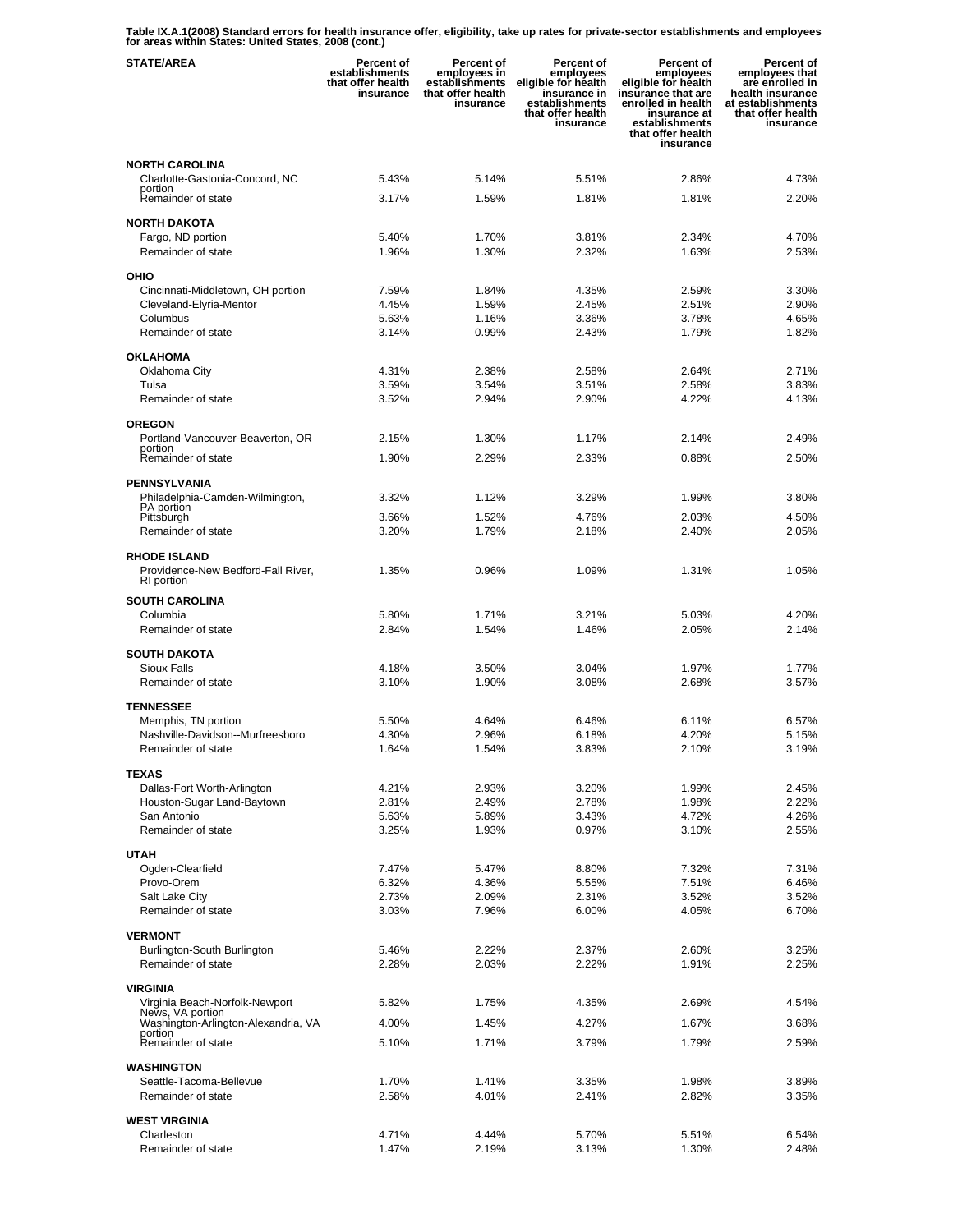**Table IX.A.1(2008) Standard errors for health insurance offer, eligibility, take up rates for private-sector establishments and employees for areas within States: United States, 2008 (cont.)** 

| <b>STATE/AREA</b>             | Percent of<br>establishments<br>that offer health<br>insurance | Percent of<br>employees in<br>establishments<br>that offer health<br>insurance | Percent of<br>employees<br>eligible for health<br>insurance in<br>establishments<br>that offer health<br>insurance | Percent of<br>employees<br>eligible for health<br>insurance that are<br>enrolled in health<br>insurance at<br>establishments<br>that offer health<br>insurance | Percent of<br>employees that<br>are enrolled in<br>health insurance<br>at establishments<br>that offer health<br>insurance |
|-------------------------------|----------------------------------------------------------------|--------------------------------------------------------------------------------|--------------------------------------------------------------------------------------------------------------------|----------------------------------------------------------------------------------------------------------------------------------------------------------------|----------------------------------------------------------------------------------------------------------------------------|
| <b>WISCONSIN</b>              |                                                                |                                                                                |                                                                                                                    |                                                                                                                                                                |                                                                                                                            |
| Milwaukee-Waukesha-West Allis | 3.91%                                                          | 4.07%                                                                          | 2.57%                                                                                                              | 2.30%                                                                                                                                                          | 2.49%                                                                                                                      |
| Remainder of state            | 2.47%                                                          | 1.02%                                                                          | 2.02%                                                                                                              | 1.01%                                                                                                                                                          | 1.87%                                                                                                                      |
| <b>WYOMING</b>                |                                                                |                                                                                |                                                                                                                    |                                                                                                                                                                |                                                                                                                            |
| Cheyenne                      | 6.68%                                                          | 3.64%                                                                          | 4.05%                                                                                                              | 5.56%                                                                                                                                                          | 4.28%                                                                                                                      |
| Remainder of state            | 2.55%                                                          | 2.67%                                                                          | 2.01%                                                                                                              | 1.87%                                                                                                                                                          | 2.25%                                                                                                                      |

Source: Agency for Healthcare Research and Quality, Center for Financing, Access and Cost Trends. 2008 Medical Expenditure Panel Survey-Insurance Component.

Note: Definition of each area can be found in the Technical Notes and Survey Documentation.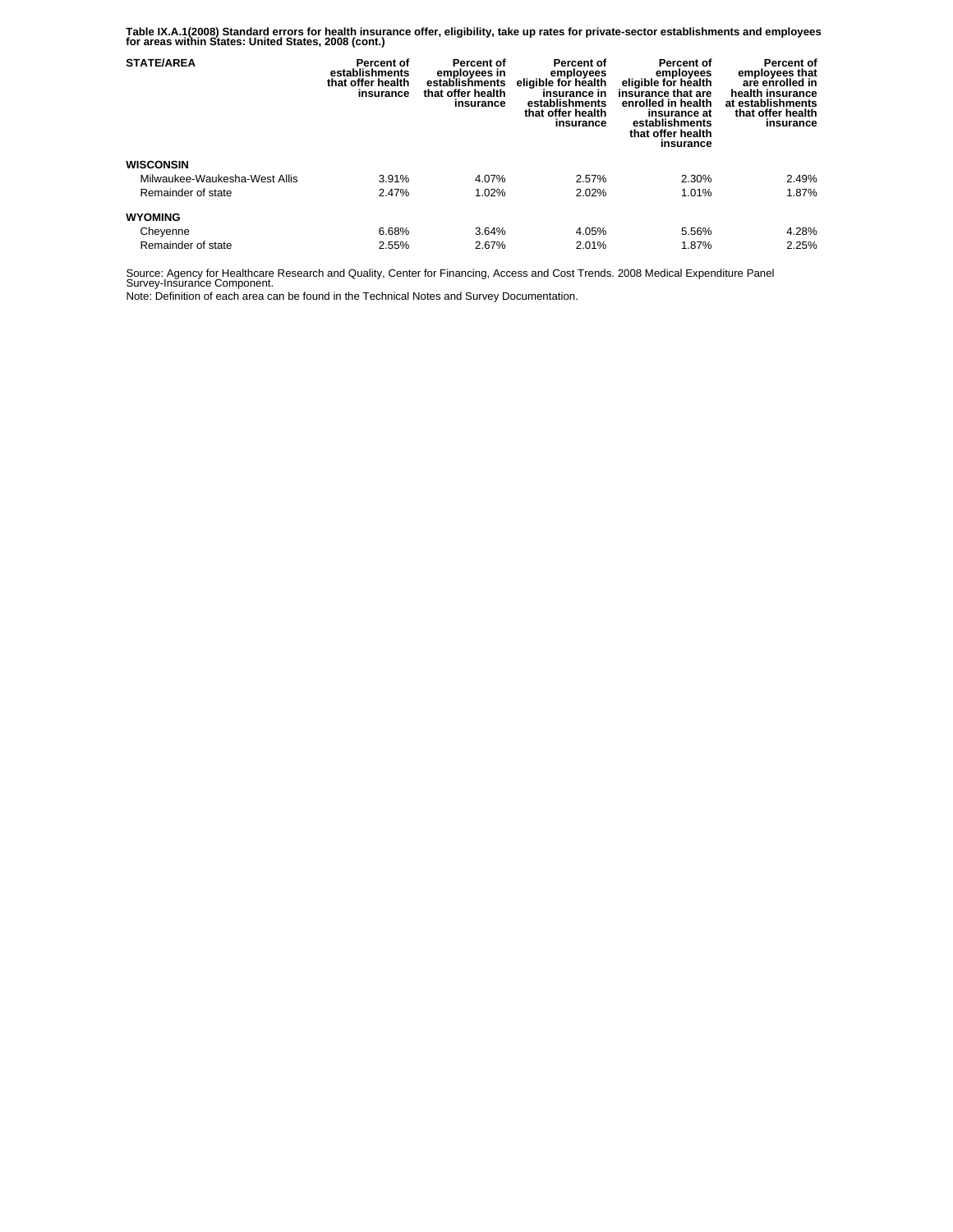**Table IX.A.2(2008) Average total premiums and employee contributions (in dollars) for private-sector establishments for areas within States: United States, 2008** 

| <b>STATE/AREA</b>                                                    | Single<br>premium | Single<br>contribution | Employee-<br>plus-one<br>contribution | Employee-<br>plus-one<br>contribution | Family<br>premium | Family<br>contribution |
|----------------------------------------------------------------------|-------------------|------------------------|---------------------------------------|---------------------------------------|-------------------|------------------------|
| <b>ALABAMA</b>                                                       |                   |                        |                                       |                                       |                   |                        |
| Birmingham-Hoover<br>Remainder of state                              | 4,397<br>4,027    | 1,008<br>938           | 8,623<br>7,820                        | 2,238<br>1,988                        | 11,675<br>10,828  | 3,429<br>3,178         |
| <b>ALASKA</b>                                                        |                   |                        |                                       |                                       |                   |                        |
| Anchorage                                                            | 5,282             | 893                    | 9,740                                 | 2,165                                 | 13,605            | 3,363                  |
| Remainder of state                                                   | 5,317             | 639                    | 10,315                                | 2,455                                 | 12,981            | 3,041                  |
| <b>ARIZONA</b>                                                       |                   |                        |                                       |                                       |                   |                        |
| Phoenix-Mesa-Scottsdale                                              | 4,160             | 811                    | 8,588                                 | 2,442                                 | 12,357            | 4,259                  |
| Remainder of state                                                   | 4,371             | 809                    | 8,147                                 | 2,741                                 | 12,037            | 3,647                  |
| <b>ARKANSAS</b>                                                      |                   |                        |                                       |                                       |                   |                        |
| Little Rock-North Little Rock                                        | 3,926             | 700                    | 8,058                                 | 2,022                                 | 11,307            | 3,413                  |
| Remainder of state                                                   | 3,921             | 826                    | 7,710                                 | 2,004                                 | 11,163            | 2,873                  |
| <b>CALIFORNIA</b>                                                    |                   |                        |                                       |                                       |                   |                        |
| Los Angeles-Long Beach-Santa Ana                                     | 4,222             | 793                    | 8,147                                 | 2,128                                 | 12,159            | 3,634                  |
| Riverside-San Bernardino-Ontario                                     | 4,055             | 724                    | 7,499                                 | 2,062                                 | 11,801            | 3,209                  |
| Sacramento--Arden-Arcade--Roseville<br>San Diego-Carlsbad-San Marcos | 4,546<br>3,872    | 785<br>886             | 8,970<br>8,046                        | 1,899<br>2,674                        | 13,376<br>10,495  | $3,342*$<br>3,259      |
| San Francisco-Oakland-Fremont                                        | 4,459             | 573                    | 8,510                                 | 1,715                                 | 12,576            | 2,804                  |
| San Jose-Sunnyvale-Santa Clara                                       | 5,074             | 875                    | 9,341                                 | 2,050                                 | 14,011            | 3,384                  |
| Remainder of state                                                   | 4,159             | 680                    | 8,523                                 | 2,512                                 | 11,462            | 3,601                  |
|                                                                      |                   |                        |                                       |                                       |                   |                        |
| <b>COLORADO</b>                                                      |                   |                        |                                       |                                       |                   |                        |
| Denver-Aurora<br>Remainder of state                                  | 4,297<br>4,308    | 1,138<br>850           | 8.698<br>8,073                        | 2,817<br>2,216                        | 12,609<br>11,123  | 4,274<br>3,995         |
|                                                                      |                   |                        |                                       |                                       |                   |                        |
| <b>CONNECTICUT</b>                                                   |                   |                        |                                       |                                       |                   |                        |
| Bridgeport-Stamford-Norwalk                                          | 4,811             | 1,096                  | 9,035                                 | 2,252                                 | 13,541            | 2,299                  |
| Hartford-West Hartford-East Hartford                                 | 4,338             | 869                    | 8,864                                 | 2,365                                 | 12,752            | 3,411                  |
| New Haven-Milford<br>Remainder of state                              | 5,257<br>5,121    | 1,136<br>912           | 10,347<br>10,156                      | 2,446<br>2,620                        | 14,840<br>13,359  | 4,105<br>2,727         |
|                                                                      |                   |                        |                                       |                                       |                   |                        |
| <b>DELAWARE</b>                                                      |                   |                        |                                       |                                       |                   |                        |
| Philadelphia-Camden-Wilmington,<br>DE portion                        | 4,841             | 886                    | 9,041                                 | 2,204                                 | 13,701            | 3,426                  |
| Remainder of state                                                   | 4,431             | 884                    | 9,043                                 | 2,248                                 | 12,291            | 3,192                  |
| <b>DISTRICT OF COLUMBIA</b>                                          |                   |                        |                                       |                                       |                   |                        |
| Washington-Arlington-Alexandria, DC<br>portion                       | 4,890             | 991                    | 8,968                                 | 2,479                                 | 13,427            | 3,834                  |
| <b>FLORIDA</b>                                                       |                   |                        |                                       |                                       |                   |                        |
| Miami-Fort Lauderdale-Miami Beach                                    | 4,626             | 1,002                  | 8,114                                 | 2,225                                 | 13,025            | 4,125                  |
| Orlando-Kissimmee                                                    | 4,319             | 1,067                  | 8,349                                 | $2,735*$                              | 11,712            | 3,840                  |
| Tampa-St. Petersburg-Clearwater                                      | 4,436             | 1,151                  | 8,033                                 | 2,692                                 | 12,588            | 5,052                  |
| Remainder of state                                                   | 4,524             | 1,081                  | 8,909                                 | 3,107                                 | 12,792            | 4,556                  |
| <b>GEORGIA</b>                                                       |                   |                        |                                       |                                       |                   |                        |
| Atlanta-Sandy Springs-Marietta                                       | 3,857             | 793                    | 8,073                                 | 2,483                                 | 11,454            | 3,854                  |
| Remainder of state                                                   | 4,688             | 1,282                  | 8,258                                 | 2,959                                 | 12,054            | 3,738                  |
| <b>HAWAII</b>                                                        |                   |                        |                                       |                                       |                   |                        |
| Honolulu                                                             | 4,030             | 431                    | 8,261                                 | 2,099                                 | 11,755            | 2,666                  |
| Remainder of state                                                   | 3,405             | 494                    | 6,555                                 | 2,104                                 | 9,561             | 2,453                  |
| <b>IDAHO</b>                                                         |                   |                        |                                       |                                       |                   |                        |
| Boise City-Nampa                                                     | 4,228             | 394*                   | 8,265                                 | 1,741                                 | 10,613            | 2,089                  |
| Remainder of state                                                   | 3,927             | 593                    | 7,505                                 | 1,731                                 | 11,137            | 3,195                  |
|                                                                      |                   |                        |                                       |                                       |                   |                        |
| <b>ILLINOIS</b><br>Chicago-Naperville-Joliet, IL portion             | 4,524             | 986                    | 9,086                                 |                                       | 12,614            | 3,320                  |
| Remainder of state                                                   | 4,966             | 865                    | 9,651                                 | 2,235<br>3,096                        | 12,584            | 3,486                  |
|                                                                      |                   |                        |                                       |                                       |                   |                        |
| <b>INDIANA</b>                                                       |                   |                        |                                       |                                       |                   |                        |
| Indianapolis<br>Remainder of state                                   | 4,619<br>4,435    | 1,043<br>905           | 9,513<br>8,722                        | 2,537                                 | 13,002            | 3,203                  |
|                                                                      |                   |                        |                                       | 1,791                                 | 13,707            | 2,177                  |
| <b>IOWA</b>                                                          |                   |                        |                                       |                                       |                   |                        |
| Des Moines                                                           | 4,120             | 706                    | 7,899                                 | 1,758                                 | 10,507            | 3,026                  |
| Remainder of state                                                   | 4,153             | 769                    | 8,312                                 | 1,993                                 | 11,051            | 2,406                  |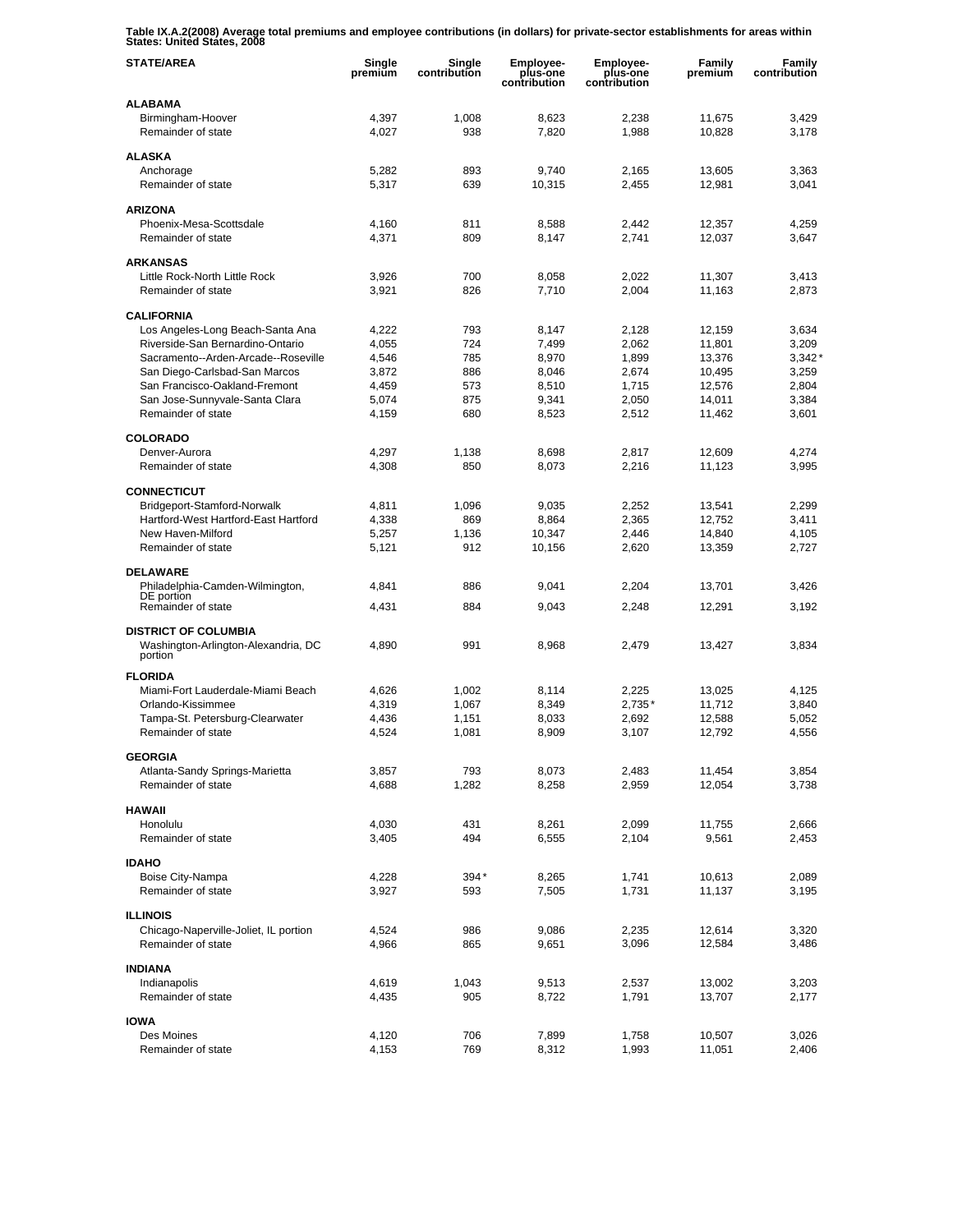**Table IX.A.2(2008) Average total premiums and employee contributions (in dollars) for private-sector establishments for areas within States: United States, 2008 (cont.)** 

| <b>STATE/AREA</b>                                       | Single<br>premium | Single<br>contribution | Employee-<br>plus-one<br>contribution | <b>Employee-</b><br>plus-one<br>contribution | Family<br>premium | Family<br>contribution |
|---------------------------------------------------------|-------------------|------------------------|---------------------------------------|----------------------------------------------|-------------------|------------------------|
| <b>KANSAS</b>                                           |                   |                        |                                       |                                              |                   |                        |
| Kansas City, KS portion                                 | 4,078             | 828                    | 7,812                                 | 2,497                                        | 11,589            | 3,145                  |
| Wichita<br>Remainder of state                           | 4,025<br>4,364    | 734<br>828             | 8,119<br>8,494                        | 1,876<br>2,344                               | 11,961<br>11,541  | 2,312<br>3,194         |
|                                                         |                   |                        |                                       |                                              |                   |                        |
| <b>KENTUCKY</b>                                         |                   |                        |                                       |                                              |                   |                        |
| Louisville, KY portion<br>Remainder of state            | 4,329<br>3,866    | 833<br>793             | 7,546<br>7,780                        | 1,766<br>2,179                               | 11,304<br>11,582  | 2,890<br>2,928         |
|                                                         |                   |                        |                                       |                                              |                   |                        |
| <b>LOUISIANA</b>                                        |                   |                        |                                       |                                              |                   |                        |
| New Orleans-Metairie-Kenner<br>Remainder of state       | 3,794<br>4,176    | 895<br>855             | 7,225<br>8,219                        | 2,272<br>2,492                               | 10,025<br>11,563  | 3,329<br>3,691         |
|                                                         |                   |                        |                                       |                                              |                   |                        |
| <b>MAINE</b>                                            |                   |                        |                                       |                                              |                   |                        |
| Portland-South Portland-Biddeford<br>Remainder of state | 4,729<br>5,047    | 1,071<br>1,041         | 9,264<br>9,020                        | 2,834<br>2,607                               | 12,850<br>13,252  | 3,761<br>4,169         |
|                                                         |                   |                        |                                       |                                              |                   |                        |
| <b>MARYLAND</b>                                         |                   |                        |                                       |                                              |                   |                        |
| Baltimore-Towson<br>Washington-Arlington-Alexandria,    | 4,500<br>4,223    | 1,067<br>794           | 8,983<br>8,614                        | 2,385<br>2,629                               | 12,704<br>12,355  | 4,217<br>3,585         |
| MD portion<br>Remainder of state                        | 3,987             | 876                    | 8,307                                 | 1,928                                        | 11,887            | 2,718                  |
|                                                         |                   |                        |                                       |                                              |                   |                        |
| <b>MASSACHUSETTS</b>                                    |                   |                        |                                       |                                              |                   |                        |
| Boston-Cambridge-Quincy, MA<br>portion                  | 4,727             | 1,057                  | 9,370                                 | 2,177                                        | 13,814            | 3,323                  |
| Remainder of state                                      | 5,188             | 1,282                  | 9,491                                 | 2,109                                        | 13.704            | 3,491                  |
| <b>MICHIGAN</b>                                         |                   |                        |                                       |                                              |                   |                        |
| Detroit-Warren-Livonia                                  | 4,237             | 811                    | 8,458                                 | 1,691                                        | 11,550            | 2,886                  |
| Remainder of state                                      | 4,520             | 669                    | 8,977                                 | 1,830                                        | 11,129            | 2,218                  |
| <b>MINNESOTA</b>                                        |                   |                        |                                       |                                              |                   |                        |
| Minneapolis-St. Paul-Bloomington,<br>MN portion         | 4,344             | 885                    | 8,617                                 | 2,213                                        | 12,850            | 3,543                  |
| Remainder of state                                      | 4,721             | 913                    | 9,757                                 | 2,447                                        | 15,010            | 2,803                  |
| <b>MISSISSIPPI</b>                                      |                   |                        |                                       |                                              |                   |                        |
| Jackson                                                 | 4,077             | 830                    | 8,370                                 | 2,677                                        | 11,479            | 3,316                  |
| Remainder of state                                      | 4,138             | 726                    | 7,914                                 | 2,730                                        | 11,338            | 3,489                  |
| <b>MISSOURI</b>                                         |                   |                        |                                       |                                              |                   |                        |
| Kansas City, MO portion                                 | 3,639             | 808                    | 7,725                                 | 1,997                                        | 10,530            | 2,590                  |
| St. Louis, MO portion                                   | 4,441             | 1,150                  | 8,543                                 | 2,330                                        | 12,398            | 2,969                  |
| Remainder of state                                      | 4,067             | 824                    | 7,302                                 | 2,414                                        | 11,180            | 3,217                  |
| <b>MONTANA</b>                                          |                   |                        |                                       |                                              |                   |                        |
| <b>Billings</b>                                         | 4.193             | 515                    | 7,698                                 | 2,260                                        | 12,138            | 4,366                  |
| Remainder of state                                      | 4,404             | 603                    | 8,283                                 | 2,213                                        | 11,295            | 3,712                  |
| <b>NEBRASKA</b>                                         |                   |                        |                                       |                                              |                   |                        |
| Omaha-Council Bluffs, NE portion                        | 4,229             | 861                    | 8,432                                 | 1,970                                        | 11,740            | 2,793                  |
| Remainder of state                                      | 4,094             | 931                    | 7,673                                 | 2,421                                        | 10,955            | 3,066                  |
| <b>NEVADA</b>                                           |                   |                        |                                       |                                              |                   |                        |
| Las Vegas-Paradise<br>Remainder of state                | 3,864<br>4,106    | 834<br>943             | 7,382<br>8,674                        | 1,841<br>2,690                               | 11,272<br>12,196  | 3,474<br>3,905         |
|                                                         |                   |                        |                                       |                                              |                   |                        |
| <b>NEW HAMPSHIRE</b>                                    |                   |                        |                                       |                                              |                   |                        |
| Boston-Cambridge-Quincy, NH<br>portion                  | 5,328             | 1,464                  | 10,828                                | 3,308                                        | 14,227            | 4,516                  |
| Manchester-Nashua<br>Remainder of state                 | 5,244             | 1,235                  | 10,382                                | 3,127                                        | 13,604            | 3,839                  |
|                                                         | 5,159             | 1,077                  | 10,057                                | 2,573                                        | 12,958            | 3,487                  |
| <b>NEW JERSEY</b>                                       |                   |                        |                                       |                                              |                   |                        |
| New York-Northern New Jersey-Long<br>Island, NJ portion | 4,851             | 1,096                  | 8,546                                 | 2,391                                        | 12,909            | 3,342                  |
| Remainder of state                                      | 4,634             | 837                    | 9,339                                 | 3,086                                        | 12,252            | 3,032                  |
| <b>NEW MEXICO</b>                                       |                   |                        |                                       |                                              |                   |                        |
| Albuquerque                                             | 3,892             | 961                    | 7,782                                 | 2,104                                        | 12,237            | 4,043                  |
| Remainder of state                                      | 4,219             | 940                    | 7,931                                 | 2,589                                        | 11,878            | 3,994                  |
| <b>NEW YORK</b>                                         |                   |                        |                                       |                                              |                   |                        |
| New York-Northern New Jersey-Long                       | 4,886             | 928                    | 8,868                                 | 2,336                                        | 13,355            | 3,429                  |
| Island, NY portion<br>Remainder of state                | 4,162             | 983                    | 8,690                                 | 2,537                                        | 11,769            | 3,272                  |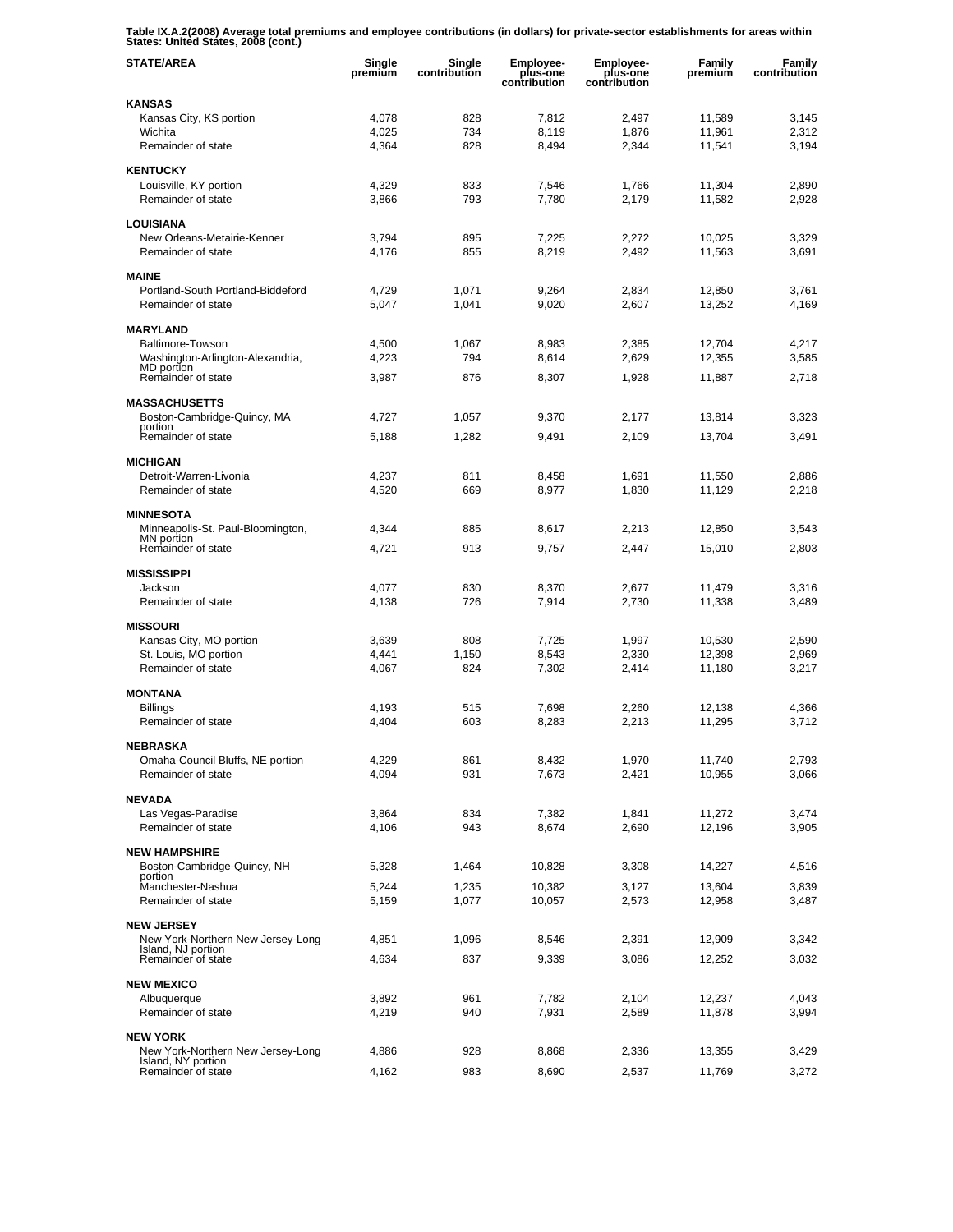**Table IX.A.2(2008) Average total premiums and employee contributions (in dollars) for private-sector establishments for areas within States: United States, 2008 (cont.)** 

| <b>STATE/AREA</b>                                                       | Single<br>premium | Single<br>contribution | <b>Employee-</b><br>plus-one<br>contribution | Employee-<br>plus-one<br>contribution | Family<br>premium | Family<br>contribution |
|-------------------------------------------------------------------------|-------------------|------------------------|----------------------------------------------|---------------------------------------|-------------------|------------------------|
| <b>NORTH CAROLINA</b>                                                   |                   |                        |                                              |                                       |                   |                        |
| Charlotte-Gastonia-Concord, NC<br>portion                               | 4,273             | 824                    | 8,607                                        | 2,517                                 | 12,674            | 4,156                  |
| Remainder of state                                                      | 4,512             | 827                    | 8,098                                        | 2,405                                 | 12,177            | 4,101                  |
| <b>NORTH DAKOTA</b>                                                     |                   |                        |                                              |                                       |                   |                        |
| Fargo, ND portion<br>Remainder of state                                 | 4,026<br>3,753    | 729<br>765             | 8,121<br>7,636                               | 2,483<br>1,975                        | 11,321<br>11,132  | 3,275<br>3,424         |
|                                                                         |                   |                        |                                              |                                       |                   |                        |
| OHIO<br>Cincinnati-Middletown, OH portion                               | 3,886             | 884                    | 7,228                                        | 2,312                                 | 11,436            | 3,752                  |
| Cleveland-Elyria-Mentor                                                 | 4,018             | 752                    | 7.860                                        | 1,783                                 | 10,800            | 2,098                  |
| Columbus                                                                | 4.158             | 886                    | 8,507                                        | 2.062                                 | 11,554            | 2,760                  |
| Remainder of state                                                      | 4,159             | 951                    | 8,412                                        | 1,747                                 | 11,676            | 2,603                  |
| <b>OKLAHOMA</b>                                                         |                   |                        |                                              |                                       |                   |                        |
| Oklahoma City<br>Tulsa                                                  | 3,847<br>4,356    | 778<br>670             | 7,325<br>8,991                               | 2,706<br>2,325                        | 10,656<br>11,108  | 4,082<br>3,511         |
| Remainder of state                                                      | 4,019             | 896                    | 7,380                                        | 1,900                                 | 11,333            | 3,341                  |
| <b>OREGON</b>                                                           |                   |                        |                                              |                                       |                   |                        |
| Portland-Vancouver-Beaverton, OR                                        | 4,323             | 730                    | 8,687                                        | 2,330                                 | 12,699            | 3,537                  |
| portion<br>Remainder of state                                           | 4,491             | 403                    | 8,805                                        | 1,942                                 | 12,369            | 2,843                  |
| <b>PENNSYLVANIA</b>                                                     |                   |                        |                                              |                                       |                   |                        |
| Philadelphia-Camden-Wilmington,                                         | 4,739             | 881                    | 8,994                                        | 2,112                                 | 13,237            | 3,368                  |
| PA portion<br>Pittsburgh                                                | 4,304             | 829                    | 9,390                                        | 1,743                                 | 11,914            | 2,539                  |
| Remainder of state                                                      | 4,374             | 836                    | 8,873                                        | 2,318                                 | 11,764            | 2,838                  |
| <b>RHODE ISLAND</b><br>Providence-New Bedford-Fall River,<br>RI portion | 4,930             | 1,050                  | 9,080                                        | 2,321                                 | 13,363            | 2,960                  |
| <b>SOUTH CAROLINA</b>                                                   |                   |                        |                                              |                                       |                   |                        |
| Columbia                                                                | 4,475             | 877                    | 8,949                                        | 2,781                                 | 12,653            | 4,308                  |
| Remainder of state                                                      | 4,477             | 845                    | 8,623                                        | 2,467                                 | 11,985            | 3,245                  |
| <b>SOUTH DAKOTA</b>                                                     |                   |                        |                                              |                                       |                   |                        |
| <b>Sioux Falls</b><br>Remainder of state                                | 4,210<br>4,248    | 992<br>819             | 9,255<br>8,639                               | 2,525<br>2,517                        | 11,797<br>11,141  | 3,912<br>3,266         |
|                                                                         |                   |                        |                                              |                                       |                   |                        |
| <b>TENNESSEE</b><br>Memphis, TN portion                                 | 4,433             | 982                    | 8,307                                        | 1,983                                 | 12,773            | 2,768                  |
| Nashville-Davidson--Murfreesboro                                        | 4,378             | 947                    | 8,739                                        | 2,593                                 | 12,967            | 3,940                  |
| Remainder of state                                                      | 4,185             | 879                    | 8,435                                        | 2,111                                 | 11,927            | 3,292                  |
| <b>TEXAS</b>                                                            |                   |                        |                                              |                                       |                   |                        |
| Dallas-Fort Worth-Arlington                                             | 4,272             | 798                    | 8,909                                        | 2,283                                 | 12,332            | 3,296                  |
| Houston-Sugar Land-Baytown<br>San Antonio                               | 4,234<br>4,179    | 831<br>906             | 7,838<br>8,042                               | 2,829<br>2,837                        | 11,828<br>12,602  | 4,392<br>4,520         |
| Remainder of state                                                      | 4,136             | 890                    | 8,400                                        | 2,501                                 | 11,815            | 3,792                  |
| <b>UTAH</b>                                                             |                   |                        |                                              |                                       |                   |                        |
| Ogden-Clearfield                                                        | 3,862             | 583                    | 7,919                                        | 1,836                                 | 11,498            | 2,446                  |
| Provo-Orem                                                              | 3,708             | 363                    | 6,454                                        | $1,151*$                              | 10,208            | 1,591                  |
| Salt Lake City<br>Remainder of state                                    | 4,301<br>4,438    | 887<br>739             | 8,859<br>8,095                               | 2,417<br>2,162                        | 12,501<br>10,893  | 3,108<br>2,794         |
|                                                                         |                   |                        |                                              |                                       |                   |                        |
| <b>VERMONT</b><br>Burlington-South Burlington                           | 4,661             | 907                    | 9,800                                        | 2,335                                 | 12,699            | 3,577                  |
| Remainder of state                                                      | 5,128             | 1,061                  | 10,126                                       | 2,654                                 | 13,496            | 3,288                  |
| <b>VIRGINIA</b>                                                         |                   |                        |                                              |                                       |                   |                        |
| Virginia Beach-Norfolk-Newport                                          | 4,216             | 963                    | 7,443                                        | 2,460                                 | 10,933            | 3,139                  |
| News, VA portion<br>Washington-Arlington-Alexandria, VA                 | 4,426             | 977                    | 8,656                                        | 2,534                                 | 12,329            | 4,033                  |
| portion<br>Remainder of state                                           | 3,966             | 1,012                  | 7,344                                        | 2,056                                 | 11,869            | 3,576                  |
| <b>WASHINGTON</b>                                                       |                   |                        |                                              |                                       |                   |                        |
| Seattle-Tacoma-Bellevue                                                 | 4,456             | 553                    | 8,904                                        | 2,021                                 | 13,379            | 3,426                  |
| Remainder of state                                                      | 4,331             | 590                    | 8,411                                        | 2,299                                 | 12,602            | 3,046                  |
| <b>WEST VIRGINIA</b>                                                    |                   |                        |                                              |                                       |                   |                        |
| Charleston                                                              | 5,163             | 676                    | 10,747                                       | 2,561                                 | 14,534            | 3,274                  |
| Remainder of state                                                      | 4,815             | 1,156                  | 8,542                                        | 2,354                                 | 12,612            | 3,020                  |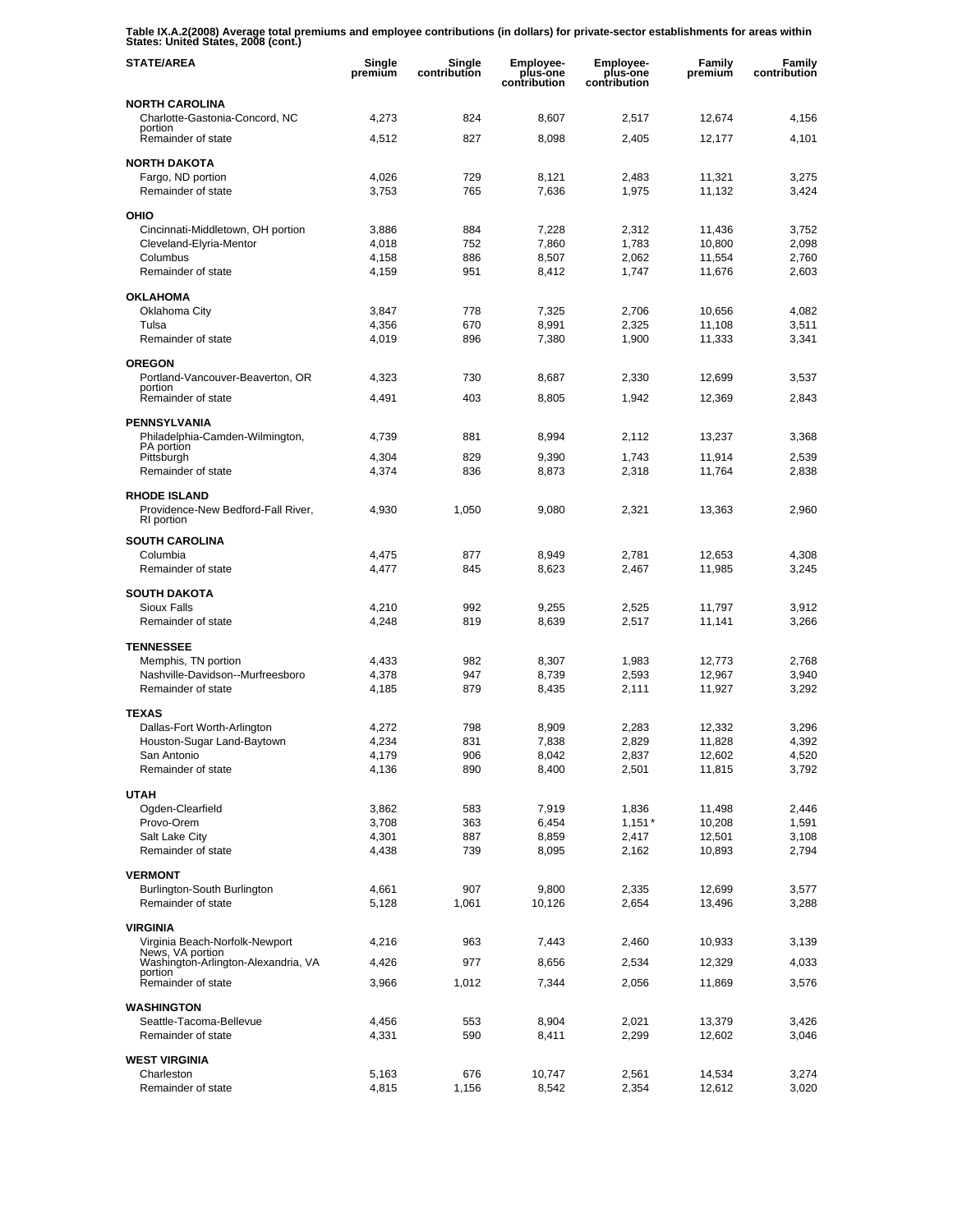**Table IX.A.2(2008) Average total premiums and employee contributions (in dollars) for private-sector establishments for areas within States: United States, 2008 (cont.)** 

| <b>STATE/AREA</b>             | Single<br>premium | Sinale<br>contribution | <b>Employee-</b><br>plus-one<br>contribution | <b>Employee-</b><br>plus-one<br>contribution | Family<br>premium | Family<br>contribution |
|-------------------------------|-------------------|------------------------|----------------------------------------------|----------------------------------------------|-------------------|------------------------|
| <b>WISCONSIN</b>              |                   |                        |                                              |                                              |                   |                        |
| Milwaukee-Waukesha-West Allis | 5.038             | 1.031                  | 10.280                                       | 2.566                                        | 14.411            | 3,352                  |
| Remainder of state            | 4.682             | 1.083                  | 9.091                                        | 2.436                                        | 12.474            | 3.285                  |
| <b>WYOMING</b>                |                   |                        |                                              |                                              |                   |                        |
| Cheyenne                      | 4.652             | 723                    | 7.841                                        | 2.737                                        | 12.609            | 4.487                  |
| Remainder of state            | 4.617             | 716                    | 9.054                                        | 1.934                                        | 12.752            | 2.855                  |

Source: Agency for Healthcare Research and Quality, Center for Financing, Access and Cost Trends. 2008 Medical Expenditure Panel Survey-Insurance Component.

Note: Definition of each area can be found in the Technical Notes and Survey Documentation.

\* Figure does not meet standard of reliability or precision.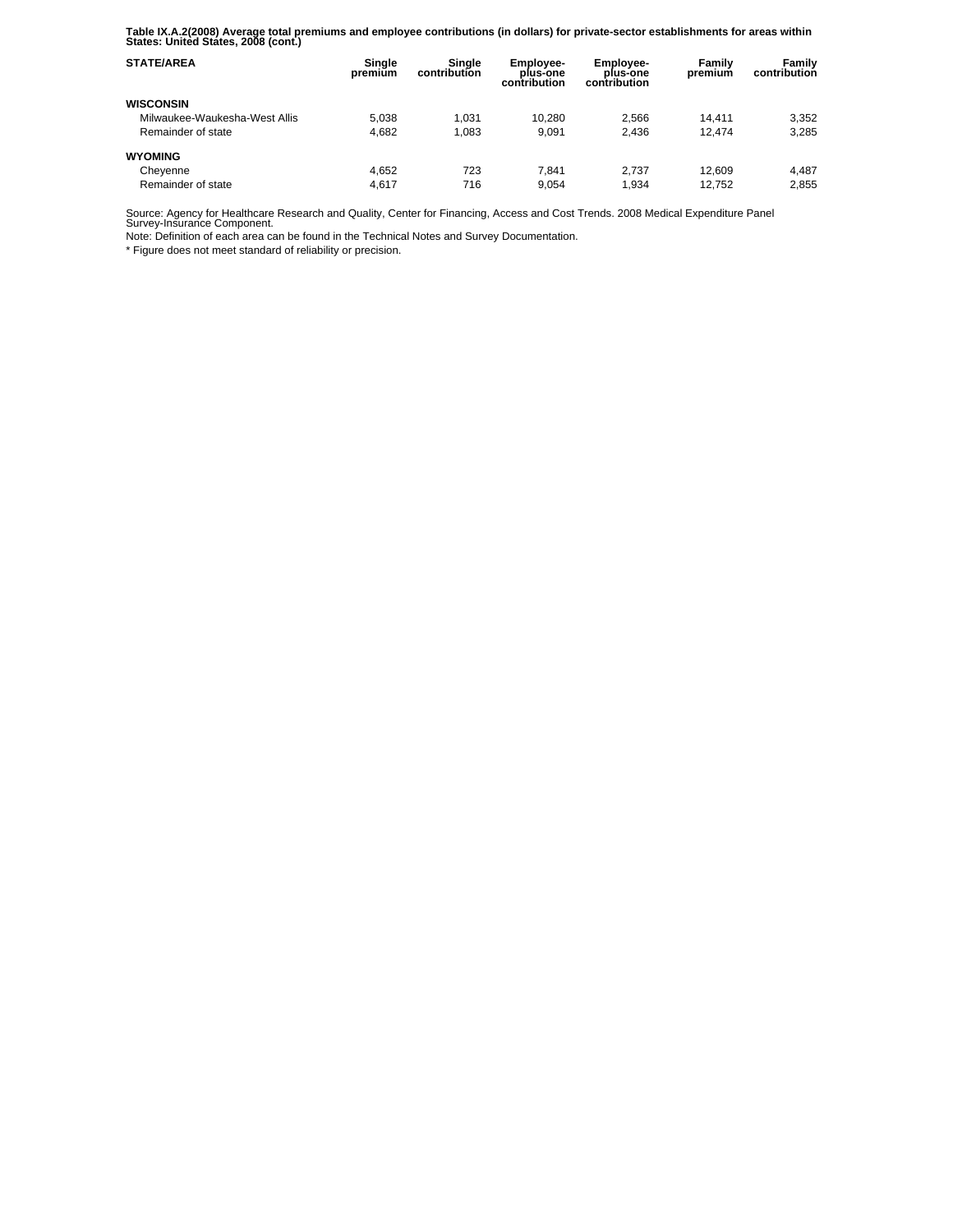**Table IX.A.2(2008) Standard errors for average total premiums and employee contributions (in dollars) for private-sector establishments for areas within States: United States, 2008** 

| <b>STATE/AREA</b>                                                  | Single<br>premium | Single<br>contribution | <b>Employee-</b><br>plus-one<br>contribution | <b>Employee-</b><br>plus-one<br>contribution | Family<br>premium | Family<br>contribution |
|--------------------------------------------------------------------|-------------------|------------------------|----------------------------------------------|----------------------------------------------|-------------------|------------------------|
| <b>ALABAMA</b>                                                     |                   |                        |                                              |                                              |                   |                        |
| Birmingham-Hoover<br>Remainder of state                            | 200<br>90         | 123<br>61              | 668<br>383                                   | 337<br>101                                   | 503<br>235        | 227<br>298             |
| <b>ALASKA</b>                                                      |                   |                        |                                              |                                              |                   |                        |
| Anchorage                                                          | 229               | 86                     | 368                                          | 265                                          | 430               | 420                    |
| Remainder of state                                                 | 260               | 88                     | 618                                          | 211                                          | 975               | 457                    |
| <b>ARIZONA</b>                                                     |                   |                        |                                              |                                              |                   |                        |
| Phoenix-Mesa-Scottsdale                                            | 97                | 81                     | 343                                          | 235                                          | 539               | 374                    |
| Remainder of state                                                 | 242               | 107                    | 538                                          | 290                                          | 565               | 471                    |
| <b>ARKANSAS</b>                                                    |                   |                        |                                              |                                              |                   |                        |
| Little Rock-North Little Rock                                      | 169               | 80                     | 460                                          | 317                                          | 543               | 699                    |
| Remainder of state                                                 | 98                | 54                     | 240                                          | 101                                          | 398               | 295                    |
| <b>CALIFORNIA</b>                                                  |                   |                        |                                              |                                              |                   |                        |
| Los Angeles-Long Beach-Santa Ana                                   | 188               | 58                     | 257                                          | 122                                          | 233               | 177                    |
| Riverside-San Bernardino-Ontario                                   | 97                | 52                     | 270                                          | 283                                          | 546               | 277                    |
| Sacramento--Arden-Arcade--Roseville                                | 275               | 124                    | 1,245                                        | 312                                          | 819               | 1,202'                 |
| San Diego-Carlsbad-San Marcos                                      | 146               | 102                    | 323                                          | 381                                          | 741               | 565                    |
| San Francisco-Oakland-Fremont<br>San Jose-Sunnyvale-Santa Clara    | 193<br>359        | 61<br>99               | 325<br>901                                   | 238<br>332                                   | 383<br>1,080      | 243<br>505             |
| Remainder of state                                                 | 150               | 76                     | 235                                          | 158                                          | 461               | 353                    |
|                                                                    |                   |                        |                                              |                                              |                   |                        |
| <b>COLORADO</b>                                                    |                   |                        |                                              |                                              |                   |                        |
| Denver-Aurora                                                      | 111               | 65                     | 239                                          | 158                                          | 297               | 588                    |
| Remainder of state                                                 | 217               | 95                     | 410                                          | 344                                          | 696               | 282                    |
| <b>CONNECTICUT</b>                                                 |                   |                        |                                              |                                              |                   |                        |
| Bridgeport-Stamford-Norwalk                                        | 220               | 125                    | 563                                          | 236                                          | 714               | 394                    |
| Hartford-West Hartford-East Hartford                               | 122               | 89                     | 346                                          | 245                                          | 491               | 325                    |
| New Haven-Milford                                                  | 220               | 112                    | 594                                          | 241                                          | 733               | 462                    |
| Remainder of state                                                 | 311               | 176                    | 1,201                                        | 401                                          | 780               | 783                    |
| <b>DELAWARE</b>                                                    |                   |                        |                                              |                                              |                   |                        |
| Philadelphia-Camden-Wilmington,                                    | 185               | 89                     | 307                                          | 216                                          | 507               | 276                    |
| DE portion<br>Remainder of state                                   | 229               | 122                    | 671                                          | 132                                          | 748               | 480                    |
|                                                                    |                   |                        |                                              |                                              |                   |                        |
| <b>DISTRICT OF COLUMBIA</b><br>Washington-Arlington-Alexandria, DC | 77                | 62                     | 181                                          | 170                                          | 286               | 237                    |
| portion                                                            |                   |                        |                                              |                                              |                   |                        |
| <b>FLORIDA</b>                                                     |                   |                        |                                              |                                              |                   |                        |
| Miami-Fort Lauderdale-Miami Beach                                  | 196               | 70                     | 532                                          | 298                                          | 488               | 602                    |
| Orlando-Kissimmee                                                  | 254               | 147                    | 491                                          | 825*                                         | 722               | 761                    |
| Tampa-St. Petersburg-Clearwater                                    | 162               | 256                    | 466                                          | 172                                          | 758               | 467                    |
| Remainder of state                                                 | 208               | 65                     | 391                                          | 238                                          | 805               | 321                    |
| <b>GEORGIA</b>                                                     |                   |                        |                                              |                                              |                   |                        |
| Atlanta-Sandy Springs-Marietta                                     | 121               | 61                     | 424                                          | 228                                          | 234               | 351                    |
| Remainder of state                                                 | 194               | 205                    | 564                                          | 332                                          | 758               | 438                    |
| <b>HAWAII</b>                                                      |                   |                        |                                              |                                              |                   |                        |
| Honolulu                                                           | 130               | 59                     | 279                                          | 244                                          | 297               | 405                    |
| Remainder of state                                                 | 163               | 77                     | 325                                          | 132                                          | 429               | 485                    |
|                                                                    |                   |                        |                                              |                                              |                   |                        |
| <b>IDAHO</b><br>Boise City-Nampa                                   | 170               | $121*$                 | 711                                          | 228                                          | 272               | 505                    |
| Remainder of state                                                 | 120               | 89                     | 308                                          | 167                                          | 503               | 319                    |
|                                                                    |                   |                        |                                              |                                              |                   |                        |
| <b>ILLINOIS</b>                                                    |                   |                        |                                              |                                              |                   |                        |
| Chicago-Naperville-Joliet, IL portion<br>Remainder of state        | 150<br>252        | 52<br>87               | 310<br>604                                   | 119<br>468                                   | 422<br>499        | 56<br>398              |
|                                                                    |                   |                        |                                              |                                              |                   |                        |
| <b>INDIANA</b>                                                     |                   |                        |                                              |                                              |                   |                        |
| Indianapolis                                                       | 280               | 105                    | 553                                          | 202                                          | 490               | 175                    |
| Remainder of state                                                 | 121               | 37                     | 366                                          | 230                                          | 836               | 202                    |
| <b>IOWA</b>                                                        |                   |                        |                                              |                                              |                   |                        |
| Des Moines                                                         | 142               | 79                     | 298                                          | 189                                          | 598               | 319                    |
| Remainder of state                                                 | 182               | 68                     | 294                                          | 163                                          | 183               | 194                    |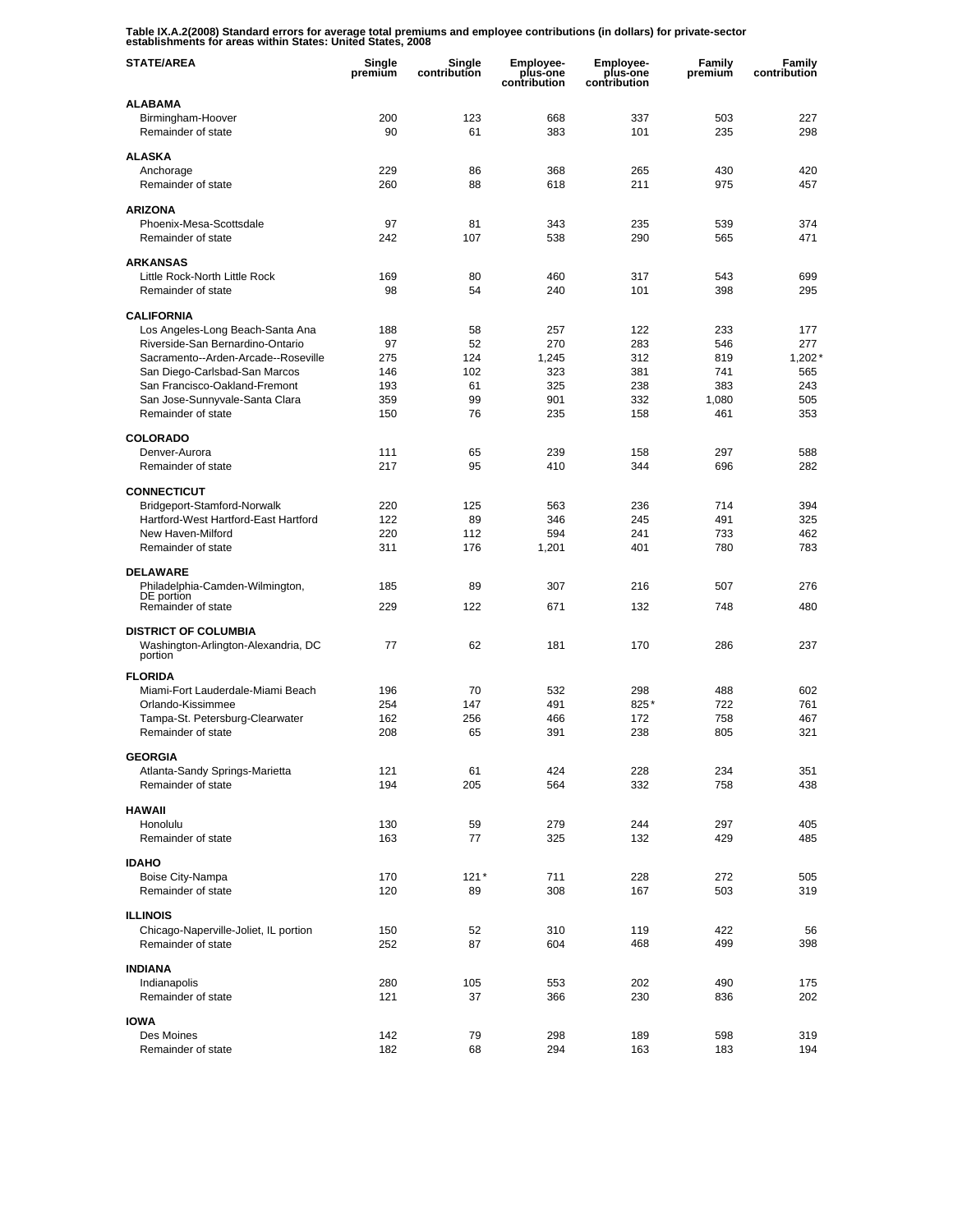**Table IX.A.2(2008) Standard errors for average total premiums and employee contributions (in dollars) for private-sector establishments for areas within States: United States, 2008 (cont.)** 

| <b>STATE/AREA</b>                                      | Single<br>premium | Single<br>contribution | <b>Employee-</b><br>plus-one<br>contribution | <b>Employee-</b><br>plus-one<br>contribution | Family<br>premium | Family<br>contribution |
|--------------------------------------------------------|-------------------|------------------------|----------------------------------------------|----------------------------------------------|-------------------|------------------------|
| <b>KANSAS</b>                                          |                   |                        |                                              |                                              |                   |                        |
| Kansas City, KS portion                                | 177               | 91                     | 313                                          | 225                                          | 403               | 459                    |
| Wichita                                                | 176               | 106                    | 1,085                                        | 399                                          | 616               | 622                    |
| Remainder of state                                     | 140               | 112                    | 538                                          | 209                                          | 266               | 177                    |
| <b>KENTUCKY</b>                                        |                   |                        |                                              |                                              |                   |                        |
| Louisville, KY portion                                 | 308               | 69                     | 362                                          | 163                                          | 365               | 336                    |
| Remainder of state                                     | 192               | 47                     | 251                                          | 152                                          | 347               | 186                    |
| <b>LOUISIANA</b>                                       |                   |                        |                                              |                                              |                   |                        |
| New Orleans-Metairie-Kenner                            | 273               | 116                    | 599                                          | 410                                          | 745               | 333                    |
| Remainder of state                                     | 97                | 59                     | 265                                          | 235                                          | 252               | 240                    |
| <b>MAINE</b>                                           |                   |                        |                                              |                                              |                   |                        |
| Portland-South Portland-Biddeford                      | 172               | 113                    | 358                                          | 273                                          | 657               | 221                    |
| Remainder of state                                     | 230               | 105                    | 657                                          | 256                                          | 726               | 343                    |
|                                                        |                   |                        |                                              |                                              |                   |                        |
| <b>MARYLAND</b><br>Baltimore-Towson                    | 152               | 70                     | 169                                          | 158                                          |                   | 392                    |
| Washington-Arlington-Alexandria,                       | 137               | 87                     | 426                                          | 211                                          | 503<br>346        | 403                    |
| MD portion<br>Remainder of state                       |                   |                        |                                              |                                              |                   |                        |
|                                                        | 175               | 135                    | 335                                          | 442                                          | 523               | 669                    |
| <b>MASSACHUSETTS</b>                                   |                   |                        |                                              |                                              |                   |                        |
| Boston-Cambridge-Quincy, MA                            | 174               | 66                     | 388                                          | 262                                          | 292               | 134                    |
| portion<br>Remainder of state                          | 145               | 60                     | 676                                          | 361                                          | 503               | 289                    |
|                                                        |                   |                        |                                              |                                              |                   |                        |
| <b>MICHIGAN</b><br>Detroit-Warren-Livonia              | 181               | 40                     | 312                                          | 102                                          | 406               | 202                    |
| Remainder of state                                     | 122               | 57                     | 288                                          | 116                                          | 300               | 284                    |
|                                                        |                   |                        |                                              |                                              |                   |                        |
| <b>MINNESOTA</b>                                       |                   |                        |                                              |                                              |                   |                        |
| Minneapolis-St. Paul-Bloomington,<br>MN portion        | 143               | 76                     | 393                                          | 92                                           | 398               | 191                    |
| Remainder of state                                     | 326               | 94                     | 650                                          | 537                                          | 1,578             | 400                    |
| <b>MISSISSIPPI</b>                                     |                   |                        |                                              |                                              |                   |                        |
| Jackson                                                | 144               | 96                     | 363                                          | 324                                          | 600               | 263                    |
| Remainder of state                                     | 152               | 89                     | 458                                          | 248                                          | 401               | 297                    |
| <b>MISSOURI</b>                                        |                   |                        |                                              |                                              |                   |                        |
| Kansas City, MO portion                                | 156               | 73                     | 388                                          | 271                                          | 604               | 287                    |
| St. Louis, MO portion                                  | 174               | 164                    | 276                                          | 186                                          | 423               | 94                     |
| Remainder of state                                     | 166               | 78                     | 332                                          | 169                                          | 732               | 227                    |
| <b>MONTANA</b>                                         |                   |                        |                                              |                                              |                   |                        |
| <b>Billings</b>                                        | 201               | 67                     | 480                                          | 318                                          | 507               | 809                    |
| Remainder of state                                     | 121               | 60                     | 200                                          | 104                                          | 540               | 360                    |
|                                                        |                   |                        |                                              |                                              |                   |                        |
| <b>NEBRASKA</b>                                        |                   |                        |                                              |                                              |                   |                        |
| Omaha-Council Bluffs, NE portion<br>Remainder of state | 283<br>155        | 102<br>92              | 296<br>360                                   | 150<br>219                                   | 372<br>433        | 218<br>198             |
|                                                        |                   |                        |                                              |                                              |                   |                        |
| <b>NEVADA</b>                                          |                   |                        |                                              |                                              |                   |                        |
| Las Vegas-Paradise<br>Remainder of state               | 91                | 135<br>120             | 329                                          | 214                                          | 366               | 318<br>575             |
|                                                        | 185               |                        | 564                                          | 346                                          | 659               |                        |
| <b>NEW HAMPSHIRE</b>                                   |                   |                        |                                              |                                              |                   |                        |
| Boston-Cambridge-Quincy, NH<br>portion                 | 190               | 150                    | 326                                          | 285                                          | 545               | 403                    |
| Manchester-Nashua                                      | 155               | 133                    | 403                                          | 538                                          | 536               | 512                    |
| Remainder of state                                     | 178               | 94                     | 489                                          | 250                                          | 929               | 514                    |
| <b>NEW JERSEY</b>                                      |                   |                        |                                              |                                              |                   |                        |
| New York-Northern New Jersey-Long                      | 175               | 67                     | 195                                          | 179                                          | 373               | 465                    |
| Island, NJ portion<br>Remainder of state               | 239               | 119                    | 533                                          | 372                                          | 680               | 528                    |
|                                                        |                   |                        |                                              |                                              |                   |                        |
| <b>NEW MEXICO</b>                                      |                   |                        |                                              |                                              |                   |                        |
| Albuquerque                                            | 157               | 186                    | 385                                          | 191                                          | 866               | 902                    |
| Remainder of state                                     | 140               | 89                     | 268                                          | 283                                          | 673               | 660                    |
| <b>NEW YORK</b>                                        |                   |                        |                                              |                                              |                   |                        |
| New York-Northern New Jersey-Long                      | 123               | 63                     | 384                                          | 229                                          | 380               | 372                    |
| Island, NY portion<br>Remainder of state               | 108               | 78                     | 343                                          | 312                                          | 440               | 241                    |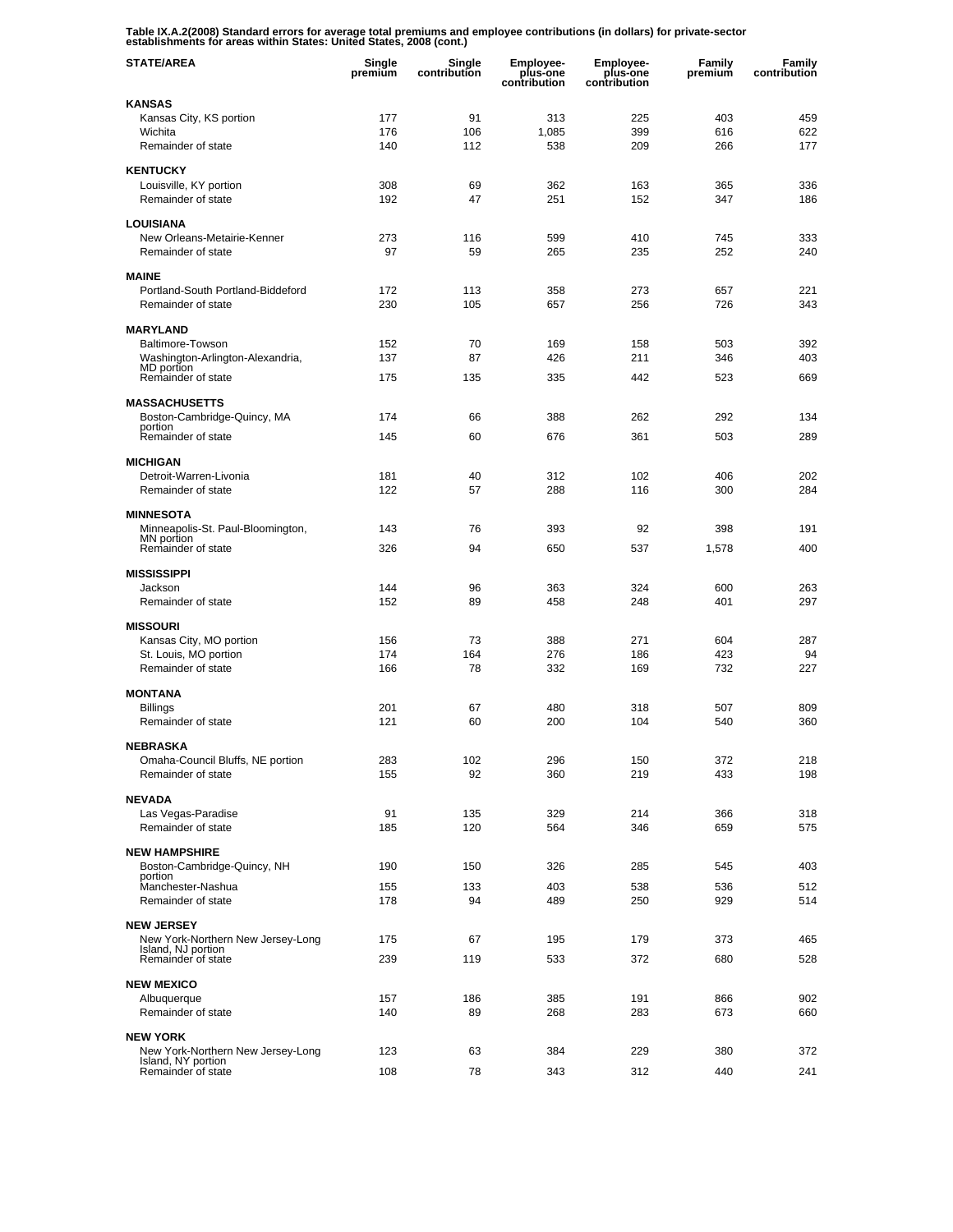**Table IX.A.2(2008) Standard errors for average total premiums and employee contributions (in dollars) for private-sector establishments for areas within States: United States, 2008 (cont.)** 

| <b>STATE/AREA</b>                                 | Single<br>premium | Single<br>contribution | <b>Employee-</b><br>plus-one<br>contribution | <b>Employee-</b><br>plus-one<br>contribution | Family<br>premium | Family<br>contribution |
|---------------------------------------------------|-------------------|------------------------|----------------------------------------------|----------------------------------------------|-------------------|------------------------|
| <b>NORTH CAROLINA</b>                             |                   |                        |                                              |                                              |                   |                        |
| Charlotte-Gastonia-Concord, NC                    | 277               | 85                     | 308                                          | 300                                          | 460               | 373                    |
| portion<br>Remainder of state                     | 144               | 93                     | 217                                          | 130                                          | 390               | 428                    |
| <b>NORTH DAKOTA</b>                               |                   |                        |                                              |                                              |                   |                        |
| Fargo, ND portion                                 | 130               | 112                    | 405                                          | 300                                          | 424               | 353                    |
| Remainder of state                                | 188               | 74                     | 413                                          | 166                                          | 344               | 207                    |
| OHIO                                              |                   |                        |                                              |                                              |                   |                        |
| Cincinnati-Middletown, OH portion                 | 366               | 110                    | 832                                          | 283                                          | 939               | 463                    |
| Cleveland-Elyria-Mentor                           | 240               | 71                     | 485                                          | 219                                          | 745               | 288                    |
| Columbus                                          | 191               | 125                    | 487                                          | 516                                          | 755               | 323                    |
| Remainder of state                                | 116               | 55                     | 359                                          | 177                                          | 523               | 309                    |
| <b>OKLAHOMA</b>                                   |                   |                        |                                              |                                              |                   |                        |
| Oklahoma City                                     | 109               | 110                    | 385                                          | 450                                          | 286               | 586                    |
| Tulsa                                             | 279               | 120                    | 689                                          | 131                                          | 526               | 347                    |
| Remainder of state                                | 190               | 98                     | 353                                          | 335                                          | 515               | 364                    |
| <b>OREGON</b>                                     |                   |                        |                                              |                                              |                   |                        |
| Portland-Vancouver-Beaverton, OR<br>portion       | 144               | 73                     | 254                                          | 207                                          | 462               | 282                    |
| Remainder of state                                | 147               | 75                     | 370                                          | 206                                          | 574               | 162                    |
| <b>PENNSYLVANIA</b>                               |                   |                        |                                              |                                              |                   |                        |
| Philadelphia-Camden-Wilmington,                   | 64                | 119                    | 267                                          | 236                                          | 359               | 332                    |
| PA portion<br>Pittsburgh                          | 259               | 69                     | 421                                          | 192                                          | 490               | 266                    |
| Remainder of state                                | 144               | 76                     | 235                                          | 105                                          | 468               | 154                    |
| <b>RHODE ISLAND</b>                               |                   |                        |                                              |                                              |                   |                        |
| Providence-New Bedford-Fall River,<br>RI portion  | 40                | 49                     | 438                                          | 245                                          | 182               | 224                    |
| <b>SOUTH CAROLINA</b>                             |                   |                        |                                              |                                              |                   |                        |
| Columbia                                          | 320               | 98                     | 537                                          | 416                                          | 642               | 328                    |
| Remainder of state                                | 92                | 53                     | 306                                          | 163                                          | 399               | 190                    |
| <b>SOUTH DAKOTA</b>                               |                   |                        |                                              |                                              |                   |                        |
| <b>Sioux Falls</b>                                | 94                | 184                    | 406                                          | 187                                          | 459               | 260                    |
| Remainder of state                                | 157               | 92                     | 258                                          | 219                                          | 318               | 115                    |
| <b>TENNESSEE</b>                                  |                   |                        |                                              |                                              |                   |                        |
| Memphis, TN portion                               | 300               | 112                    | 576                                          | 357                                          | 572               | 405                    |
| Nashville-Davidson--Murfreesboro                  | 140               | 107                    | 318                                          | 200                                          | 602               | 520                    |
| Remainder of state                                | 136               | 41                     | 333                                          | 166                                          | 416               | 197                    |
| <b>TEXAS</b>                                      |                   |                        |                                              |                                              |                   |                        |
| Dallas-Fort Worth-Arlington                       | 138               | 56                     | 404                                          | 89                                           | 537               | 255                    |
| Houston-Sugar Land-Baytown                        | 113               | 74                     | 311                                          | 178                                          | 484               | 386                    |
| San Antonio<br>Remainder of state                 | 319<br>107        | 146<br>80              | 454<br>380                                   | 376<br>101                                   | 878<br>570        | 607<br>248             |
|                                                   |                   |                        |                                              |                                              |                   |                        |
| <b>UTAH</b>                                       |                   |                        |                                              |                                              |                   |                        |
| Ogden-Clearfield                                  | 451               | 116                    | 865                                          | 299                                          | 1,027             | 456                    |
| Provo-Orem<br>Salt Lake City                      | 326<br>110        | 77<br>55               | 952<br>312                                   | $370*$<br>190                                | 815<br>567        | 371<br>219             |
| Remainder of state                                | 540               | 118                    | 1,066                                        | 371                                          | 401               | 541                    |
| <b>VERMONT</b>                                    |                   |                        |                                              |                                              |                   |                        |
| Burlington-South Burlington                       | 304               | 88                     | 463                                          | 211                                          | 420               | 313                    |
| Remainder of state                                | 98                | 80                     | 402                                          | 157                                          | 432               | 294                    |
|                                                   |                   |                        |                                              |                                              |                   |                        |
| <b>VIRGINIA</b><br>Virginia Beach-Norfolk-Newport | 248               | 97                     | 542                                          | 271                                          | 656               | 651                    |
| News, VA portion                                  |                   |                        |                                              |                                              |                   |                        |
| Washington-Arlington-Alexandria, VA<br>portion    | 163               | 81                     | 373                                          | 180                                          | 613               | 421                    |
| Remainder of state                                | 118               | 103                    | 208                                          | 115                                          | 613               | 202                    |
| <b>WASHINGTON</b>                                 |                   |                        |                                              |                                              |                   |                        |
| Seattle-Tacoma-Bellevue                           | 175               | 66                     | 314                                          | 159                                          | 467               | 255                    |
| Remainder of state                                | 136               | 68                     | 299                                          | 277                                          | 599               | 337                    |
| <b>WEST VIRGINIA</b>                              |                   |                        |                                              |                                              |                   |                        |
| Charleston                                        | 330               | 127                    | 604                                          | 305                                          | 819               | 413                    |
| Remainder of state                                | 151               | 131                    | 405                                          | 183                                          | 516               | 460                    |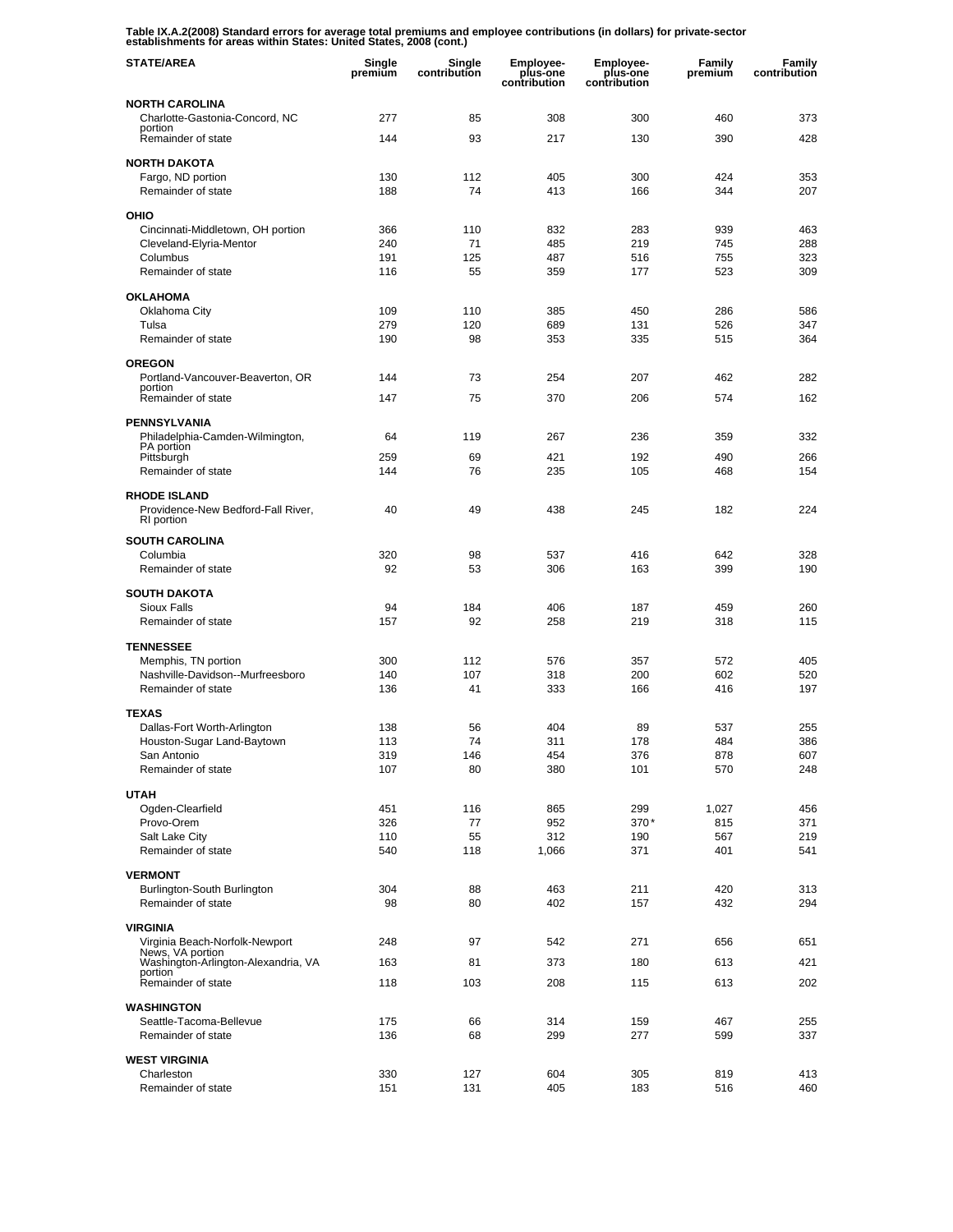**Table IX.A.2(2008) Standard errors for average total premiums and employee contributions (in dollars) for private-sector establishments for areas within States: United States, 2008 (cont.)** 

| <b>STATE/AREA</b>             | Single<br>premium | Single<br>contribution | <b>Employee-</b><br>plus-one<br>contribution | Employee-<br>plus-one<br>contribution | Family<br>premium | Family<br>contribution |
|-------------------------------|-------------------|------------------------|----------------------------------------------|---------------------------------------|-------------------|------------------------|
| <b>WISCONSIN</b>              |                   |                        |                                              |                                       |                   |                        |
| Milwaukee-Waukesha-West Allis | 157               | 88                     | 880                                          | 262                                   | 608               | 276                    |
| Remainder of state            | 132               | 56                     | 300                                          | 149                                   | 230               | 193                    |
| <b>WYOMING</b>                |                   |                        |                                              |                                       |                   |                        |
| Cheyenne                      | 602               | 149                    | 519                                          | 448                                   | 1.309             | 973                    |
| Remainder of state            | 144               | 84                     | 529                                          | 159                                   | 602               | 262                    |

Source: Agency for Healthcare Research and Quality, Center for Financing, Access and Cost Trends. 2008 Medical Expenditure Panel Survey-Insurance Component.

Note: Definition of each area can be found in the Technical Notes and Survey Documentation.

\* Figure does not meet standard of reliability or precision.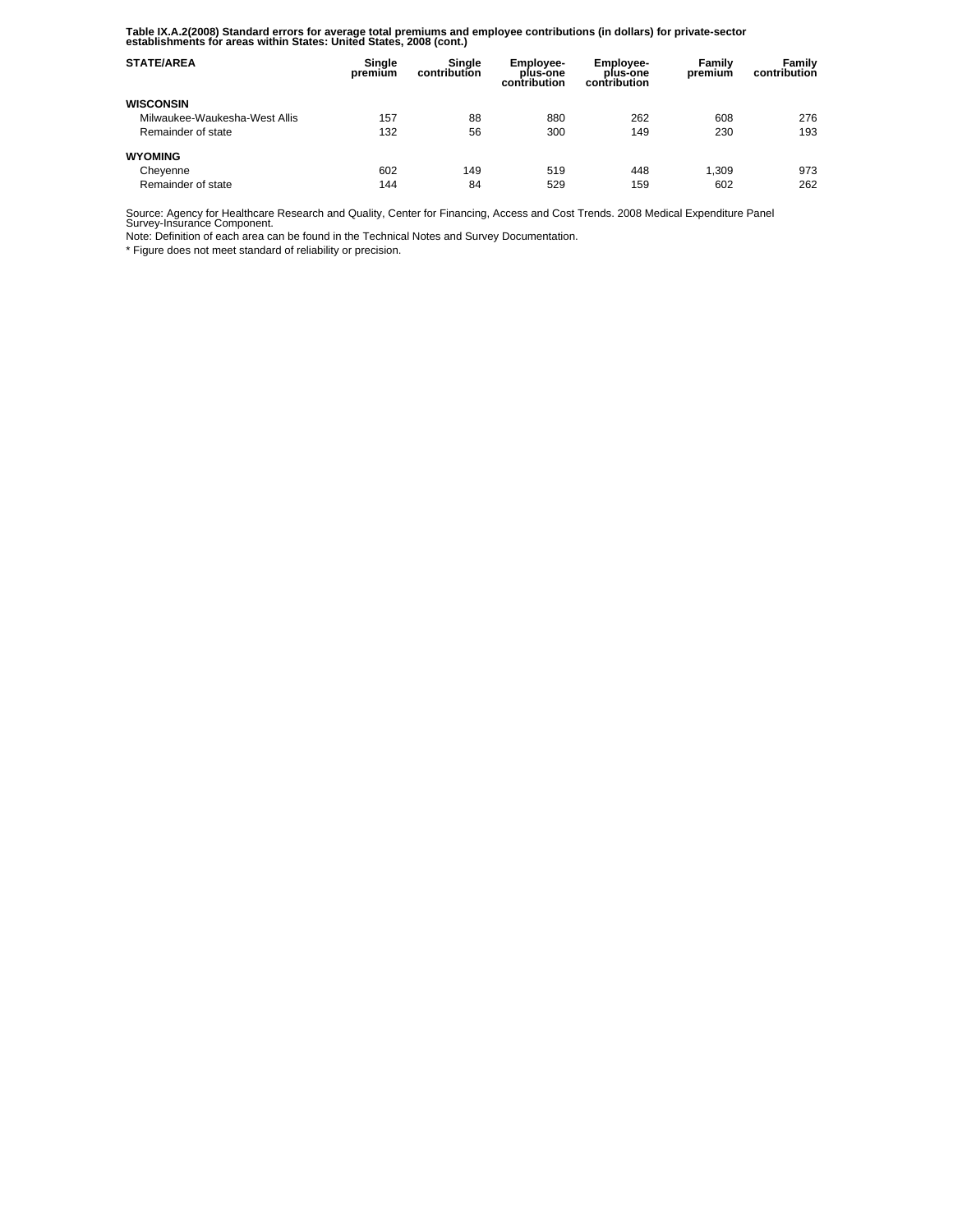**Table IX.B.1(2008) Health insurance offer, eligibility, take up rates for private-sector establishments and employees by firm size for 20 largest metro areas: United States, 2008** 

| <b>METRO AREA</b>                                                                   | <b>Percent of</b><br>establishments<br>that offer health<br>insurance | Percent of<br>employees in<br>establishments<br>that offer health<br>insurance | Percent of<br>employees<br>eligible for health<br>insurance in<br>establishments<br>that offer health<br>insurance | <b>Percent of</b><br>employees<br>eligible for health<br>insurance that are<br>enrolled in health<br>insurance at<br>establishments<br>that offer health<br>insurance | Percent of<br>employees that<br>are enrolled in<br>health insurance<br>at establishments<br>that offer health<br>insurance |
|-------------------------------------------------------------------------------------|-----------------------------------------------------------------------|--------------------------------------------------------------------------------|--------------------------------------------------------------------------------------------------------------------|-----------------------------------------------------------------------------------------------------------------------------------------------------------------------|----------------------------------------------------------------------------------------------------------------------------|
| New York-Northern New Jersey-Long<br>Island, NY-NJ-PA MSA<br>Less than 50 employees | 52.1%                                                                 | 70.5%                                                                          | 81.3%                                                                                                              | 73.9%                                                                                                                                                                 | 60.1%                                                                                                                      |
| 50 or more employees<br>Total                                                       | 97.4%<br>59.9%                                                        | 98.8%<br>90.4%                                                                 | 78.4%<br>79.0%                                                                                                     | 80.9%<br>79.3%                                                                                                                                                        | 63.4%<br>62.7%                                                                                                             |
| Los Angeles-Long Beach-Santa Ana,<br><b>CA MSA</b>                                  |                                                                       |                                                                                |                                                                                                                    |                                                                                                                                                                       |                                                                                                                            |
| Less than 50 employees                                                              | 46.4%                                                                 | 60.5%                                                                          | 83.7%                                                                                                              | 80.0%                                                                                                                                                                 | 66.9%                                                                                                                      |
| 50 or more employees<br>Total                                                       | 96.5%<br>58.8%                                                        | 92.0%<br>84.7%                                                                 | 82.4%<br>82.6%                                                                                                     | 83.3%<br>82.7%                                                                                                                                                        | 68.6%<br>68.3%                                                                                                             |
|                                                                                     |                                                                       |                                                                                |                                                                                                                    |                                                                                                                                                                       |                                                                                                                            |
| Chicago-Naperville-Joliet, IL-IN-WI<br>MSA                                          |                                                                       |                                                                                |                                                                                                                    |                                                                                                                                                                       |                                                                                                                            |
| Less than 50 employees                                                              | 41.9%                                                                 | 62.7%                                                                          | 78.1%                                                                                                              | 77.3%                                                                                                                                                                 | 60.4%                                                                                                                      |
| 50 or more employees<br>Total                                                       | 98.1%<br>56.5%                                                        | 93.5%<br>86.5%                                                                 | 81.4%<br>80.9%                                                                                                     | 82.5%<br>81.7%                                                                                                                                                        | 67.2%<br>66.1%                                                                                                             |
|                                                                                     |                                                                       |                                                                                |                                                                                                                    |                                                                                                                                                                       |                                                                                                                            |
| Philadelphia-Camden-Wilmington,<br><b>PA-NJ-DE-MD MSA</b>                           |                                                                       |                                                                                |                                                                                                                    |                                                                                                                                                                       |                                                                                                                            |
| Less than 50 employees                                                              | 52.4%                                                                 | 77.8%                                                                          | 73.7%                                                                                                              | 76.2%                                                                                                                                                                 | 56.2%                                                                                                                      |
| 50 or more employees                                                                | 98.7%                                                                 | 99.8%                                                                          | 77.5%                                                                                                              | 80.4%                                                                                                                                                                 | 62.3%                                                                                                                      |
| Total                                                                               | 63.4%                                                                 | 93.7%                                                                          | 76.6%                                                                                                              | 79.4%                                                                                                                                                                 | 60.9%                                                                                                                      |
| Dallas-Fort Worth-Arlington, TX MSA                                                 |                                                                       |                                                                                |                                                                                                                    |                                                                                                                                                                       |                                                                                                                            |
| Less than 50 employees                                                              | 30.4%                                                                 | 56.7%                                                                          | 87.7%                                                                                                              | 79.0%                                                                                                                                                                 | 69.3%                                                                                                                      |
| 50 or more employees<br>Total                                                       | 92.1%<br>48.0%                                                        | 98.1%<br>88.2%                                                                 | 70.2%<br>72.9%                                                                                                     | 83.2%<br>82.4%                                                                                                                                                        | 58.4%<br>60.1%                                                                                                             |
|                                                                                     |                                                                       |                                                                                |                                                                                                                    |                                                                                                                                                                       |                                                                                                                            |
| Miami-Fort Lauderdale-Miami Beach,<br><b>FL MSA</b>                                 |                                                                       |                                                                                |                                                                                                                    |                                                                                                                                                                       |                                                                                                                            |
| Less than 50 employees                                                              | 44.2%                                                                 | 58.2%                                                                          | 87.0%                                                                                                              | 86.6%                                                                                                                                                                 | 75.3%                                                                                                                      |
| 50 or more employees                                                                | 95.0%                                                                 | 96.8%                                                                          | 78.2%                                                                                                              | 82.1%                                                                                                                                                                 | 64.2%                                                                                                                      |
| Total                                                                               | 55.2%                                                                 | 86.9%                                                                          | 79.7%                                                                                                              | 83.0%                                                                                                                                                                 | 66.1%                                                                                                                      |
| Houston-Sugar Land-Baytown, TX<br>MSA                                               |                                                                       |                                                                                |                                                                                                                    |                                                                                                                                                                       |                                                                                                                            |
| Less than 50 employees                                                              | 32.3%                                                                 | 48.1%                                                                          | 91.5%                                                                                                              | 81.6%                                                                                                                                                                 | 74.7%                                                                                                                      |
| 50 or more employees                                                                | 90.1%                                                                 | 96.0%                                                                          | 81.1%                                                                                                              | 85.2%                                                                                                                                                                 | 69.1%                                                                                                                      |
| Total                                                                               | 47.9%                                                                 | 88.1%                                                                          | 82.1%                                                                                                              | 84.9%                                                                                                                                                                 | 69.6%                                                                                                                      |
| Washington-Arlington-Alexandria,<br>DC-VA-MD-WV MSA                                 |                                                                       |                                                                                |                                                                                                                    |                                                                                                                                                                       |                                                                                                                            |
| Less than 50 employees<br>50 or more employees                                      | 47.2%<br>98.6%                                                        | 63.7%<br>98.9%                                                                 | 84.5%<br>81.5%                                                                                                     | 72.5%<br>82.1%                                                                                                                                                        | 61.3%<br>66.9%                                                                                                             |
| Total                                                                               | 61.4%                                                                 | 89.7%                                                                          | 82.1%                                                                                                              | 80.2%                                                                                                                                                                 | 65.8%                                                                                                                      |
| Atlanta-Sandy Springs-Marietta, GA                                                  |                                                                       |                                                                                |                                                                                                                    |                                                                                                                                                                       |                                                                                                                            |
| MSA<br>Less than 50 employees                                                       | 37.2%                                                                 | 50.2%                                                                          | 82.6%                                                                                                              | 71.6%                                                                                                                                                                 | 59.2%                                                                                                                      |
| 50 or more employees                                                                | 97.0%                                                                 | 97.2%                                                                          | 82.4%                                                                                                              | 78.6%                                                                                                                                                                 | 64.8%                                                                                                                      |
| Total                                                                               | 52.5%                                                                 | 87.2%                                                                          | 82.4%                                                                                                              | 77.7%                                                                                                                                                                 | 64.1%                                                                                                                      |
| Detroit-Warren-Livonia, MI MSA                                                      |                                                                       |                                                                                |                                                                                                                    |                                                                                                                                                                       |                                                                                                                            |
| Less than 50 employees                                                              | 47.8%                                                                 | 64.3%                                                                          | 71.9%                                                                                                              | 78.0%                                                                                                                                                                 | 56.1%                                                                                                                      |
| 50 or more employees<br>Total                                                       | 96.6%<br>58.8%                                                        | 99.8%<br>89.8%                                                                 | 78.6%<br>77.3%                                                                                                     | 77.6%<br>77.7%                                                                                                                                                        | 61.0%<br>60.0%                                                                                                             |
|                                                                                     |                                                                       |                                                                                |                                                                                                                    |                                                                                                                                                                       |                                                                                                                            |
| Boston-Cambridge-Quincy, MA-NH<br>MSA                                               |                                                                       |                                                                                |                                                                                                                    |                                                                                                                                                                       |                                                                                                                            |
| Less than 50 employees                                                              | 57.8%                                                                 | 77.4%                                                                          | 72.2%                                                                                                              | 74.9%                                                                                                                                                                 | 54.1%                                                                                                                      |
| 50 or more employees                                                                | 99.9%                                                                 | 99.9%                                                                          | 77.4%                                                                                                              | 78.8%                                                                                                                                                                 | 61.0%                                                                                                                      |
| Total                                                                               | 68.2%                                                                 | 94.9%                                                                          | 76.5%                                                                                                              | 78.2%                                                                                                                                                                 | 59.8%                                                                                                                      |
| San Francisco-Oakland-Fremont, CA<br>MSA                                            |                                                                       |                                                                                |                                                                                                                    |                                                                                                                                                                       |                                                                                                                            |
| Less than 50 employees                                                              | 47.7%                                                                 | 68.2%                                                                          | 81.3%                                                                                                              | 84.5%                                                                                                                                                                 | 68.7%                                                                                                                      |
| 50 or more employees                                                                | 92.8%                                                                 | 98.7%                                                                          | 82.0%                                                                                                              | 84.0%                                                                                                                                                                 | 68.9%                                                                                                                      |
| Total                                                                               | 56.3%                                                                 | 90.0%                                                                          | 81.9%                                                                                                              | 84.1%                                                                                                                                                                 | 68.9%                                                                                                                      |
| Riverside-San Bernardino-Ontario,<br>CA MSA                                         |                                                                       |                                                                                |                                                                                                                    |                                                                                                                                                                       |                                                                                                                            |
| Less than 50 employees                                                              | 44.0%                                                                 | 52.9%                                                                          | 81.3%                                                                                                              | 76.5%                                                                                                                                                                 | 62.3%                                                                                                                      |
| 50 or more employees                                                                | 97.9%                                                                 | 97.7%                                                                          | 69.7%                                                                                                              | 79.0%                                                                                                                                                                 | 55.1%                                                                                                                      |
| Total                                                                               | 57.8%                                                                 | 87.9%                                                                          | 71.3%                                                                                                              | 78.6%                                                                                                                                                                 | 56.1%                                                                                                                      |
| Phoenix-Mesa-Scottsdale, AZ MSA                                                     |                                                                       |                                                                                |                                                                                                                    |                                                                                                                                                                       |                                                                                                                            |
| Less than 50 employees                                                              | 34.8%                                                                 | 50.7%                                                                          | 84.7%                                                                                                              | 78.0%                                                                                                                                                                 | 66.0%                                                                                                                      |
| 50 or more employees<br>Total                                                       | 96.1%<br>54.6%                                                        | 97.8%<br>88.8%                                                                 | 73.8%<br>75.0%                                                                                                     | 77.8%<br>77.8%                                                                                                                                                        | 57.4%<br>58.4%                                                                                                             |
|                                                                                     |                                                                       |                                                                                |                                                                                                                    |                                                                                                                                                                       |                                                                                                                            |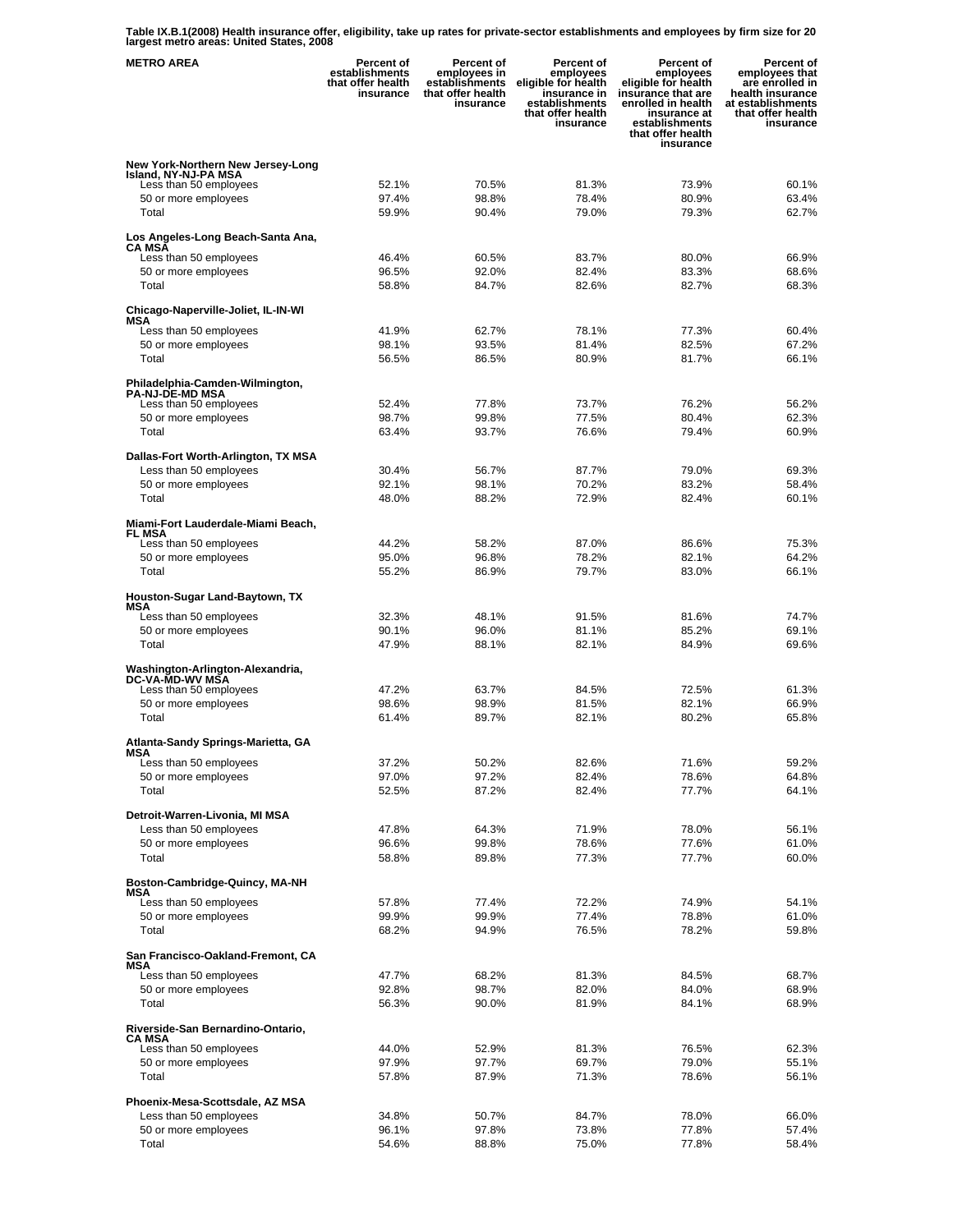**Table IX.B.1(2008) Health insurance offer, eligibility, take up rates for private-sector establishments and employees by firm size for 20 largest metro areas: United States, 2008 (cont.)** 

| <b>METRO AREA</b>                                     | Percent of<br>establishments<br>that offer health<br>insurance | Percent of<br>employees in<br>establishments<br>that offer health<br>insurance | Percent of<br>employees<br>eligible for health<br>insurance in<br>establishments<br>that offer health<br>insurance | Percent of<br>employees<br>eligible for health<br>insūrance that are<br>enrolled in health<br>insurance at<br>establishments<br>that offer health<br>insurance | Percent of<br>employees that<br>are enrolled in<br>health insurance<br>at establishments<br>that offer health<br>insurance |
|-------------------------------------------------------|----------------------------------------------------------------|--------------------------------------------------------------------------------|--------------------------------------------------------------------------------------------------------------------|----------------------------------------------------------------------------------------------------------------------------------------------------------------|----------------------------------------------------------------------------------------------------------------------------|
| Seattle-Tacoma-Bellevue, WA MSA                       |                                                                |                                                                                |                                                                                                                    |                                                                                                                                                                |                                                                                                                            |
| Less than 50 employees                                | 49.3%                                                          | 66.7%                                                                          | 82.8%                                                                                                              | 90.1%                                                                                                                                                          | 74.5%                                                                                                                      |
| 50 or more employees                                  | 96.7%                                                          | 99.2%                                                                          | 78.1%                                                                                                              | 86.2%                                                                                                                                                          | 67.3%                                                                                                                      |
| Total                                                 | 60.7%                                                          | 89.4%                                                                          | 79.1%                                                                                                              | 87.1%                                                                                                                                                          | 68.9%                                                                                                                      |
| Minneapolis-St. Paul-Bloomington,<br><b>MN-WI MSA</b> |                                                                |                                                                                |                                                                                                                    |                                                                                                                                                                |                                                                                                                            |
| Less than 50 employees                                | 40.5%                                                          | 67.5%                                                                          | 74.9%                                                                                                              | 81.8%                                                                                                                                                          | 61.3%                                                                                                                      |
| 50 or more employees                                  | 96.1%                                                          | 96.2%                                                                          | 79.4%                                                                                                              | 76.1%                                                                                                                                                          | 60.4%                                                                                                                      |
| Total                                                 | 57.6%                                                          | 90.2%                                                                          | 78.7%                                                                                                              | 76.9%                                                                                                                                                          | 60.5%                                                                                                                      |
| San Diego-Carlsbad-San Marcos, CA<br><b>MSA</b>       |                                                                |                                                                                |                                                                                                                    |                                                                                                                                                                |                                                                                                                            |
| Less than 50 employees                                | 47.8%                                                          | 64.4%                                                                          | 79.0%                                                                                                              | 75.4%                                                                                                                                                          | 59.6%                                                                                                                      |
| 50 or more employees                                  | 93.8%                                                          | 92.1%                                                                          | 79.1%                                                                                                              | 80.4%                                                                                                                                                          | 63.6%                                                                                                                      |
| Total                                                 | 56.8%                                                          | 82.2%                                                                          | 79.1%                                                                                                              | 79.0%                                                                                                                                                          | 62.5%                                                                                                                      |
| St. Louis, MO-IL MSA                                  |                                                                |                                                                                |                                                                                                                    |                                                                                                                                                                |                                                                                                                            |
| Less than 50 employees                                | 48.1%                                                          | 69.6%                                                                          | 74.7%                                                                                                              | 79.2%                                                                                                                                                          | 59.2%                                                                                                                      |
| 50 or more employees                                  | 95.8%                                                          | 96.6%                                                                          | 80.7%                                                                                                              | 77.1%                                                                                                                                                          | 62.2%                                                                                                                      |
| Total                                                 | 61.3%                                                          | 89.9%                                                                          | 79.5%                                                                                                              | 77.5%                                                                                                                                                          | 61.6%                                                                                                                      |
| <b>Baltimore-Towson, MD MSA</b>                       |                                                                |                                                                                |                                                                                                                    |                                                                                                                                                                |                                                                                                                            |
| Less than 50 employees                                | 48.7%                                                          | 66.6%                                                                          | 77.4%                                                                                                              | 73.1%                                                                                                                                                          | 56.6%                                                                                                                      |
| 50 or more employees                                  | 98.3%                                                          | 98.0%                                                                          | 80.4%                                                                                                              | 78.7%                                                                                                                                                          | 63.3%                                                                                                                      |
| Total                                                 | 61.9%                                                          | 90.3%                                                                          | 79.9%                                                                                                              | 77.8%                                                                                                                                                          | 62.1%                                                                                                                      |
| Tampa-St. Petersburg-Clearwater, FL<br><b>MSA</b>     |                                                                |                                                                                |                                                                                                                    |                                                                                                                                                                |                                                                                                                            |
| Less than 50 employees                                | 46.5%                                                          | 74.0%                                                                          | 81.6%                                                                                                              | 73.0%                                                                                                                                                          | 59.6%                                                                                                                      |
| 50 or more employees                                  | 98.0%                                                          | 96.9%                                                                          | 83.3%                                                                                                              | 71.4%                                                                                                                                                          | 59.5%                                                                                                                      |
| Total                                                 | 59.0%                                                          | 91.0%                                                                          | 83.0%                                                                                                              | 71.7%                                                                                                                                                          | 59.5%                                                                                                                      |

Source: Agency for Healthcare Research and Quality, Center for Financing, Access and Cost Trends. 2008 Medical Expenditure Panel Survey-Insurance Component.

Note: Definition of each area can be found in the Technical Notes and Survey Documentation.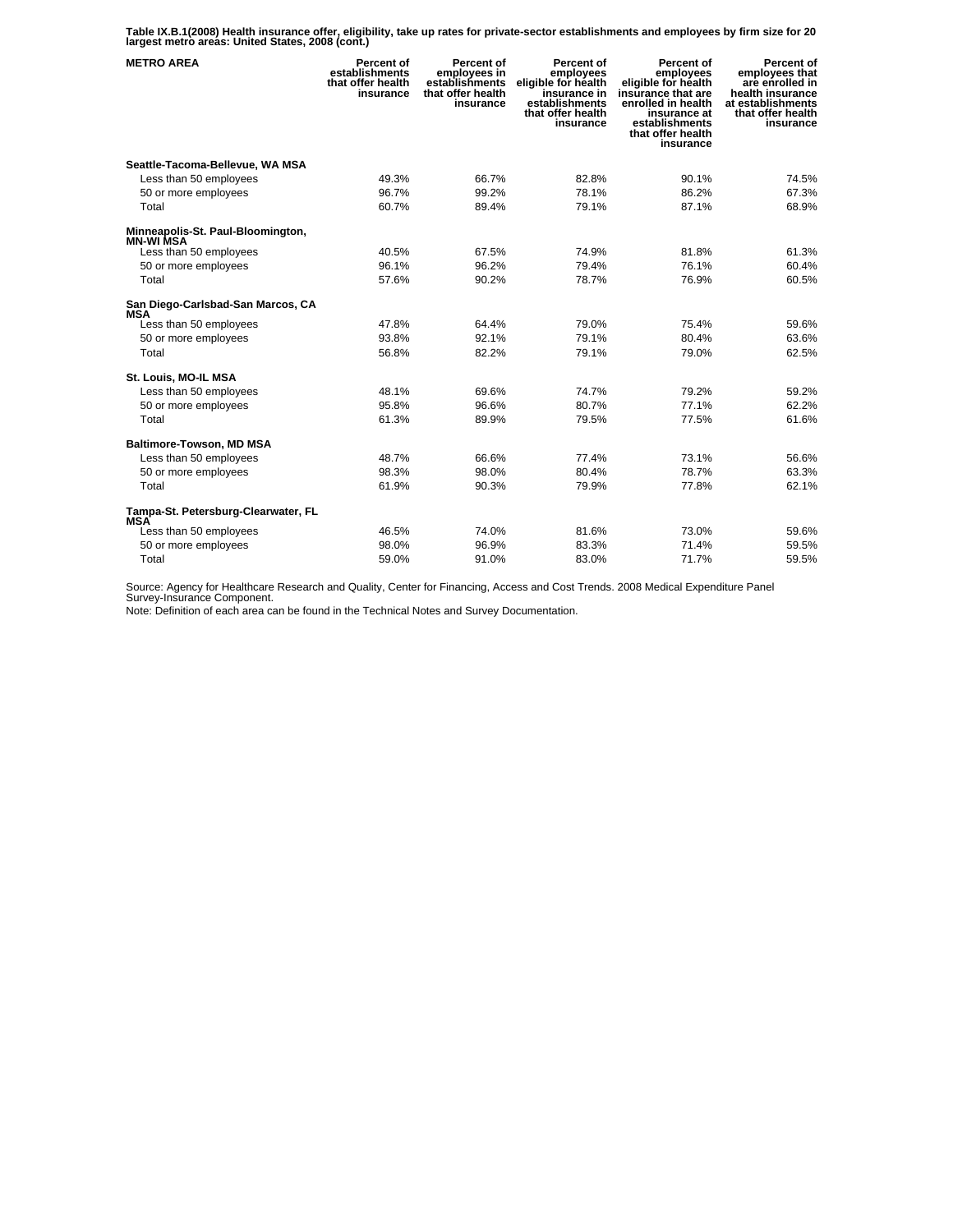**Table IX.B.1(2008) Standard errors for health insurance offer, eligibility, take up rates for private-sector establishments and employees by firm size for 20 largest metro areas: United States, 2008** 

| <b>METRO AREA</b>                                                                   | Percent of<br>establishments<br>that offer health<br>insurance | Percent of<br>employees in<br>establishments<br>that offer health<br>insurance | Percent of<br>employees<br>eligible for health<br>insurance in<br>establishments<br>that offer health<br>insurance | <b>Percent of</b><br>employees<br>eligible for health<br>insurance that are<br>enrolled in health<br>insurance at<br>establishments<br>that offer health<br>insurance | Percent of<br>employees that<br>are enrolled in<br>health insurance<br>at establishments<br>that offer health<br>insurance |
|-------------------------------------------------------------------------------------|----------------------------------------------------------------|--------------------------------------------------------------------------------|--------------------------------------------------------------------------------------------------------------------|-----------------------------------------------------------------------------------------------------------------------------------------------------------------------|----------------------------------------------------------------------------------------------------------------------------|
| New York-Northern New Jersey-Long<br>Island, NY-NJ-PA MSA<br>Less than 50 employees | 3.18%                                                          | 3.19%                                                                          | 2.84%                                                                                                              | 2.69%                                                                                                                                                                 | 2.96%                                                                                                                      |
| 50 or more employees<br>Total                                                       | 0.80%<br>0.91%                                                 | 0.75%<br>0.69%                                                                 | 4.11%<br>1.05%                                                                                                     | 2.49%<br>1.38%                                                                                                                                                        | 3.67%<br>1.09%                                                                                                             |
| Los Angeles-Long Beach-Santa Ana,<br>CA MSÃ                                         |                                                                |                                                                                |                                                                                                                    |                                                                                                                                                                       |                                                                                                                            |
| Less than 50 employees<br>50 or more employees                                      | 3.25%<br>0.83%                                                 | 2.45%<br>2.84%                                                                 | 2.65%<br>2.93%                                                                                                     | 2.53%<br>1.86%                                                                                                                                                        | 2.19%<br>3.14%                                                                                                             |
| Total                                                                               | 2.65%                                                          | 2.08%                                                                          | 2.62%                                                                                                              | 1.60%                                                                                                                                                                 | 2.60%                                                                                                                      |
| Chicago-Naperville-Joliet, IL-IN-WI<br>MSA                                          |                                                                |                                                                                |                                                                                                                    |                                                                                                                                                                       |                                                                                                                            |
| Less than 50 employees                                                              | 2.13%                                                          | 3.23%                                                                          | 2.86%                                                                                                              | 3.80%                                                                                                                                                                 | 3.45%                                                                                                                      |
| 50 or more employees                                                                | 0.95%                                                          | 3.82%                                                                          | 1.53%                                                                                                              | 1.38%                                                                                                                                                                 | 1.33%                                                                                                                      |
| Total                                                                               | 1.83%                                                          | 2.65%                                                                          | 1.68%                                                                                                              | 1.62%                                                                                                                                                                 | 1.53%                                                                                                                      |
| Philadelphia-Camden-Wilmington,<br><b>PA-NJ-DE-MD MSA</b>                           |                                                                |                                                                                |                                                                                                                    |                                                                                                                                                                       |                                                                                                                            |
| Less than 50 employees                                                              | 4.21%                                                          | 5.82%                                                                          | 4.25%                                                                                                              | 3.67%                                                                                                                                                                 | 4.69%                                                                                                                      |
| 50 or more employees                                                                | 5.70%                                                          | 1.49%                                                                          | 2.97%                                                                                                              | 2.41%                                                                                                                                                                 | 2.91%                                                                                                                      |
| Total                                                                               | 3.30%                                                          | 0.79%                                                                          | 3.00%                                                                                                              | 1.81%                                                                                                                                                                 | 2.92%                                                                                                                      |
| Dallas-Fort Worth-Arlington, TX MSA                                                 |                                                                |                                                                                |                                                                                                                    |                                                                                                                                                                       |                                                                                                                            |
| Less than 50 employees                                                              | 4.25%                                                          | 6.34%                                                                          | 2.96%                                                                                                              | 2.76%                                                                                                                                                                 | 3.17%                                                                                                                      |
| 50 or more employees                                                                | 3.34%                                                          | 1.10%                                                                          | 3.38%                                                                                                              | 2.84%                                                                                                                                                                 | 2.85%                                                                                                                      |
| Total                                                                               | 4.21%                                                          | 2.93%                                                                          | 3.20%                                                                                                              | 1.99%                                                                                                                                                                 | 2.45%                                                                                                                      |
| Miami-Fort Lauderdale-Miami Beach,                                                  |                                                                |                                                                                |                                                                                                                    |                                                                                                                                                                       |                                                                                                                            |
| FL MSA<br>Less than 50 employees                                                    | 4.42%                                                          | 4.43%                                                                          | 3.03%                                                                                                              | 2.72%                                                                                                                                                                 | 2.95%                                                                                                                      |
| 50 or more employees                                                                | 3.34%                                                          | 1.37%                                                                          | 5.36%                                                                                                              | 2.13%                                                                                                                                                                 | 5.25%                                                                                                                      |
| Total                                                                               | 3.09%                                                          | 2.07%                                                                          | 4.10%                                                                                                              | 1.51%                                                                                                                                                                 | 3.94%                                                                                                                      |
| Houston-Sugar Land-Baytown, TX                                                      |                                                                |                                                                                |                                                                                                                    |                                                                                                                                                                       |                                                                                                                            |
| MSA<br>Less than 50 employees                                                       | 3.93%                                                          | 4.77%                                                                          | 2.06%                                                                                                              | 4.26%                                                                                                                                                                 | 3.24%                                                                                                                      |
| 50 or more employees                                                                | 3.40%                                                          | 1.59%                                                                          | 3.13%                                                                                                              | 2.18%                                                                                                                                                                 | 2.55%                                                                                                                      |
| Total                                                                               | 2.81%                                                          | 2.49%                                                                          | 2.78%                                                                                                              | 1.98%                                                                                                                                                                 | 2.22%                                                                                                                      |
| Washington-Arlington-Alexandria,<br>DC-VA-MD-WV MŠA                                 |                                                                |                                                                                |                                                                                                                    |                                                                                                                                                                       |                                                                                                                            |
| Less than 50 employees                                                              | 5.11%                                                          | 4.44%                                                                          | 2.47%                                                                                                              | 4.30%                                                                                                                                                                 | 4.92%                                                                                                                      |
| 50 or more employees<br>Total                                                       | 1.74%<br>1.99%                                                 | 0.76%<br>1.00%                                                                 | 2.47%<br>1.68%                                                                                                     | 1.85%<br>1.06%                                                                                                                                                        | 2.32%<br>1.19%                                                                                                             |
| Atlanta-Sandy Springs-Marietta, GA                                                  |                                                                |                                                                                |                                                                                                                    |                                                                                                                                                                       |                                                                                                                            |
| MSA                                                                                 | 3.81%                                                          |                                                                                |                                                                                                                    |                                                                                                                                                                       |                                                                                                                            |
| Less than 50 employees<br>50 or more employees                                      | 2.13%                                                          | 5.37%<br>1.74%                                                                 | 2.58%<br>2.32%                                                                                                     | 4.60%<br>1.74%                                                                                                                                                        | 3.65%<br>2.38%                                                                                                             |
| Total                                                                               | 2.86%                                                          | 2.34%                                                                          | 2.12%                                                                                                              | 1.54%                                                                                                                                                                 | 2.11%                                                                                                                      |
| Detroit-Warren-Livonia, MI MSA                                                      |                                                                |                                                                                |                                                                                                                    |                                                                                                                                                                       |                                                                                                                            |
| Less than 50 employees                                                              | 4.97%                                                          | 5.73%                                                                          | 3.72%                                                                                                              | 2.48%                                                                                                                                                                 | 3.43%                                                                                                                      |
| 50 or more employees                                                                | 1.92%                                                          | 0.10%                                                                          | 3.64%                                                                                                              | 2.67%                                                                                                                                                                 | 3.26%                                                                                                                      |
| Total                                                                               | 4.72%                                                          | 1.57%                                                                          | 2.82%                                                                                                              | 2.16%                                                                                                                                                                 | 2.70%                                                                                                                      |
| Boston-Cambridge-Quincy, MA-NH<br>MSA                                               |                                                                |                                                                                |                                                                                                                    |                                                                                                                                                                       |                                                                                                                            |
| Less than 50 employees                                                              | 3.03%                                                          | 2.81%                                                                          | 3.85%                                                                                                              | 2.54%                                                                                                                                                                 | 3.26%                                                                                                                      |
| 50 or more employees<br>Total                                                       | 0.02%<br>2.41%                                                 | 0.02%<br>0.56%                                                                 | 1.50%<br>1.20%                                                                                                     | 2.79%<br>2.00%                                                                                                                                                        | 2.40%<br>1.78%                                                                                                             |
|                                                                                     |                                                                |                                                                                |                                                                                                                    |                                                                                                                                                                       |                                                                                                                            |
| San Francisco-Oakland-Fremont, CA<br>MSA                                            |                                                                |                                                                                |                                                                                                                    |                                                                                                                                                                       |                                                                                                                            |
| Less than 50 employees                                                              | 2.65%                                                          | 4.00%                                                                          | 3.07%                                                                                                              | 2.35%                                                                                                                                                                 | 3.01%                                                                                                                      |
| 50 or more employees                                                                | 3.51%                                                          | 0.64%                                                                          | 3.22%                                                                                                              | 2.72%                                                                                                                                                                 | 4.30%                                                                                                                      |
| Total                                                                               | 2.20%                                                          | 1.51%                                                                          | 2.79%                                                                                                              | 2.08%                                                                                                                                                                 | 3.47%                                                                                                                      |
| Riverside-San Bernardino-Ontario,<br><b>CA MSA</b>                                  |                                                                |                                                                                |                                                                                                                    |                                                                                                                                                                       |                                                                                                                            |
| Less than 50 employees                                                              | 4.78%                                                          | 7.28%                                                                          | 9.49%                                                                                                              | 9.61%                                                                                                                                                                 | 8.55%                                                                                                                      |
| 50 or more employees<br>Total                                                       | 2.07%<br>4.01%                                                 | 3.06%<br>4.81%                                                                 | 3.81%<br>3.10%                                                                                                     | 2.19%<br>1.38%                                                                                                                                                        | 2.48%<br>1.88%                                                                                                             |
|                                                                                     |                                                                |                                                                                |                                                                                                                    |                                                                                                                                                                       |                                                                                                                            |
| Phoenix-Mesa-Scottsdale, AZ MSA                                                     |                                                                |                                                                                |                                                                                                                    |                                                                                                                                                                       |                                                                                                                            |
| Less than 50 employees<br>50 or more employees                                      | 3.22%<br>1.89%                                                 | 5.32%<br>1.50%                                                                 | 5.42%<br>3.88%                                                                                                     | 3.54%<br>3.27%                                                                                                                                                        | 5.13%<br>4.01%                                                                                                             |
| Total                                                                               | 2.62%                                                          | 1.96%                                                                          | 3.53%                                                                                                              | 2.80%                                                                                                                                                                 | 3.63%                                                                                                                      |
|                                                                                     |                                                                |                                                                                |                                                                                                                    |                                                                                                                                                                       |                                                                                                                            |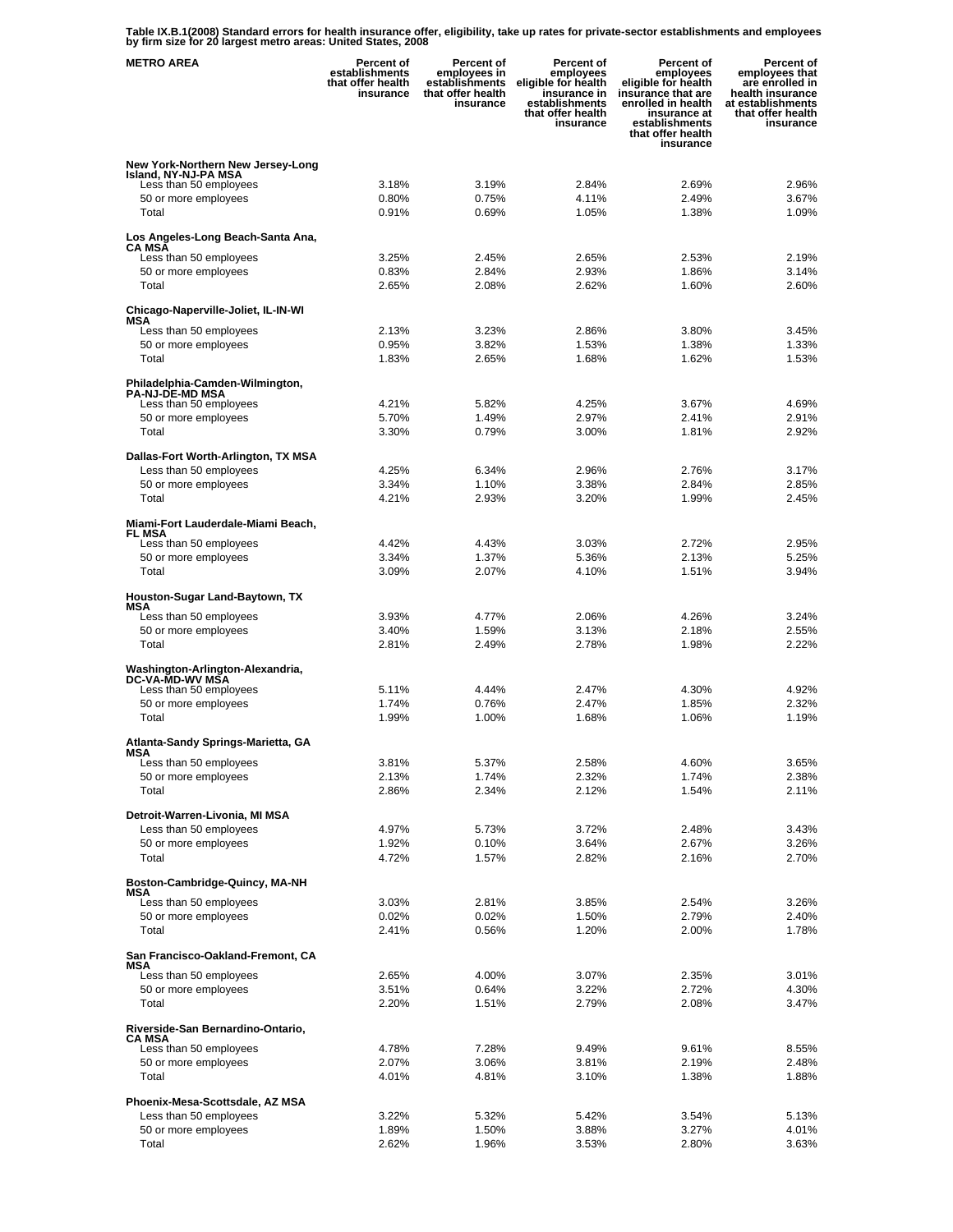**Table IX.B.1(2008) Standard errors for health insurance offer, eligibility, take up rates for private-sector establishments and employees by firm size for 20 largest metro areas: United States, 2008 (cont.)** 

| <b>METRO AREA</b>                                     | Percent of<br>establishments<br>that offer health<br>insurance | Percent of<br>employees in<br>establishments<br>that offer health<br>insurance | Percent of<br>employees<br>eligible for health<br>insurance in<br>establishments<br>that offer health<br>insurance | Percent of<br>employees<br>eligible for health<br>insurance that are<br>enrolled in health<br>insurance at<br>establishments<br>that offer health<br>insurance | Percent of<br>employees that<br>are enrolled in<br>health insurance<br>at establishments<br>that offer health<br>insurance |
|-------------------------------------------------------|----------------------------------------------------------------|--------------------------------------------------------------------------------|--------------------------------------------------------------------------------------------------------------------|----------------------------------------------------------------------------------------------------------------------------------------------------------------|----------------------------------------------------------------------------------------------------------------------------|
| Seattle-Tacoma-Bellevue, WA MSA                       |                                                                |                                                                                |                                                                                                                    |                                                                                                                                                                |                                                                                                                            |
| Less than 50 employees                                | 2.11%                                                          | 4.11%                                                                          | 3.64%                                                                                                              | 2.07%                                                                                                                                                          | 4.09%                                                                                                                      |
| 50 or more employees                                  | 2.79%                                                          | 0.58%                                                                          | 4.25%                                                                                                              | 2.73%                                                                                                                                                          | 4.92%                                                                                                                      |
| Total                                                 | 1.70%                                                          | 1.41%                                                                          | 3.35%                                                                                                              | 1.98%                                                                                                                                                          | 3.89%                                                                                                                      |
| Minneapolis-St. Paul-Bloomington,<br><b>MN-WI MSA</b> |                                                                |                                                                                |                                                                                                                    |                                                                                                                                                                |                                                                                                                            |
| Less than 50 employees                                | 5.08%                                                          | 5.75%                                                                          | 2.84%                                                                                                              | 3.29%                                                                                                                                                          | 2.79%                                                                                                                      |
| 50 or more employees                                  | 1.37%                                                          | 1.54%                                                                          | 2.94%                                                                                                              | 2.57%                                                                                                                                                          | 3.22%                                                                                                                      |
| Total                                                 | 3.48%                                                          | 1.93%                                                                          | 2.31%                                                                                                              | 2.33%                                                                                                                                                          | 2.46%                                                                                                                      |
| San Diego-Carlsbad-San Marcos, CA<br>MSA              |                                                                |                                                                                |                                                                                                                    |                                                                                                                                                                |                                                                                                                            |
| Less than 50 employees                                | 5.71%                                                          | 8.08%                                                                          | 4.31%                                                                                                              | 5.47%                                                                                                                                                          | 6.33%                                                                                                                      |
| 50 or more employees                                  | 2.70%                                                          | 4.04%                                                                          | 4.78%                                                                                                              | 2.99%                                                                                                                                                          | 4.90%                                                                                                                      |
| Total                                                 | 4.54%                                                          | 3.27%                                                                          | 3.60%                                                                                                              | 2.51%                                                                                                                                                          | 3.92%                                                                                                                      |
| St. Louis, MO-IL MSA                                  |                                                                |                                                                                |                                                                                                                    |                                                                                                                                                                |                                                                                                                            |
| Less than 50 employees                                | 10.33%                                                         | 11.65%                                                                         | 10.45%                                                                                                             | 10.44%                                                                                                                                                         | 10.31%                                                                                                                     |
| 50 or more employees                                  | 11.39%                                                         | 11.28%                                                                         | 12.60%                                                                                                             | 9.92%                                                                                                                                                          | 10.88%                                                                                                                     |
| Total                                                 | 3.47%                                                          | 1.71%                                                                          | 1.79%                                                                                                              | 1.48%                                                                                                                                                          | 1.95%                                                                                                                      |
| <b>Baltimore-Towson, MD MSA</b>                       |                                                                |                                                                                |                                                                                                                    |                                                                                                                                                                |                                                                                                                            |
| Less than 50 employees                                | 4.16%                                                          | 6.59%                                                                          | 4.29%                                                                                                              | 3.77%                                                                                                                                                          | 4.62%                                                                                                                      |
| 50 or more employees                                  | 1.99%                                                          | 2.05%                                                                          | 2.21%                                                                                                              | 2.16%                                                                                                                                                          | 2.60%                                                                                                                      |
| Total                                                 | 3.68%                                                          | 3.18%                                                                          | 2.00%                                                                                                              | 1.82%                                                                                                                                                          | 2.31%                                                                                                                      |
| Tampa-St. Petersburg-Clearwater, FL<br><b>MSA</b>     |                                                                |                                                                                |                                                                                                                    |                                                                                                                                                                |                                                                                                                            |
| Less than 50 employees                                | 7.07%                                                          | 7.79%                                                                          | 3.53%                                                                                                              | 3.58%                                                                                                                                                          | 4.14%                                                                                                                      |
| 50 or more employees                                  | 3.95%                                                          | 3.03%                                                                          | 3.33%                                                                                                              | 5.70%                                                                                                                                                          | 4.80%                                                                                                                      |
| Total                                                 | 6.79%                                                          | 7.76%                                                                          | 2.87%                                                                                                              | 4.30%                                                                                                                                                          | 3.21%                                                                                                                      |

Source: Agency for Healthcare Research and Quality, Center for Financing, Access and Cost Trends. 2008 Medical Expenditure Panel Survey-Insurance Component.

Note: Definition of each area can be found in the Technical Notes and Survey Documentation.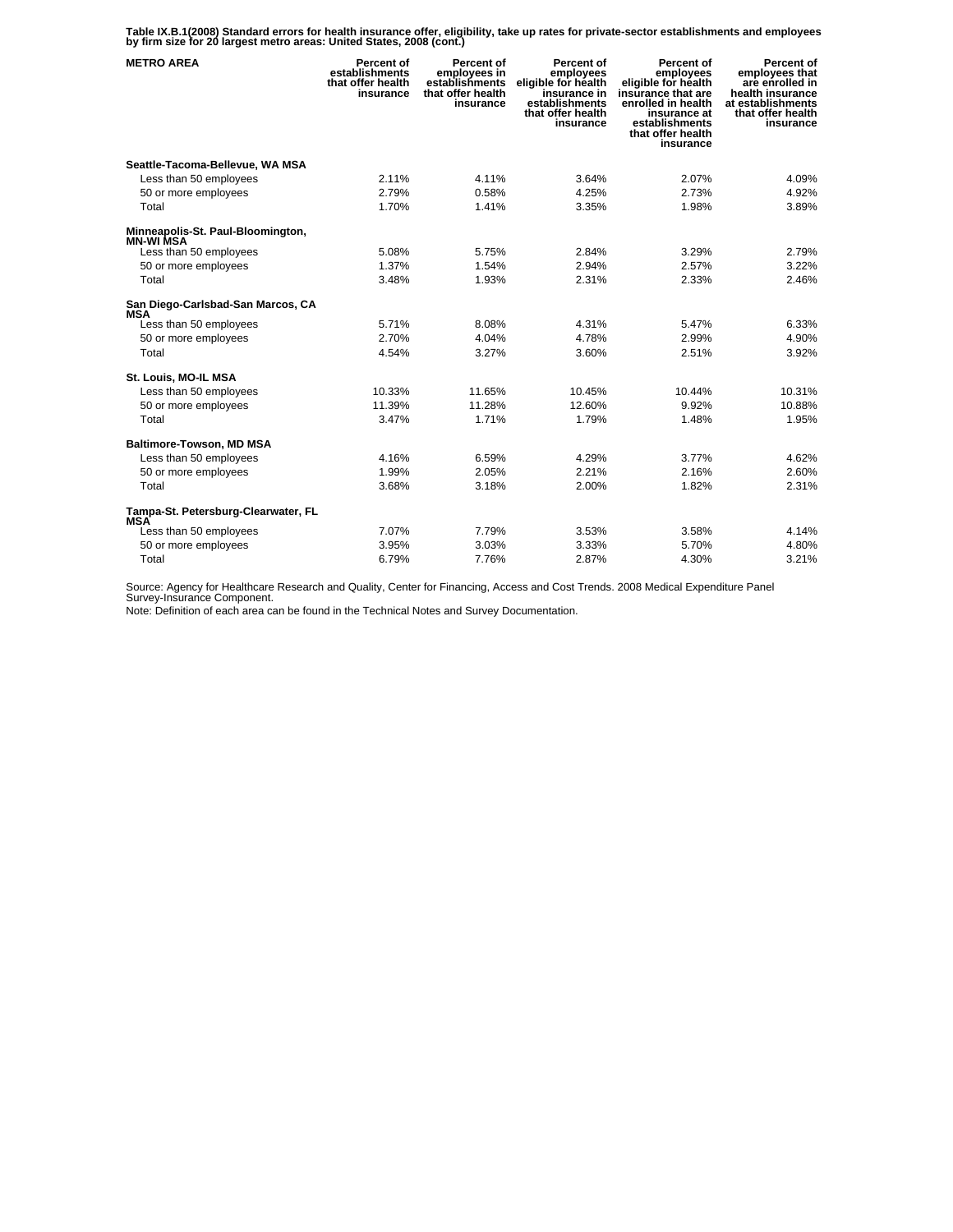**Table IX.B.2(2008) Average total premiums and employee contributions (in dollars) for private-sector establishments by firm size for 20 largest metro areas: United States, 2008** 

| <b>METRO AREA</b>                                         | Single<br>premium | Single<br>contribution | <b>Employee-</b><br>plus-one<br>contribution | Employee-<br>plus-one<br>contribution | Family<br>premium | Family<br>contribution |
|-----------------------------------------------------------|-------------------|------------------------|----------------------------------------------|---------------------------------------|-------------------|------------------------|
| New York-Northern New Jersey-Long<br>Island, NY-NJ-PA MSA |                   |                        |                                              |                                       |                   |                        |
| Less than 50 employees                                    | 5,288             | 1,053                  | 9,731                                        | 2,909                                 | 14,191            | 3,786'                 |
| 50 or more employees                                      | 4,712             | 959                    | 8,557                                        | 2,250                                 | 13.000            | 3,319                  |
| Total                                                     | 4,874             | 986                    | 8,747                                        | 2,356                                 | 13,200            | 3,398                  |
| Los Angeles-Long Beach-Santa Ana,<br><b>CA MSA</b>        |                   |                        |                                              |                                       |                   |                        |
| Less than 50 employees<br>50 or more employees            | 4,132<br>4,244    | 651<br>829             | 8,906<br>8,052                               | 2,109<br>2,130                        | 10,841<br>12,353  | 3,390<br>3,669         |
| Total                                                     | 4,222             | 793                    | 8,147                                        | 2,128                                 | 12,159            | 3,634                  |
| Chicago-Naperville-Joliet, IL-IN-WI                       |                   |                        |                                              |                                       |                   |                        |
| MSA<br>Less than 50 employees                             | 4,837             | 985                    | 9,510                                        | 2,847                                 | 12,914            | 3,991                  |
| 50 or more employees                                      | 4,475             | 973                    | 8,894                                        | 2,023                                 | 12,558            | 3,068                  |
| Total                                                     | 4,540             | 975                    | 8,961                                        | 2,111                                 | 12,602            | 3,183                  |
| Philadelphia-Camden-Wilmington,<br><b>PA-NJ-DE-MD MSA</b> |                   |                        |                                              |                                       |                   |                        |
| Less than 50 employees                                    | 4,849             | 726                    | 9,482                                        | 2,658                                 | 13,477            | 3,614                  |
| 50 or more employees                                      | 4,646             | 925                    | 9,009                                        | 2,269                                 | 13,263            | 3,329                  |
| Total                                                     | 4,697             | 875                    | 9,086                                        | 2,333                                 | 13,303            | 3,382                  |
| Dallas-Fort Worth-Arlington, TX MSA                       |                   |                        |                                              |                                       |                   |                        |
| Less than 50 employees<br>50 or more employees            | 4,263<br>4,274    | 641<br>836             | 8,189                                        | 2,675                                 | 8,530             | 3,127                  |
| Total                                                     | 4,272             | 798                    | 9,038<br>8,909                               | 2,213<br>2,283                        | 13,123<br>12,332  | 3,331<br>3,296         |
| Miami-Fort Lauderdale-Miami Beach,                        |                   |                        |                                              |                                       |                   |                        |
| FL MSA<br>Less than 50 employees                          | 5.057             | 737                    | 8,923                                        | 3,205                                 | 12,941            | 4,931                  |
| 50 or more employees                                      | 4,473             | 1,096                  | 8,022                                        | 2,114                                 | 13,038            | 3,999                  |
| Total                                                     | 4,626             | 1,002                  | 8,114                                        | 2,225                                 | 13,025            | 4,125                  |
| Houston-Sugar Land-Baytown, TX<br>MSA                     |                   |                        |                                              |                                       |                   |                        |
| Less than 50 employees                                    | 4,563             | 570*                   | 9,790                                        | 3,123                                 | 15,540            | 5,636                  |
| 50 or more employees                                      | 4,190             | 866                    | 7,696                                        | 2,808                                 | 11,500            | 4,282                  |
| Total                                                     | 4,234             | 831                    | 7,838                                        | 2,829                                 | 11,828            | 4,392                  |
| Washington-Arlington-Alexandria,<br>DC-VA-MD-WV MSA       |                   |                        |                                              |                                       |                   |                        |
| Less than 50 employees                                    | 4,794             | 857                    | 8,902                                        | 2,472                                 | 14,000            | 3,990                  |
| 50 or more employees<br>Total                             | 4,411<br>4,487    | 951<br>932             | 8,681<br>8,711                               | 2,557<br>2,546                        | 12,339<br>12,587  | 3,878<br>3,895         |
| Atlanta-Sandy Springs-Marietta, GA                        |                   |                        |                                              |                                       |                   |                        |
| MSA                                                       |                   |                        |                                              |                                       |                   |                        |
| Less than 50 employees<br>50 or more employees            | 3,786<br>3,868    | 775<br>796             | 8,524<br>8,044                               | 2,446<br>2,486                        | 10,491<br>11,567  | 3,842<br>3,855         |
| Total                                                     | 3,857             | 793                    | 8,073                                        | 2,483                                 | 11,454            | 3,854                  |
|                                                           |                   |                        |                                              |                                       |                   |                        |
| Detroit-Warren-Livonia, MI MSA<br>Less than 50 employees  | 4,085             | 563                    | 8,858                                        | 1,973                                 | 11,573            | $1,983*$               |
| 50 or more employees                                      | 4,276             | 875                    | 8,390                                        | 1,644                                 | 11,544            | 3,110                  |
| Total                                                     | 4,237             | 811                    | 8,458                                        | 1,691                                 | 11,550            | 2,886                  |
| Boston-Cambridge-Quincy, MA-NH                            |                   |                        |                                              |                                       |                   |                        |
| MSA<br>Less than 50 employees                             | 5,298             | 1,232                  | 12,339                                       | 2,302                                 | 14,090            | 3,560                  |
| 50 or more employees                                      | 4,644             | 1,049                  | 9,334                                        | 2,284                                 | 13,781            | 3,346                  |
| Total                                                     | 4,765             | 1,083                  | 9,510                                        | 2,285                                 | 13,835            | 3,384                  |
| San Francisco-Oakland-Fremont, CA<br>MSA                  |                   |                        |                                              |                                       |                   |                        |
| Less than 50 employees                                    | 4,349             | 421                    | 6,967                                        | 1,519                                 | 9,885             | 2,361                  |
| 50 or more employees                                      | 4,498             | 628                    | 8,798                                        | 1,752                                 | 13,122            | 2,894                  |
| Total                                                     | 4,459             | 573                    | 8,510                                        | 1,715                                 | 12,576            | 2,804                  |
| Riverside-San Bernardino-Ontario,<br><b>CA MSA</b>        |                   |                        |                                              |                                       |                   |                        |
| Less than 50 employees                                    | 3,870             | 475*                   | 7,400                                        | 2,832                                 | 12,611            | $3,094*$               |
| 50 or more employees<br>Total                             | 4,090<br>4,055    | 771<br>724             | 7,515<br>7,499                               | 1,932<br>2,062                        | 11,680<br>11,801  | 3,226<br>3,209         |
|                                                           |                   |                        |                                              |                                       |                   |                        |
| Phoenix-Mesa-Scottsdale, AZ MSA<br>Less than 50 employees |                   | 422*                   | 7,504                                        |                                       |                   |                        |
| 50 or more employees                                      | 4,017<br>4,185    | 879                    | 8,692                                        | $2,881*$<br>2,400                     | 10,090<br>12,625  | 3,557<br>4,342         |
| Total                                                     | 4,160             | 811                    | 8,588                                        | 2,442                                 | 12,357            | 4,259                  |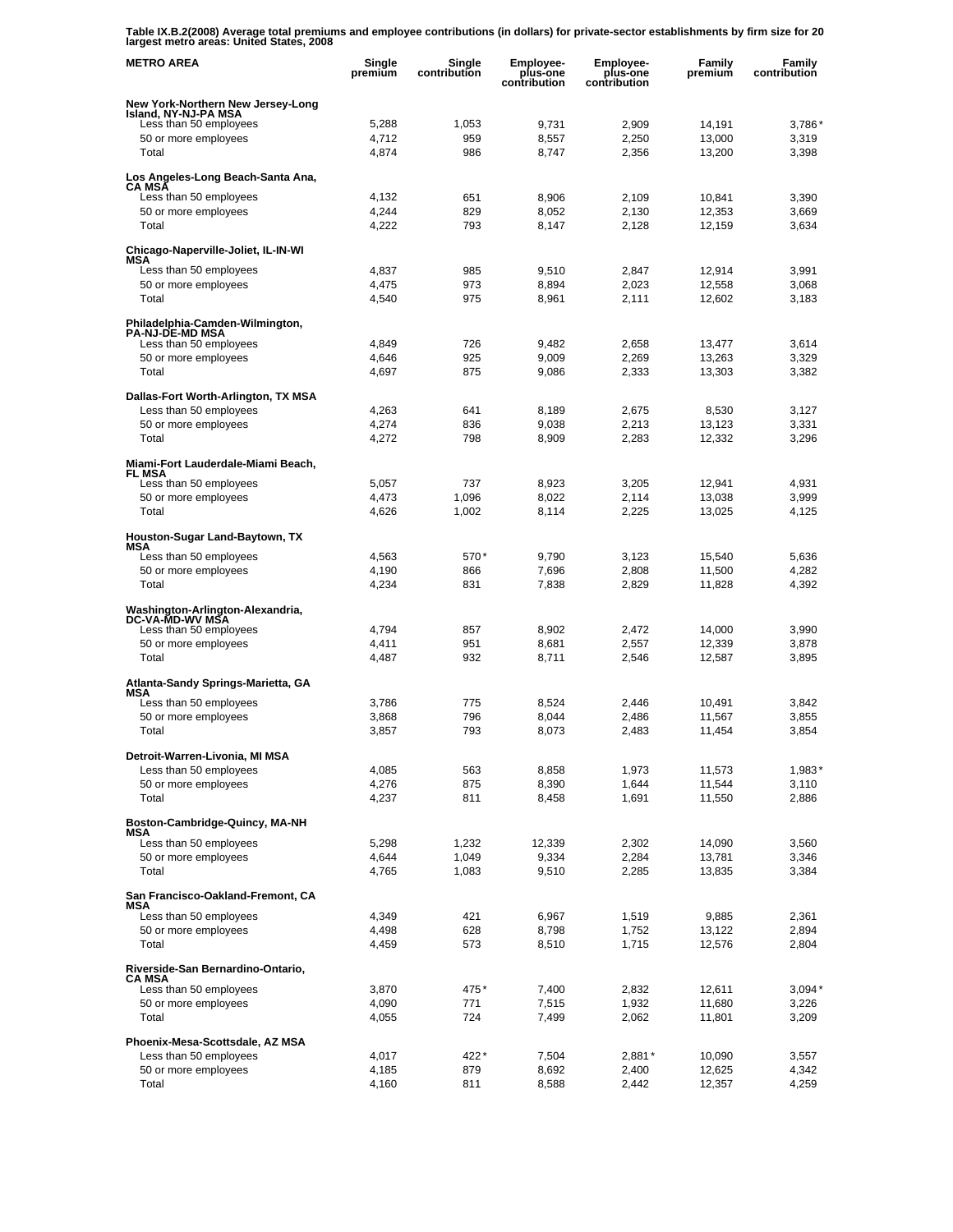**Table IX.B.2(2008) Average total premiums and employee contributions (in dollars) for private-sector establishments by firm size for 20 largest metro areas: United States, 2008 (cont.)** 

| <b>METRO AREA</b>                                 | Single<br>premium | Single<br>contribution | Employee-<br>plus-one<br>contribution | Employee-<br>plus-one<br>contribution | Family<br>premium | <b>Family</b><br>contribution |
|---------------------------------------------------|-------------------|------------------------|---------------------------------------|---------------------------------------|-------------------|-------------------------------|
| Seattle-Tacoma-Bellevue, WA MSA                   |                   |                        |                                       |                                       |                   |                               |
| Less than 50 employees                            | 4,112             | $515*$                 | 8,308                                 | 1,717                                 | 10,671            | 2,116                         |
| 50 or more employees                              | 4,592             | 568                    | 9,025                                 | 2,084                                 | 14,070            | 3,760                         |
| Total                                             | 4,456             | 553                    | 8,904                                 | 2.021                                 | 13,379            | 3,426                         |
| Minneapolis-St. Paul-Bloomington,<br>MN-WI MSA    |                   |                        |                                       |                                       |                   |                               |
| Less than 50 employees                            | 4.373             | 458                    | 9.930                                 | 1.696                                 | 11.772            | 4.544                         |
| 50 or more employees                              | 4,297             | 990                    | 8,435                                 | 2,253                                 | 12,830            | 3,364                         |
| Total                                             | 4,312             | 888                    | 8,566                                 | 2,205                                 | 12.675            | 3,536                         |
| San Diego-Carlsbad-San Marcos, CA<br><b>MSA</b>   |                   |                        |                                       |                                       |                   |                               |
| Less than 50 employees                            | 3,783             | 746                    | 7,942                                 | 3,250                                 | 7.629             | 3,485                         |
| 50 or more employees                              | 3,912             | 949                    | 8,074                                 | 2,515                                 | 11,212            | 3,203                         |
| Total                                             | 3,872             | 886                    | 8.046                                 | 2.674                                 | 10.495            | 3,259                         |
| St. Louis, MO-IL MSA                              |                   |                        |                                       |                                       |                   |                               |
| Less than 50 employees                            | 4,539             | 739*                   | 7,566                                 | $2,113*$                              | 11,013            | 2,789*                        |
| 50 or more employees                              | 4,426             | 1,146                  | 8.632                                 | 2,277                                 | 12,346            | 2,694                         |
| Total                                             | 4,454             | 1,046                  | 8,500                                 | 2,256                                 | 12,186            | 2,706                         |
| <b>Baltimore-Towson, MD MSA</b>                   |                   |                        |                                       |                                       |                   |                               |
| Less than 50 employees                            | 4,048             | 787                    | 8,467                                 | 2,665                                 | 10,337            | 4,083                         |
| 50 or more employees                              | 4.595             | 1.126                  | 9.082                                 | 2,332                                 | 13,117            | 4,240                         |
| Total                                             | 4,500             | 1,067                  | 8,983                                 | 2,385                                 | 12.704            | 4,217                         |
| Tampa-St. Petersburg-Clearwater, FL<br><b>MSA</b> |                   |                        |                                       |                                       |                   |                               |
| Less than 50 employees                            | 4,101             | $967*$                 | 8,370                                 | 2,580                                 | 12,773            | 6,027                         |
| 50 or more employees                              | 4,552             | 1,215                  | 7,986                                 | 2,708                                 | 12,552            | 4,866                         |
| Total                                             | 4,436             | 1,151                  | 8,033                                 | 2.692                                 | 12,588            | 5,052                         |

Source: Agency for Healthcare Research and Quality, Center for Financing, Access and Cost Trends. 2008 Medical Expenditure Panel Survey-Insurance Component.

Note: Definition of each area can be found in the Technical Notes and Survey Documentation.

\* Figure does not meet standard of reliability or precision.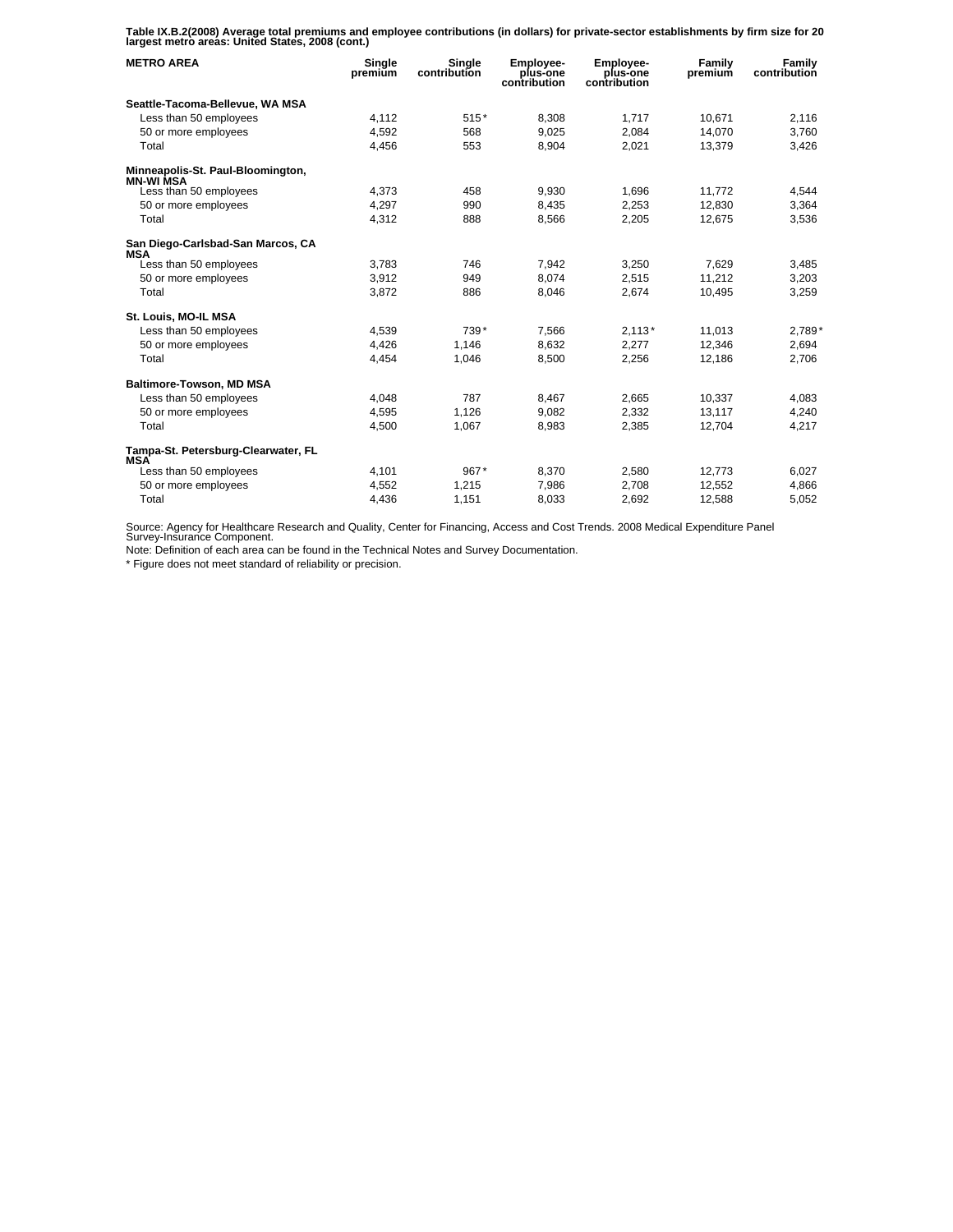**Table IX.B.2(2008) Standard errors for average total premiums and employee contributions (in dollars) for private-sector establishments by firm size for 20 largest metro areas: United States, 2008** 

| <b>METRO AREA</b>                                             | Single<br>premium | Single<br>contribution | Employee-<br>plus-one<br>contribution | <b>Employee-</b><br>plus-one<br>contribution | <b>Family</b><br>premium | Family<br>contribution |
|---------------------------------------------------------------|-------------------|------------------------|---------------------------------------|----------------------------------------------|--------------------------|------------------------|
| New York-Northern New Jersey-Long                             |                   |                        |                                       |                                              |                          |                        |
| Island, NY-NJ-PA MSA<br>Less than 50 employees                | 334               | 190                    | 762                                   | 477                                          | 551                      | $1,371*$               |
| 50 or more employees                                          | 201               | 88                     | 220                                   | 324                                          | 510                      | 428                    |
| Total                                                         | 111               | 42                     | 280                                   | 182                                          | 263                      | 313                    |
| Los Angeles-Long Beach-Santa Ana,<br><b>CA MSA</b>            |                   |                        |                                       |                                              |                          |                        |
| Less than 50 employees<br>50 or more employees                | 79<br>226         | 69<br>76               | 963<br>194                            | 446<br>104                                   | 451<br>264               | 596<br>190             |
| Total                                                         | 188               | 58                     | 257                                   | 122                                          | 233                      | 177                    |
| Chicago-Naperville-Joliet, IL-IN-WI<br>MSA                    |                   |                        |                                       |                                              |                          |                        |
| Less than 50 employees                                        | 236               | 201                    | 552                                   | 553                                          | 674                      | 389                    |
| 50 or more employees                                          | 155               | 55                     | 353                                   | 127                                          | 442                      | 89                     |
| Total                                                         | 142               | 48                     | 274                                   | 102                                          | 389                      | 104                    |
| Philadelphia-Camden-Wilmington,<br><b>PA-NJ-DE-MD MSA</b>     |                   |                        |                                       |                                              |                          |                        |
| Less than 50 employees                                        | 498               | 216                    | 1,070                                 | 408                                          | 637                      | 742                    |
| 50 or more employees                                          | 207               | 80<br>98               | 307<br>258                            | 228                                          | 524<br>328               | 287<br>288             |
| Total                                                         | 69                |                        |                                       | 214                                          |                          |                        |
| Dallas-Fort Worth-Arlington, TX MSA<br>Less than 50 employees | 487               | 132                    | 1,049                                 | 592                                          | 1,636                    | 613                    |
| 50 or more employees                                          | 114               | 72                     | 410                                   | 127                                          | 497                      | 316                    |
| Total                                                         | 138               | 56                     | 404                                   | 89                                           | 537                      | 255                    |
| Miami-Fort Lauderdale-Miami Beach,<br><b>FL MSA</b>           |                   |                        |                                       |                                              |                          |                        |
| Less than 50 employees                                        | 239               | 110                    | 1,082                                 | 703                                          | 891                      | 616                    |
| 50 or more employees                                          | 232               | 110                    | 553                                   | 328                                          | 627                      | 894                    |
| Total                                                         | 196               | 70                     | 532                                   | 298                                          | 488                      | 602                    |
| Houston-Sugar Land-Baytown, TX<br>MSA                         |                   |                        |                                       |                                              |                          |                        |
| Less than 50 employees                                        | 331               | $201*$                 | 768                                   | 832                                          | 2,015                    | 1,635                  |
| 50 or more employees                                          | 169               | 105                    | 394                                   | 211                                          | 378                      | 351                    |
| Total                                                         | 113               | 74                     | 311                                   | 178                                          | 484                      | 386                    |
| Washington-Arlington-Alexandria,<br>DC-VA-MD-WV MSA           |                   |                        |                                       |                                              |                          |                        |
| Less than 50 employees                                        | 240               | 152                    | 591                                   | 443                                          | 754                      | 611                    |
| 50 or more employees                                          | 178               | 100                    | 233                                   | 215                                          | 571                      | 238                    |
| Total                                                         | 113               | 50                     | 264                                   | 130                                          | 498                      | 284                    |
| Atlanta-Sandy Springs-Marietta, GA<br>MSA                     |                   |                        |                                       |                                              |                          |                        |
| Less than 50 employees                                        | 213               | 155                    | 1,126                                 | 537                                          | 621                      | 960                    |
| 50 or more employees<br>Total                                 | 146<br>121        | 74<br>61               | 438<br>424                            | 260<br>228                                   | 237<br>234               | 536<br>351             |
|                                                               |                   |                        |                                       |                                              |                          |                        |
| Detroit-Warren-Livonia, MI MSA<br>Less than 50 employees      |                   |                        |                                       |                                              |                          |                        |
| 50 or more employees                                          | 158<br>227        | 72<br>49               | 456<br>374                            | 412<br>99                                    | 556<br>507               | 638*<br>284            |
| Total                                                         | 181               | 40                     | 312                                   | 102                                          | 406                      | 202                    |
| Boston-Cambridge-Quincy, MA-NH                                |                   |                        |                                       |                                              |                          |                        |
| MSA<br>Less than 50 employees                                 | 245               | 129                    | 2,012                                 | 678                                          | 416                      | 714                    |
| 50 or more employees                                          | 194               | 58                     | 420                                   | 266                                          | 335                      | 191                    |
| Total                                                         | 165               | 70                     | 360                                   | 249                                          | 261                      | 125                    |
| San Francisco-Oakland-Fremont, CA<br>MSA                      |                   |                        |                                       |                                              |                          |                        |
| Less than 50 employees                                        | 309               | 79                     | 1,145                                 | 356                                          | 1,220                    | 664                    |
| 50 or more employees                                          | 216               | 92                     | 435                                   | 257                                          | 470                      | 343                    |
| Total                                                         | 193               | 61                     | 325                                   | 238                                          | 383                      | 243                    |
| Riverside-San Bernardino-Ontario,<br>CA MSA                   |                   |                        |                                       |                                              |                          |                        |
| Less than 50 employees                                        | 530               | 225*                   | 1,506                                 | 707                                          | 2,425                    | $1,000*$               |
| 50 or more employees<br>Total                                 | 117               | 66                     | 273                                   | 297                                          | 573                      | 371                    |
|                                                               | 97                | 52                     | 270                                   | 283                                          | 546                      | 277                    |
| Phoenix-Mesa-Scottsdale, AZ MSA                               |                   |                        |                                       |                                              |                          |                        |
| Less than 50 employees<br>50 or more employees                | 238<br>142        | $132*$<br>80           | 1,081<br>390                          | $1,172*$<br>267                              | 370<br>607               | 555<br>399             |
| Total                                                         | 97                | 81                     | 343                                   | 235                                          | 539                      | 374                    |
|                                                               |                   |                        |                                       |                                              |                          |                        |